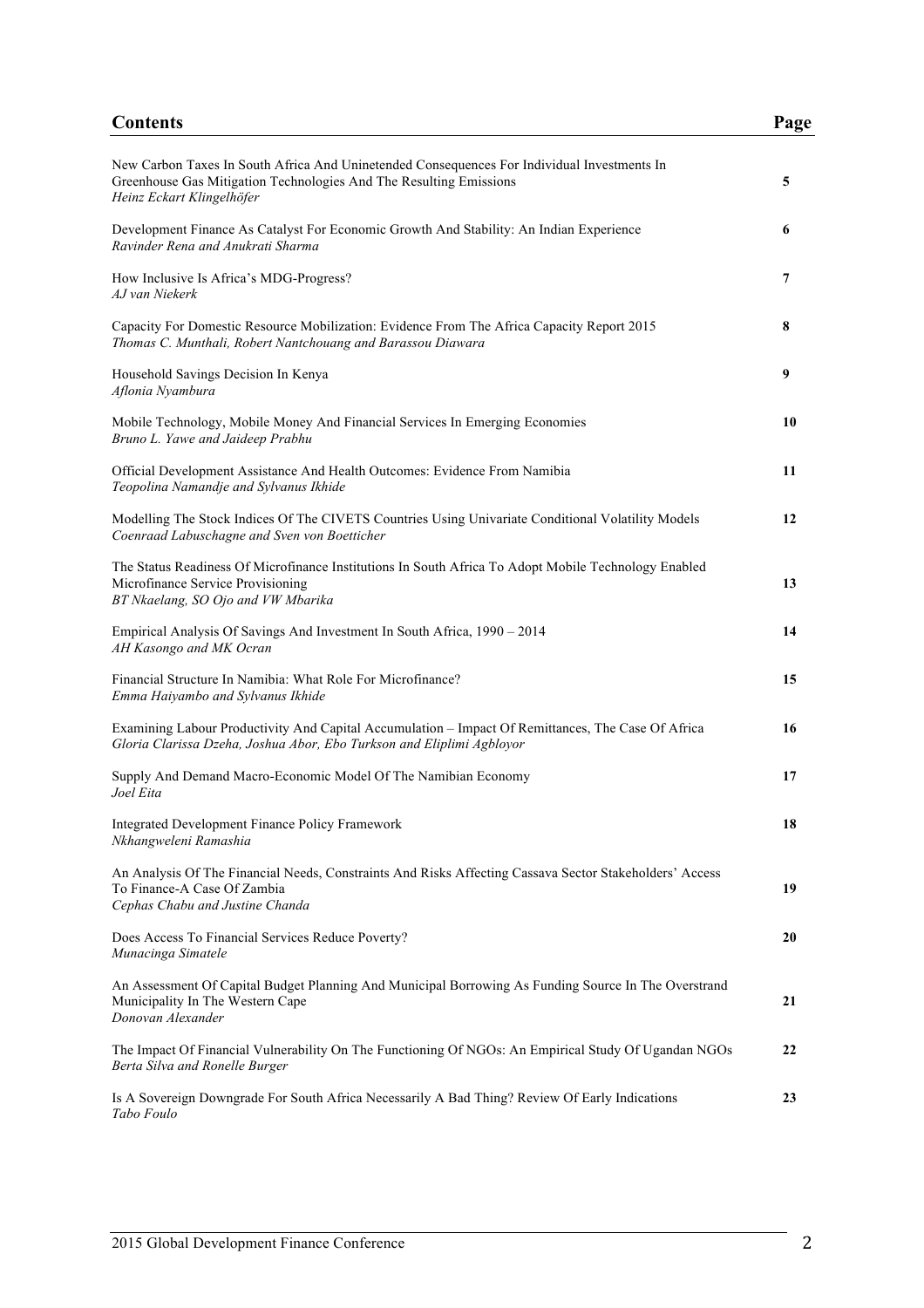### **Contents**

|--|--|

| Sovereign Rating Contagion In The Community Belt Of Countries<br>Leila Fourie                                                                                                      | 24 |
|------------------------------------------------------------------------------------------------------------------------------------------------------------------------------------|----|
| Capital Structure And Firms' Value: A Review Of Recent Evidence Around The Globe<br>Yakubu Sare                                                                                    | 25 |
| Extent And Determinants Of Access To Finance Among Ugandan SMEs: The Of Different Measurement<br>Approaches<br>Mary Nanyondo, Ven Tauringana and Andy Mullineux                    | 26 |
| Time-Varying Importance Of Country And Industry Factors In European Corporate Bonds<br>Mary Pieterse-Bloem, Zhaowen Qian, Willem Verschoor and Remco Zwinkels                      | 27 |
| Valuing Investment In The Clean Development Mechanism (CDM). A Compound Real Option Approach<br>Danny Cassimon, P.J Engelen, Linda Peters and Gert van Hecken                      | 28 |
| How Do Corporate Governance Structures Affect The Funding Stategies Of Banks In Africagrowth Institute<br>Elikplimi Agbloyor, Agyapomaa Gyeke-Dako, Mohammed Amidu and Joshua Abor | 29 |
| Quiet-Life In Banking: Evidence From 10 Frontier Markets In Africa<br>Roland Banya                                                                                                 | 30 |
| Implementation Of The Principles Of Good Corporate Governance: A Risk-Based South African Perspective<br>J. Young                                                                  | 31 |
| Criteria For Energy Management Within Higher Education Institutions<br>E Botha                                                                                                     | 32 |
| Key Risk Scenario Biases<br>J. van Huyssteen and J. Young                                                                                                                          | 33 |
| Financing And Financial Sustainability Of Selected SADC Micro Finance Institutions (MFIs)<br>Innocent Bayai and Sylvanus Ikhide                                                    | 34 |
| Do Pension Assets Contribute To Growth: A Study In The South African Context?<br>Nthabiseng Moleko and Sylvanus Ikhide                                                             | 35 |
| Determinants Of FDI Inflows Into Developing Countries: A Review And Synthesis Of Current Literature<br>And Future Directions Of Study<br>Ebenezer Bugri Anarfo                     | 36 |
| The Value Relevance Of Carbon Emissions Reduction In South Africagrowth Institute<br>Thomas Worae, Collins Ngwakwe and Cosmas Ambe                                                 | 37 |
| Copper And Financial Variables In Zambia<br>Xolani Ndlovu                                                                                                                          | 38 |
| Impact Of The New Lease Accounting Model On Financial Ratios Of South African Public Enterprises<br>Jonathan Streng and Adelino Rodrigues                                          | 39 |
| Investigation Of The Fair Price Of Carbon Credits: An Account Of Incentive Price Offers<br>Monica Mwangli and John Ocheche                                                         | 40 |
| Economic Growth And Environmental Degradation: The Case Study Of Nigeria<br>Emily Ikhide and Charles Adjasi                                                                        | 41 |
| Financial Intermediaries And Economic Growth In Ghana: An Empirical Investigation<br>S. Nyasha and N. M Odhiambo                                                                   | 42 |
| The Impact Of Financial Development On Income Equality In South Africa<br>Chuma Stabile, Tsegaye Asrat and Makhetha-Kosi Palesa                                                    | 43 |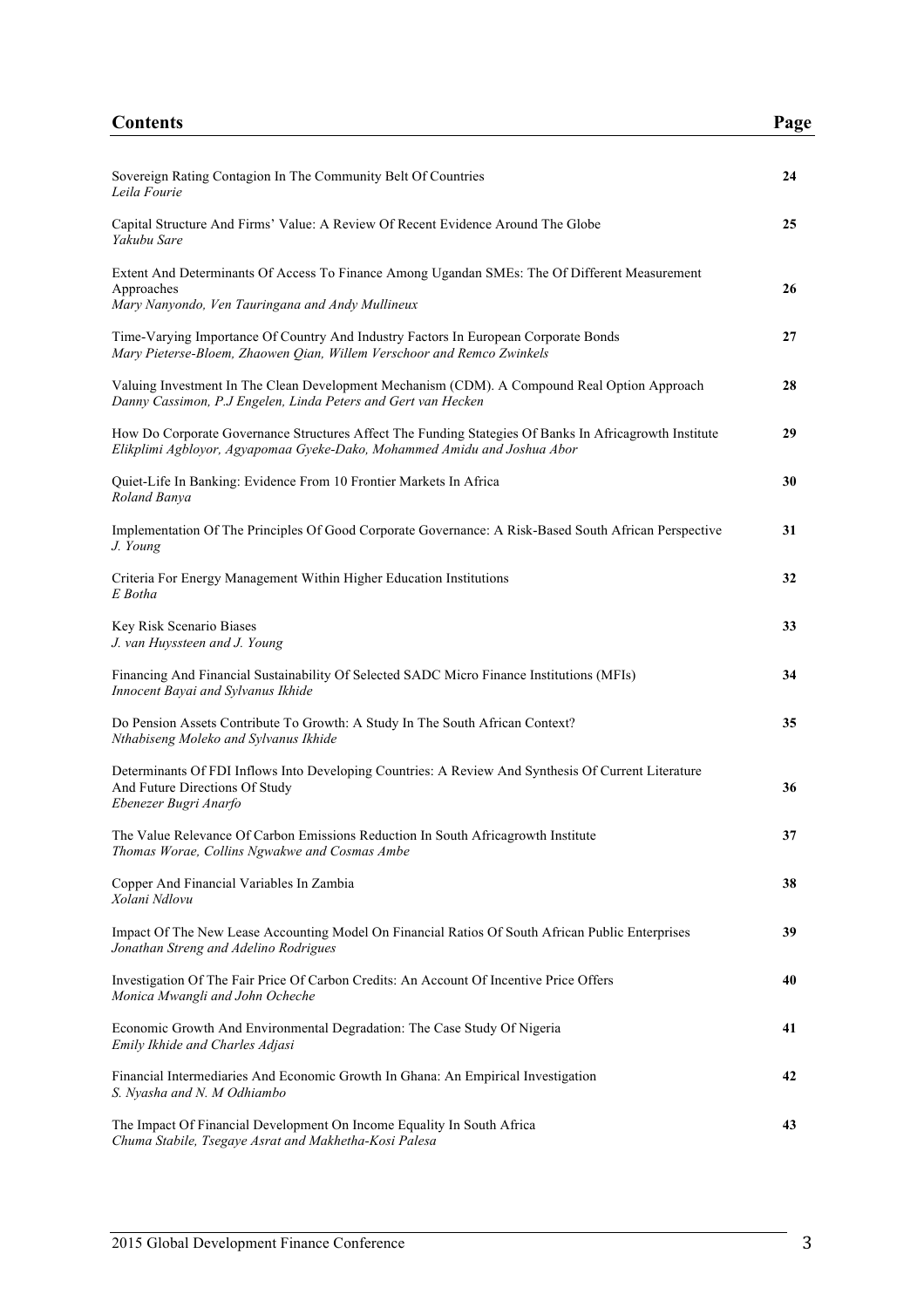# **Contents**

|--|

| SMME Funding: The Discrepancy Between SMME Characteristics And Financial Institutions<br><b>Funding Requirements</b><br>Mzwanele Dlova and Munacinga Simatele | 44 |
|---------------------------------------------------------------------------------------------------------------------------------------------------------------|----|
| Business Process Management: Determining Factors Influencing Growth<br>Jonathan Ekambi                                                                        | 45 |
| Making Housing Subsidies Work: The Case Of The Finance Linked Individual Subsidy Programme<br>Londeka Thanjekwayo                                             | 46 |
| Consumer Prices Under Controlled And Decontrolled Regimes<br>Roseline Misati and Esther Kariuki                                                               | 47 |
| The Impact Of Microfinance On Household Livelihoods: Evidence From Rural Eritrea<br>A. Habte, K. Visser and M.K Ocran                                         | 48 |
| The Impact Of Government Expenditure On Financial Development In South Africa<br>Makhetha-Kosi Palesa, Ndlovu Nomsa, Mishi Syden and Ngonyama Nomasomi        | 49 |
| Economic And Political Determinants Of Budget Deficits In South Africagrowth Institute<br>Nomasomi Ngonyama, Phillip Ngonisa and Makhetha-Kosi Palesa         | 50 |
| Foreign Direct Investment And Firm Performance: Evidence Form Sub-Saharan Africagrowth Institute<br>Joseph Dery Nyeadi and Charles Adjasi                     | 51 |
| The Prevalence And Characteristics Of Over-Indebted Households In South Africa<br>Lungile Ntsalanze and Sylvanus Ikhide                                       | 52 |
| Modelling A Bivariate Non-Stationary Time Series - Financial Count Data Using The BINMA Process<br>N. Mamode Khan and Y. Sunecher                             | 53 |
| Tax Buoyancy In Developing Countries: Case Of Africa<br>Barrack Mandela and John Olukuru                                                                      | 54 |
| The Impact Of The National Credit Act (NCA) On Residential Mortgage Lending In South Africa<br>Catherine Boonzaaier and J. Chisasa                            | 55 |
| The Impact Of Transport Infrastructure Investment On Unemployment In South Africagrowth Institute<br>Mayekiso Siphokazi and Makhetha-Kosi Palesa              | 56 |
| Empowering Women Economically: The Case Of Kenya's Women Enterprise Fund (WEF)<br>Esther Nkatha M'ithiria and Rose Kathambi Mugiira                           | 57 |
| "Dilemmas In Developing A Domestic Bond Market"<br>Winnie Sze                                                                                                 | 58 |
| Competition And Risk-Taking Behaviour In The Non-Life Insurance Market In South Africagrowth Institute<br>Abdul Latif Alhassan and Nicholas Biekpe            | 59 |
| Half A Decade Of Credit Reference Bureaus Activities In Ghana: A Reflection<br>Baah Kusi, Elikplimi Agbloyor, Vera Fiador and Kofi Osei                       | 60 |
| Forecasting Foreign Exchange Rates In Kenya Using Stochastic Models<br>Lucy Wainaina, Meleah Oleche and John Olukuru                                          | 61 |
| External Finance And Margins Of Trade In Sub-Saharan Africagrowth Institute<br>Richard Akoto and Charles Adjasi                                               | 62 |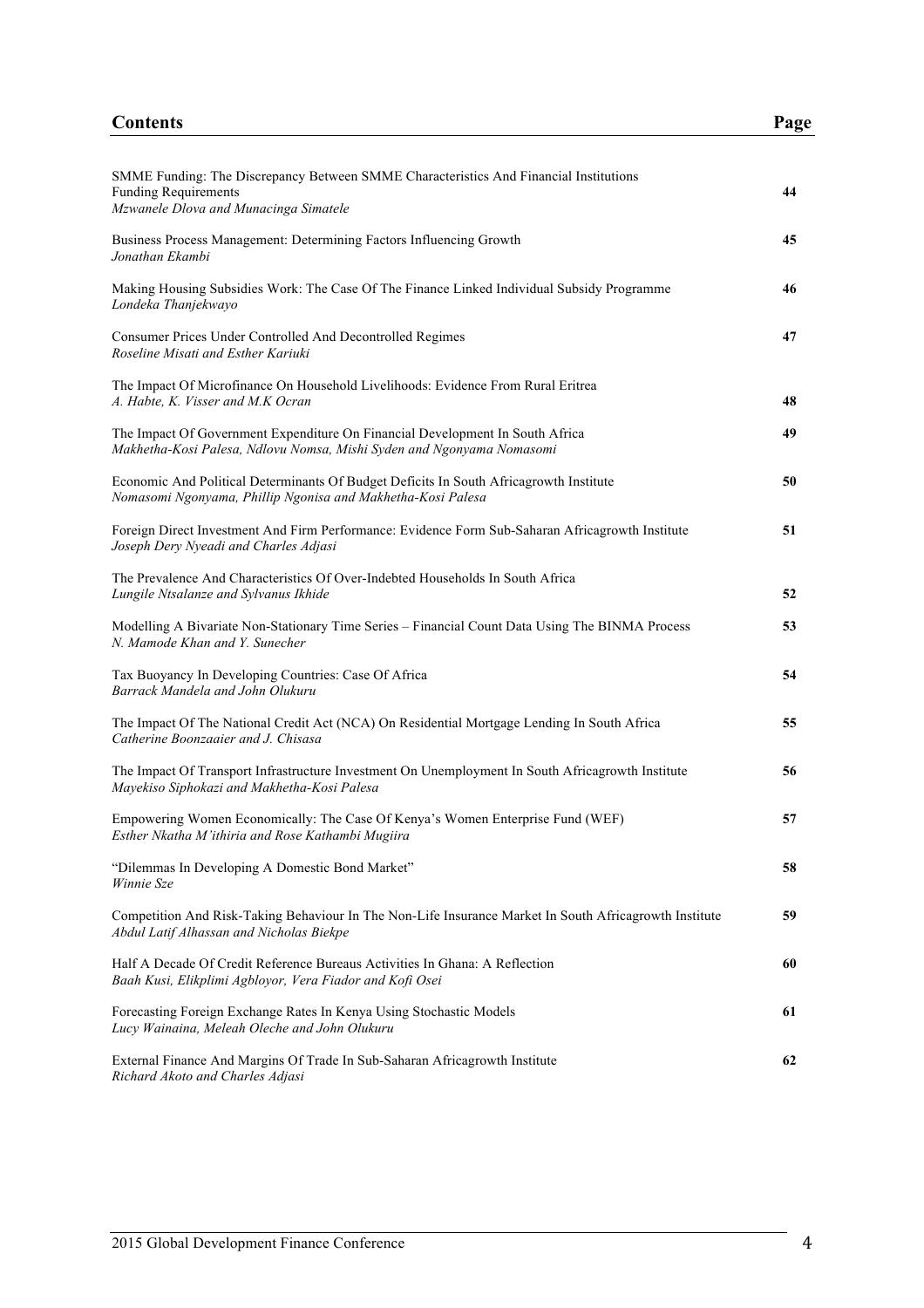# **NEW CARBON TAXES IN SOUTH AFRICA AND UNINTENDED CONSEQUENCES FOR INDIVIDUAL INVESTMENTS IN GREENHOUSE GAS MITIGATION TECHNOLOGIES AND THE RESULTING EMISSIONS**

### **Heinz Eckart Klingelhöfer**

Tshwane University of Technology Department of Managerial Accounting and Finance Private Bag X680 Pretoria 0001 South Africa E-Mail: KlingelhoeferHE@tut.ac.za Tel.: +27 (0) 12 382-0664 Fax: +27 (0) 12 703-4869

### **ABSTRACT**

South Africa is planning to introduce a carbon tax as a Pigouvian measure to reduce greenhouse gas emissions from 2016, designed as a fuel input tax which will increase every year by 10%. In this form it is supposed to incentivise users to reduce and/or substitute fossil fuels, leading to a reduction of CO2 emissions. This paper examines how the willingness to invest in greenhouse gas mitigation technologies can be affected by such a carbon tax regime. By employing a two-step evaluation approach, it will be possible to identify the determinants of the price ceiling of such an investment under imperfect market conditions. This price ceiling depends on the (corrected) net present values of the payments and on the interdependencies arising from changes in the optimal investment and production programmes. Although the well-established results of environmental economics for a single investment can be confirmed, increasing carbon taxes may lead to sometimes contradictory and unexpected consequences for investments in greenhouse gas mitigation technologies and the resulting emissions. However, they can be interpreted in an economically comprehensible manner.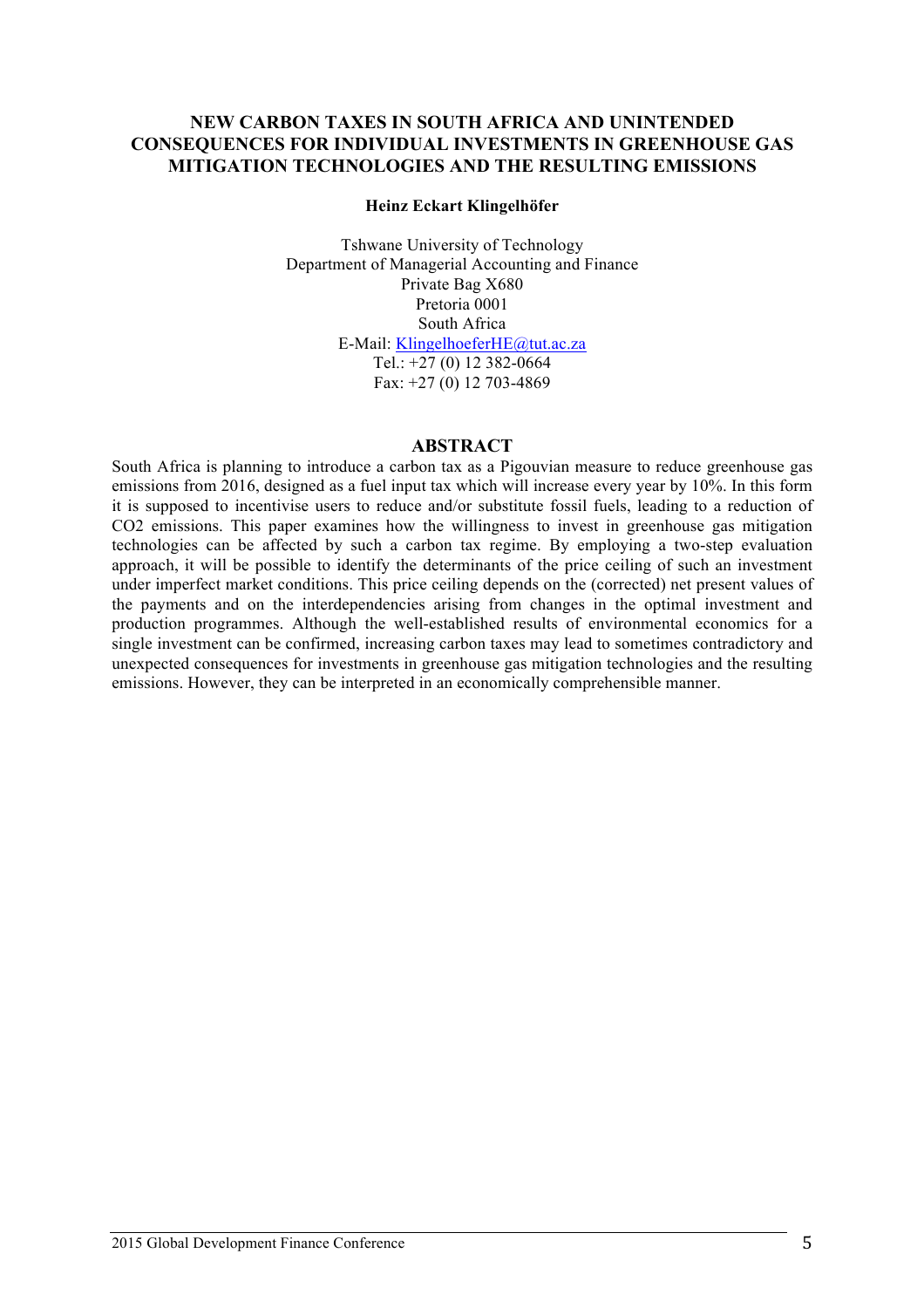# **DEVELOPMENT FINANCE AS CATALYST FOR ECONOMIC GROWTH AND STABILITY: AN INDIAN EXPERIENCE1**

#### **Ravinder Rena**

Professor of Economics Monarch Business School, Monarch University, Switzerland Email: drravinderrena@gmail.com dr.rena@monarch-university.ch

#### **Anukrati Sharma**

Associate Professor Department of Commerce and Management University of Kota Kota, Rajasthan, India Email: dr.anukratisharma@gmail.com

#### **ABSTRACT**

Finance is a life blood of any economy. Both empirical and theoretical research confirms that a sound and effective financial system is vital for economic growth and development. In this  $21<sup>st</sup>$  century, 'Development Finance' has been gaining significant importance. As we know globally, finance flows and economic activity are consistently increased for the last 25 years. Consequently, we made a significant progress in mobilizing financial and technical resources of our country. In line with this we also made advances in science, technology and innovation areas that have indeed enhanced the potential to accomplish our development goals. In the recent past, many countries including Indian have implemented development policy frameworks that have contributed to mobilize domestic resources and also high levels of economic growth and social progress. It is important to note that the share of developing countries' has been increased steadily in the world trade and also the debt burdens have been also are reduced in many poor countries particularly in Asia and Africa. In fact, these positive changes have contributed to a sizeable reduction in extreme poverty and also some progress towards in the achievement of the Millennium Development Goals.

The recent global economic crises have been exposed to tremendous risks and vulnerabilities within the international economic and financial arena. The global economic growth rates are still below precrisis levels. It's not only the shocks from financial and economic crises, but also compounded by conflict, natural disasters and disease outbreaks that spread rapidly the world especially in developing countries.

Indian Economy, being one of the fastest growing and third largest economy in the world which has been experiencing greater challenges within the financial sector especially after post-reform period i.e.1990s. This paper examines impact financial sector on the economic growth and development of the country. This paper also seeks to establish the relationship between financial development and the source of growth for the last two and half decades.

**Keywords**: Development Finance, economic growth, Financial sector, Global financial crisis, Indian economic reforms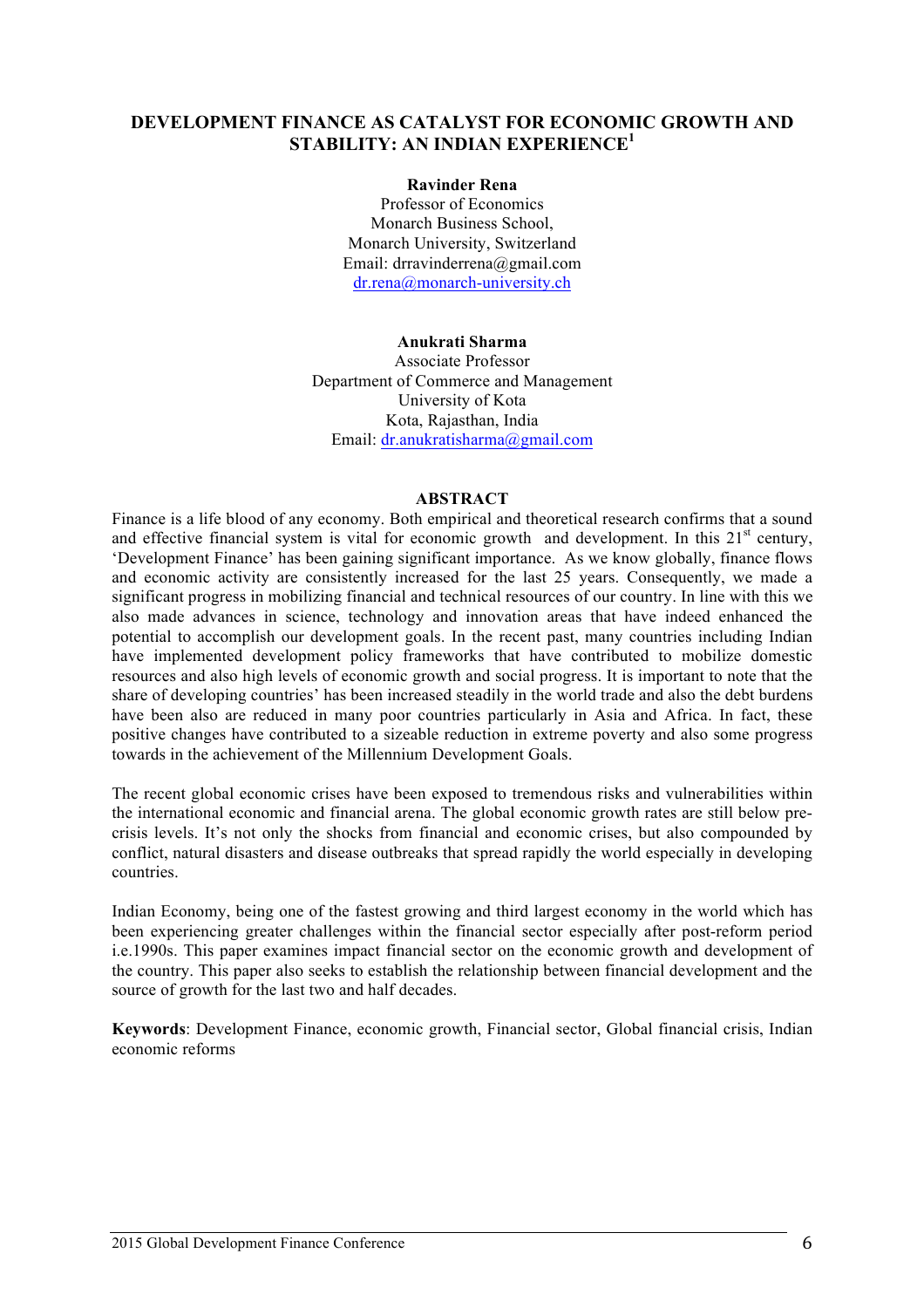### **HOW INCLUSIVE IS AFRICA'S MDG-PROGRESS?**

#### A.J. van Niekerk

#### **ABSTRACT**

Progress in terms of the targets set by the Millennium Development Goals (MDGs) in Africa is of utmost importance for the continent to ensure that development and quality of life gains traction, and that foreign investment are attracted. With 2015 being the year for target-attainment, many African economies are showing good signs of evolving into a next phase despite not fully achieving the MDG-targets. However, the real question, this paper suggests, is how inclusive this advancement is? This is because it will directly influence the sustainability of growth and development. Inclusive economics (IE) has emerged as a key yardstick for genuine economic progress. Although IE is still at an early stage, it cannot be ignored in terms of the facets of economic development that it emphasises. Economic inequality, in particular, has been pervasive in its exclusion of many from mainstream economic activity. In Africa this has reached epidemic proportions. Hence, the need for Africa to, by aligning its MDG-progress with IE-criteria, set explicit measures in place to combat economic exclusion. In an era of increased globalisation this is of paramount importance – also since it provides an ideal opportunity for Africa to utilise Ubuntu-principles found in IE to propel the continent on a path of genuine economic progress. Individual and collective well-being, and shared economic responsibility and care, are essential not only for African economies, but also for the global economy. Since the current economic framework shows more fractures with each global crisis, the successful pioneering of economic inclusivity by Africa are critical for achieving its development and investment aims.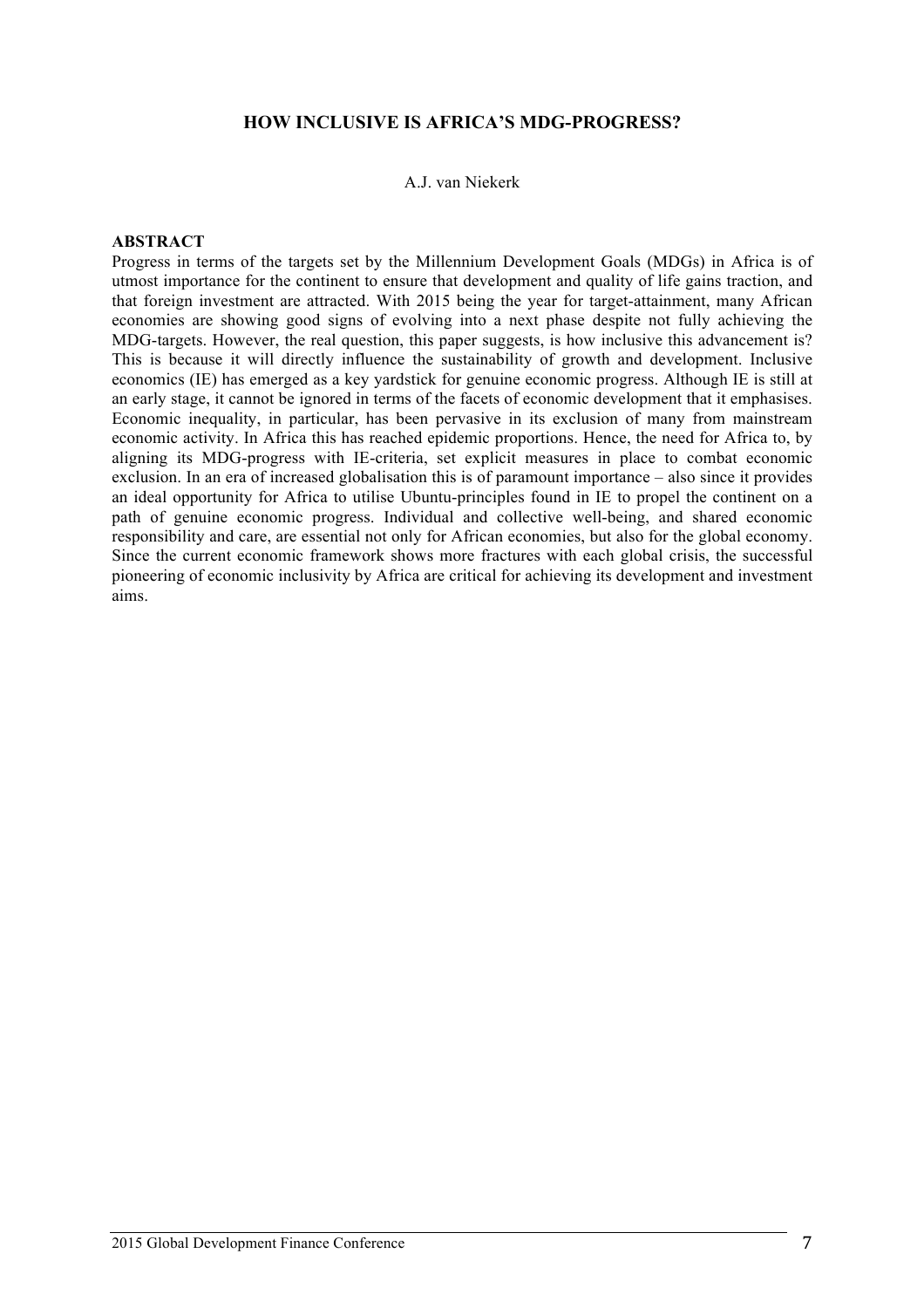# **CAPACITY FOR DOMESTIC RESOURCE MOBILIZATION: EVIDENCE FROM THE AFRICA CAPACITY REPORT 2015**

Thomas C. Munthali, Robert Nantchouang & Barassou Diawara

#### **ABSTRACT**

Domestic resource mobilization (DRM) is at the heart of the Sustainable Development Goals (SDGs) which are guiding theglobal development community for the next 15 years, and the Agenda 2063 which is Africa"s development blueprint for thenext 50 years. This paper exclusively draws on the findings of the Africa Capacity Report on "Capacity for Domestic Resource Mobilization" published by the African Capacity Building Foundation. Results of the quantitative analysis show that most countries are putting in place good policy environments and processes. However, countries are doing less well on achieving development results and least on capacity development outcomes. The country case studies show that all countries have implemented policies and reforms to mobilize more resources domestically. Capacity issues are related to tax administration and human resource, collect of tax in the agriculture and informal sectors, financial inclusiveness, and illicit financial flows. These challenges notwithstanding, DRM is doable in Africa as witnessed by successful country case studies; AIDS levy and toll gate fees are innovative cases that could be applied elsewhere. The Report recommends human and institutional capacity building at the country, regional and continental levels. Some of the recommendations include the modernization of tax administration, regional and international cooperation through the exchange of knowledge and experiences, financial inclusion, political will and mind-set change at all levels. Of particular importance is that taxes must be viewed as a *social contract* between the citizenry and the government and, as such, must be used for development finance and social spending in sectors such as health and education. Across the board, countries and development partners should work in enhancing the data collection capacity of the institutions and individuals as it has been a challenge to estimate capital flight, tax evasion and transfer pricing, among other things.

**Keywords***:* African Capacity Building Foundation, Domestic Resource Mobilization, Capacity Building, Africa Capacity Report, Tax, Illicit Financial Flows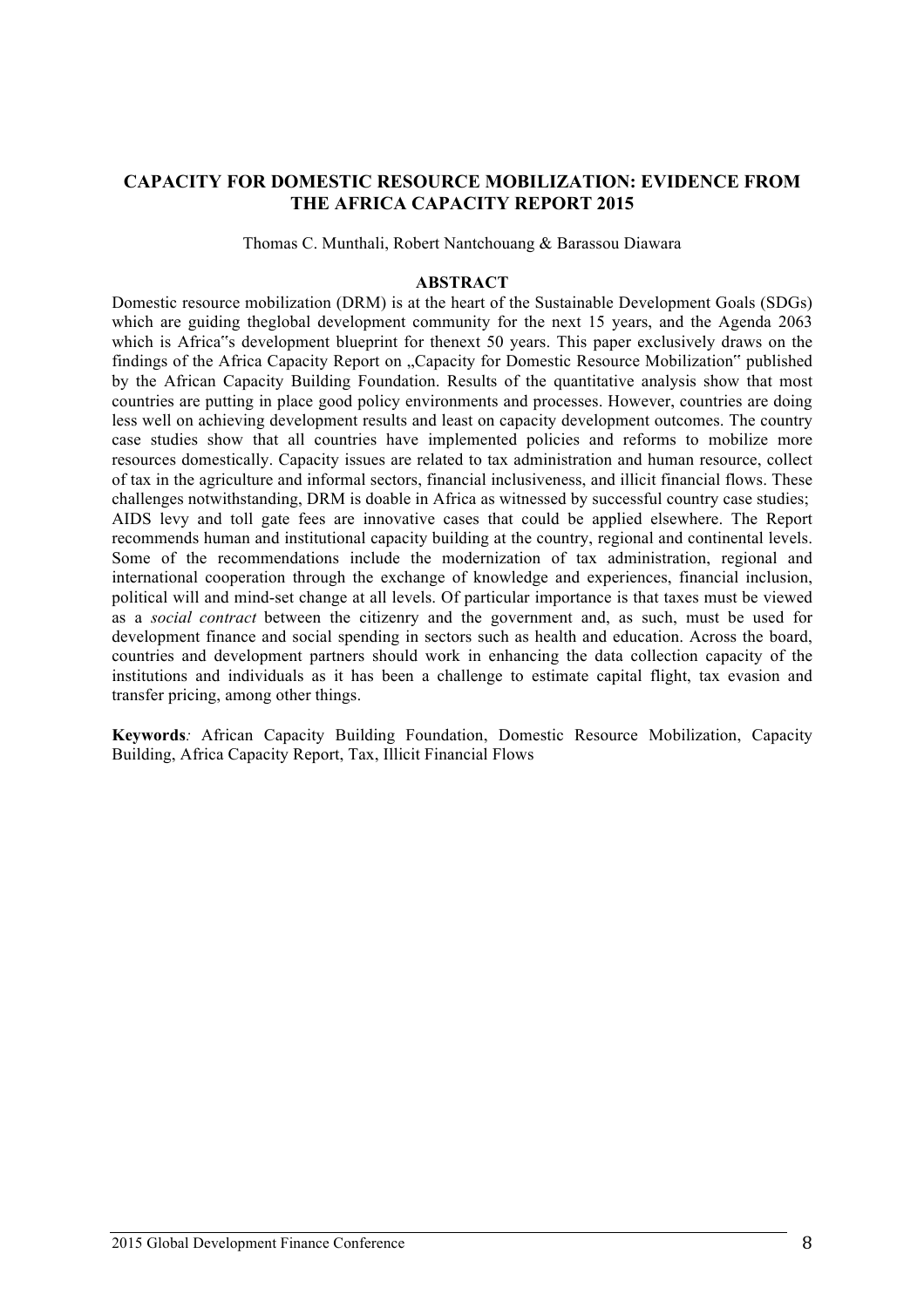### **HOUSEHOLD SAVINGS DECISION IN KENYA**

#### Aflonia Nyambura

#### **ABSTRACT**

Household's financial Savings form an integral part of a nation's savings level. For a society to develop and have sustainable development, most resources needed for investments need to be generated from within the country. The debt burden has continued to remain a challenge in many developing countries, Kenya included and this has reduced the amount resources that are ploughed back into the economy. This has led to low levels of investments, social development hence high poverty levels among the residents of a country. To finance the ever increasing government deficits, the debt burden has continued to rise and the trend needs to be reduced. Financial institutions mobilize the households' savings and allocate them to the most efficient investments. Studies conducted in developing countries, Kenya included, indicate that most households save in informal financial institutions. Low savings in formal financial institutions limit the amount of funds available for long term investments. This study sought to examine the underlying factors determining a household's choice of saving in formal, semi-formal and informal financial institutions using a separate bivariate logistic model for each of the institutions. Correlation between decision to save in formal, semiformal and informal financial institutions was identified through pair wise correlations. Major hindrances to ownership of bank accounts were also identified. The study utilized secondary data collected from a sample of 6598 Kenyan households. In each of the three forms of financial institutions, the level of financial information held about the financial institution, credit availability in the financial institution and the level of a household income were the most significant variables in a household's decision to save in a particular financial institution. Positive correlations were found between savings in all the financial institutions although they were stronger between savings in formal and semi-formal financial institutions. Resource constraints in a household were the major hindrance to ownership of a bank account. The ministry of finance should collaborate with the banking sector to introduce financial education programmes to enlighten the public on the benefits of saving in formal and semi-formal financial institutions to enhance long-term finance. In addition, the government, through the relevant ministries, need to introduce measures to enhance incomes especially among households who derive most of their income from the informal sector. The increased incomes would not only increase the probability of households saving in formal and semi-formal financial institutions but would also increase the households' level of financial savings. The ministry of finance should encourage the growth of the microfinance industry which has strong positive correlations with the formal financial institutions. Informal financial institutions, especially women groups, should be encouraged to open bank accounts and join semi-formal financial institutions either individually or as groups. This would strengthen the linkage between savings in informal and semi-formal and formal financial institutions and boost overall household savings. This will in effect encourage higher levels of consumption, improve literacy levels, eliminate incidence of diseases and consequently lower poverty levels. The social and economic welfare would improve hence better social development.

**Keywords:** Household savings, Formal financial institutions, Informal financial institutions, Semiformal financial institutions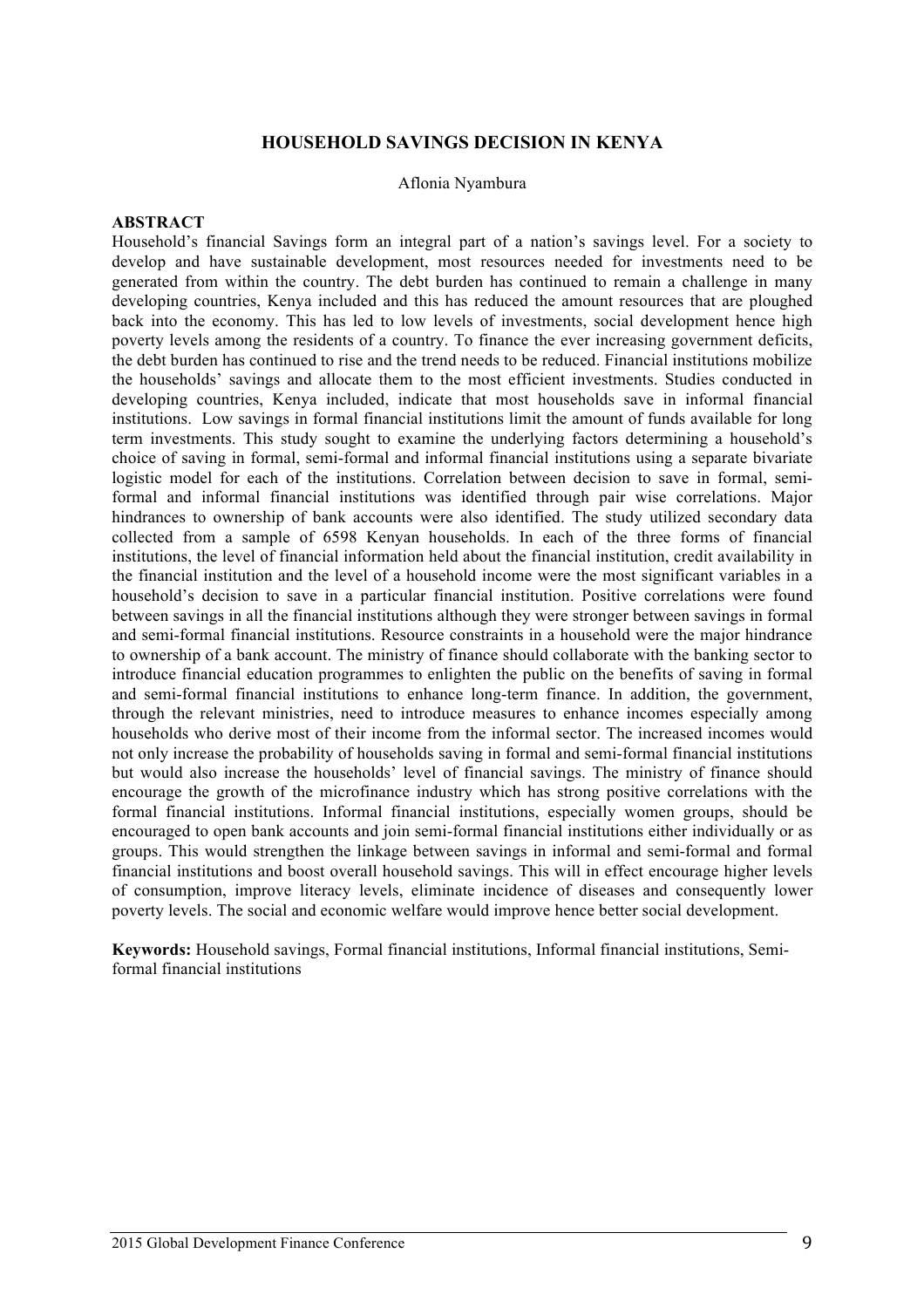# **MOBILE TECHNOLOGY, MOBILE MONEY AND FINANCIAL SERVICES IN EMERGING ECONOMIES**

Bruno L. Yawe School of Economics Makerere University E-mail: byawe@bams.mak.ac.ug byawe@yahoo.com

Jaideep Prabhu Judge Business School University of Cambridge E-mail: j.prabhu@jbs.cam.ac.uk jcp31@hermes.cam.ac.uk

### **ABSTRACT**

We use data collected by The Financial Inclusion Insights (FII) research and knowledge-sharing program which is managed by InterMedia to investigate the uptake of mobile technology, mobile money and financial services in: Bangladesh, India, Nigeria, Pakistan, Tanzania; and Uganda. We also investigated by country the predictors of use of the most popular mobile money product for: Bangladesh, India, Nigeria, Pakistan, Tanzania; and Uganda. It was not possible to undertake an econometric analysis for Kenya due to lack of data on the dependent variable and some predictors. For the pooled cross-sectional data for: Bangladesh; India; Nigeria and Pakistan, it can be inferred that: (i) possession of a job or income source; (ii) possessing a mobile phone; (iii) possessing a bank account; (iv) degree of trust in mobile money services; (v) degree of trust in mobile money agents; as well as (vi) basic literacy; are significant predictors of using mobile money.

**Keywords**: Financial Inclusion, Mobile Money, Financial Innovation, "Know-Do" Gap, Binomial Logistic Regression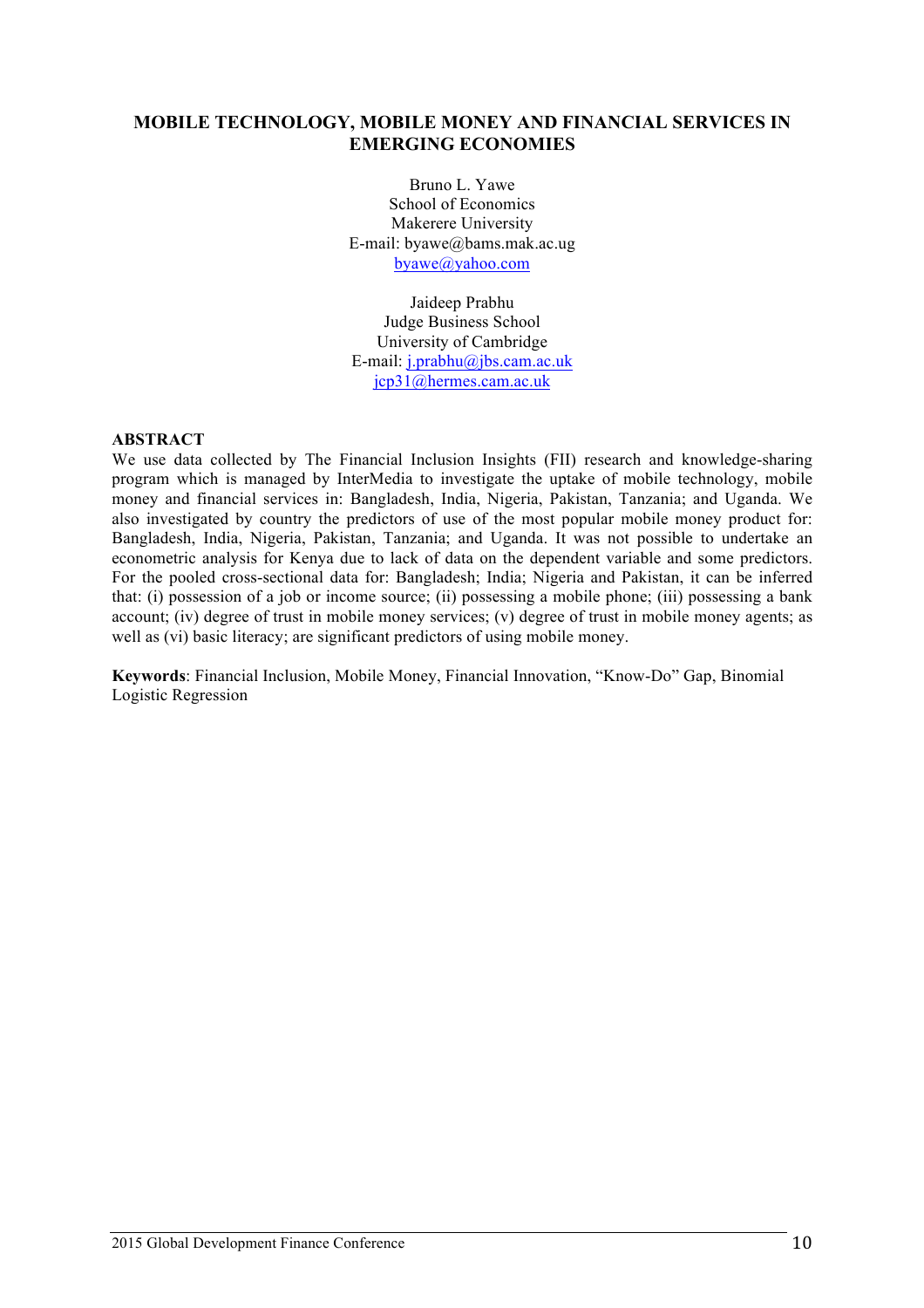# **OFFICIAL DEVELOPMENT ASSISTANCE AND HEALTH OUTCOMES: EVIDENCE FROM NAMIBIA**

Teopolina Ndanyengwa Namandje P.O. Box 4240 Windhoek, Namibia, 9000 Email:teonamandje@hotmail.com

Sylvanus Ikhide Email: Sylvanus. Ikhide@usb.ac.za P.O. Box 610, Bellville, 7535, South Africa University of Stellenbosch Business School, Bellville, Cape Town, South Africa

### **ABSTRACT**

The development finance literature recognises the fact that productive use of official/overseas development assistance (ODA) tend to have positive returns in the entire economy. The purpose of the study is to examine the extent to which health foreign aid affects health outcomes in Namibia. The significance of this study is that it is an empirical attempt that will help to fill a gap in the literature. This study assessed the relationship between official development assistance to the health sector and examined specific outcomes in relation to three health indicators of interest: infant mortality rate, under-five mortality rate and life expectancy. Variables such as government expenditure on health and general medical clinics and public health services that typically have impact on health outcomes are controlled for in the study. Using data from Namibia from 1990 to 2013, the study found that all health indicators improved with an increase in foreign aid directed to the heath sector, except that it is more impactful (statistically significant) in the case of infant mortality rate. The study gives a tentative conclusion that foreign health aid slightly improves health outcomes in Namibia even if they do not impact on economic growth.

**Keywords**: Official development assistance; Health outcomes; Life expectancy; Development Finance, Namibia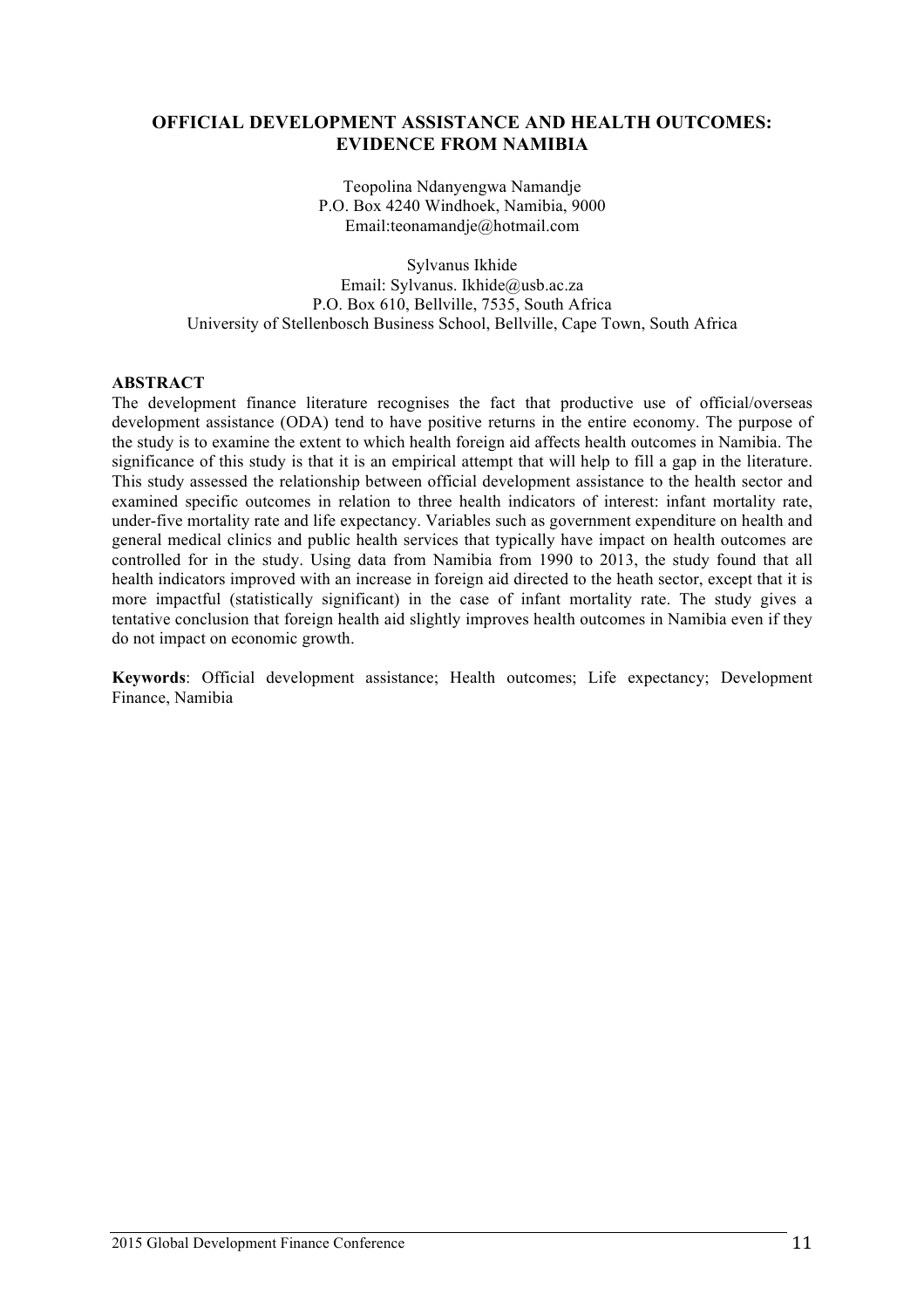# **MODELLING THE STOCK INDICES OF THE CIVETS COUNTRIES USING UNIVARIATE CONDITIONAL VOLATILITY MODELS**

Coenraad C.A. Labuschagne & Sven T. von Boetticher

Department of Finance & Investment Management University of Johannesburg PO Box 524 Auckland Park 2006 South Africa

#### Email: Coenraad.Labuschagne@gmail.com

# **ABSTRACT**

The CIVETS countries consist of Colombia, Indonesia, Vietnam, Egypt, Turkey and South Africa. They are emerging market countries that are most likely to rise quickly in economic standing. In this paper GARCH (1,1), GJR-GARCH (1,1) and EGARCH (1,1) models are used to explore the daily closing values for selected CIVETS equity indices. Return volatility, the persistence thereof and the best fitting model for volatility forecasting is determined. The results obtained for the GARCH models indicated that the GJR-GARCH model was the best fitting model for the equity indices of Colombia and Egypt. The EGARCH model was the best fitting model for the equity indices for Indonesia, Turkey and South Africa, whilst the result obtained delivered no clear best fitting model for the Vietnamese VN-Index. In addition, there is evidence of the leverage effect for all the Indices included in this study with the exception of the Vietnamese VN-Index. The presence of leverage effects implies that a negative shock will lead to greater volatility.

A comparison is also made between the option prices produced by constructing the implied volatility skews of options generated by these models, both by inclusion of the Global Finance Crises (GFC) period and by exclusion of the period of the GFC.

**Keywords:** GARCH, CIVETS, equity indices; IGBC Index; JKSE Index, VN-Index; EGX 100, XU 100 Index, FTSE/JSE All Share Index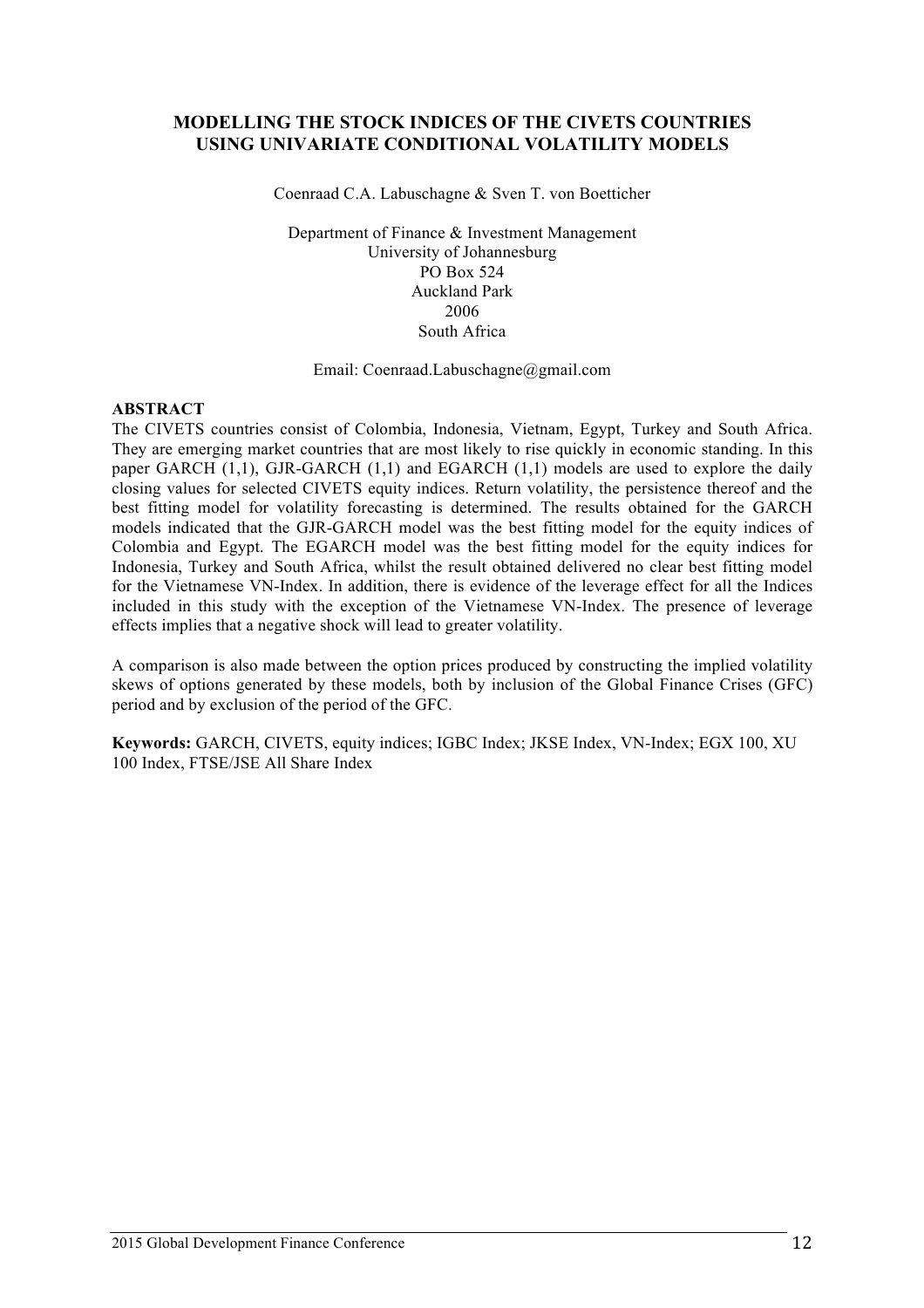# **THE STATUS READINESS OF MICROFINANCE INSTITUTIONS IN SOUTH AFRICA TO ADOPT MOBILE TECHNOLOGY ENABLED MICROFINANCE SERVICE PROVISIONING**

Nkaelang BT Tshwane University of Technology South Africa boitumelonkaelang@yahoo.com

Ojo SO Tshwane University of Technology South Africa ojoso@tut.ac.za

Mbarika VW Southern university Baton Rouge, LA, United States victor@mbarika.com

### **ABSTRACT**

Microfinance institutions (MFIs) are seen as a vehicle to provide access to finance to small and micro enterprises in South Africa. Developing and growing these institutions is important to drive forward microenterprise development, alleviate poverty and inequality. However, microfinance institutions for enterprise development have not lived up to those expectations because overtime they fail. Success rate for microfinance institutions in South Africa is very low, majority of MFIs fail before they could reach sustainability. Contributing factors are the high costs involved in administering small loans and inefficiencies and scalability. Mobile technology is envisaged to have potential to provide alternative access to microenterprise loans and affordable mechanisms in ways that can be beneficial to all stakeholders in a value chain. This study investigates the status readiness of MFIs to adopt mobile technology to provide alternative access to microenterprise loans and affordable mechanisms in ways that can be beneficial to all stakeholders in a value chain.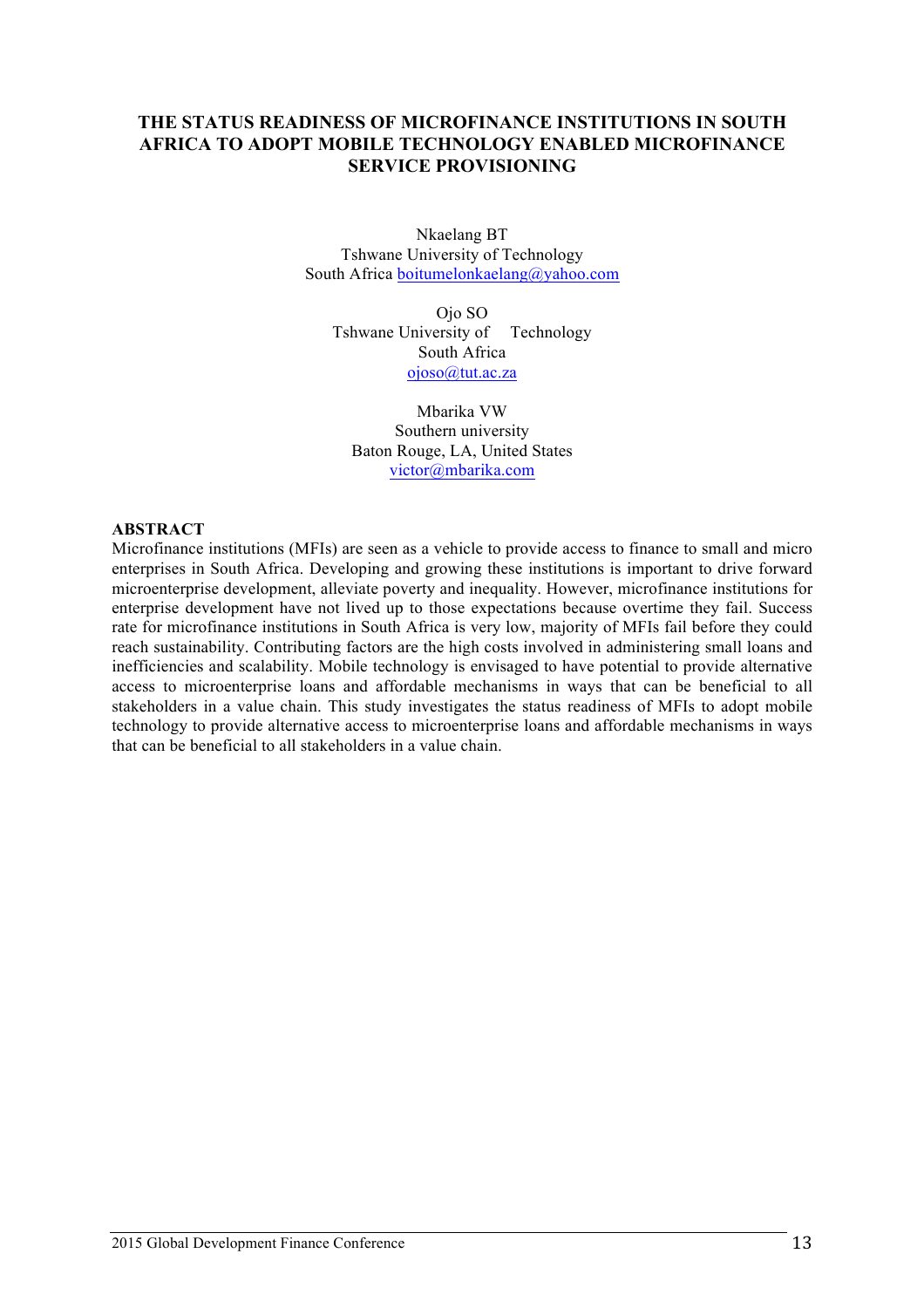# **EMPIRICAL ANALYSIS OF SAVINGS AND INVESTMENT IN SOUTH AFRICA, 1990 – 2014**

#### AH Kasongo and MK Ocran

#### **ABSTRACT**

The relationship between savings and investment, following the seminal work of Feldstein and Horioka (1980), has attracted a lot of attention over the last three decades. Most studies have investigated the issue across different countries without accounting for heterogeneity. It is therefore imperative to consider country specific analysis. This paper is motivated by the current low and declining savings rates in South Africa. After a record high of nearly 34 per cent in 1980, the gross savings rate has continuously fallen through the 1990s to below 15 per cent of Gross Domestic Product in 2014. Saving is important to boost investment and also has implications for the current account balance. This paper investigates the relationship between saving and investment in South Africa using cointegration and Error Correction modelling based on the Johansen approach. The paper uses the data files of the South African Reserve Bank and International Monetary Fund's International Financial Statistics (IFS) database. The window of observation covers 1990 to 2014.

**Keywords:** Savings, Investment, Cointegration, ECM, causality, Capital mobility, Current account balance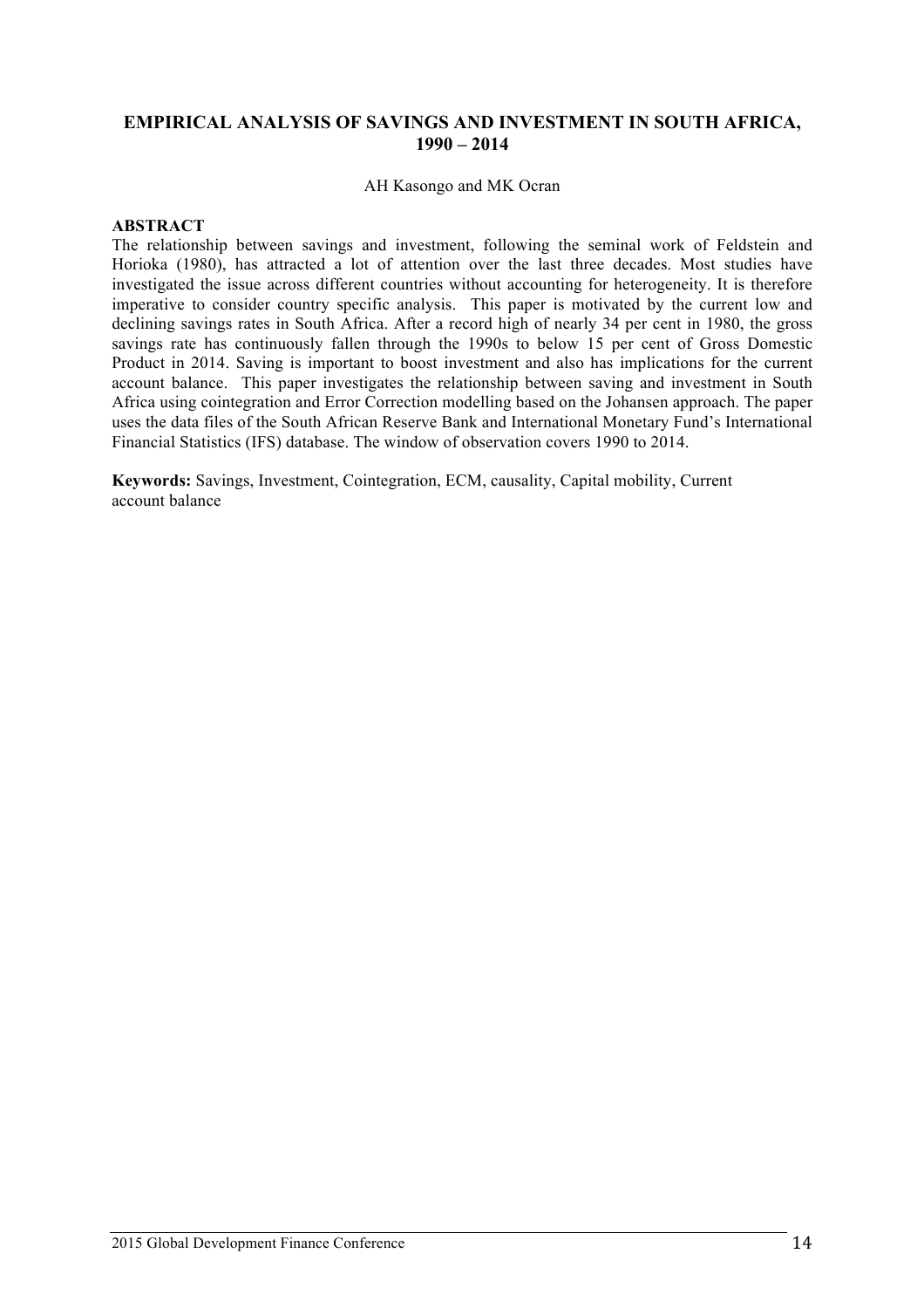# **FINANCIAL STRUCTURE IN NAMIBIA: WHAT ROLE FOR MICROFINANCE?**

Emma Haiyambo Corresponding Author University of Stellenbosch Business School University of Stellenbosch Telephone: +264 (0) 61 2835171 Email: haiyamboe@iway.na

Sylvanus Ikhide University of Stellenbosch Business School University of Stellenbosch Telephone +27 (0)21 918 4485 Email: Sylvanus.Ikhide@usb.ac.za

#### **ABSTRACT**

To the extent that they play their intermediation role effectively and efficiently, financial institutions are of crucial importance to the economy. This is because they allocate funds from savers to borrowers, a process that has the potential of increasing economic activities and growth. Traditional banks and other conventional financial institutions however serve only a small percentage of the population leaving the remaining majority of the population and small businesses unserved, especially in developing countries. The emergence of the microfinance industry since four decades ago has been considered as presenting an opportunity to extend financial services to the excluded majority. In particular, microfinance is increasingly seen as an important instrument in the efforts for alleviating poverty, while the provision of credit provided by microfinance institutions has also been viewed as a way to generate self-employment opportunities for the poor. This notwithstanding, there is currently a limited number of 'true' microfinance service providers in the Namibian market that can provide microenterprise lending, microsavings and other financial services targeted at the lower end of the market. This article investigates the scope for further development of the microfinance industry in Namibia. It does so through an analysis of the country's current financial sector landscape and the extent of available financial services for the low income people the poor and SMEs. It finds a gap in the financial system and concludes that there is scope for microfinance in Namibia.

**Keywords:** corporate social responsibility, corporate governance, corporate image, community involvement.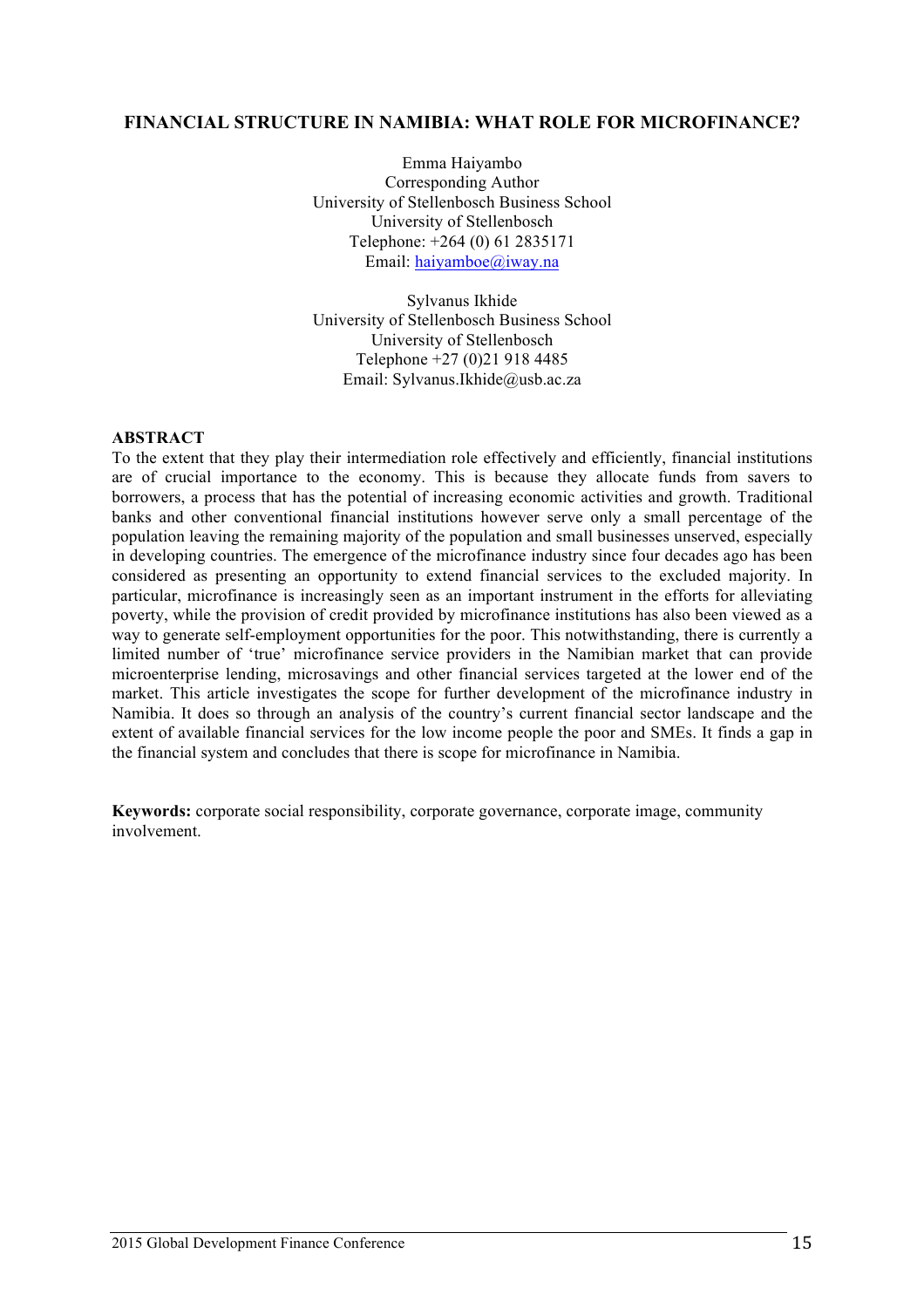# **EXAMINING LABOUR PRODUCTIVITY AND CAPITAL ACCUMULATION – IMPACT OF REMITTANCES, THE CASE OF AFRICA**

Gloria Clarissa O. Dzeha PhD Candidate Department of Finance,UGBS Joshua Y Abor Department of Finance, UGBS Ebo Turkson Department of Economics UoG Eliklpimi Agbloyor Department of Finance, UGBS

### **ABSTRACT**

African continent is the second largest recipient after Asia. However, the increasing benefits that amass from remittances that obviate economic difficulties seem to elude Africa. Remittance impact on labour productivity and capital accumulation to enhance Africa's growth and development has not been adequately studied. This study employs the random and fixed effect model to ascertain remittance impact on labour productivity and capital accumulation respectively and further determines if remittances have significant impact on labour productivity in countries with high life expectancy and are natural resource – rich. We employ a panel of 25 African countries for the period spanning from 1950 to 2013 and find remittance impact labour productivity positively and significantly but is not significant in capital accumulation, however the interaction between remittance and human capital impact capital accumulation positively and significantly. Whiles high life expectancy is positive and significant to labour productivity, labour productivity is impacted negatively by remittance although significant.

**Keywords**: International Migrant Remittance, labour Productivity, Capital Accumulation.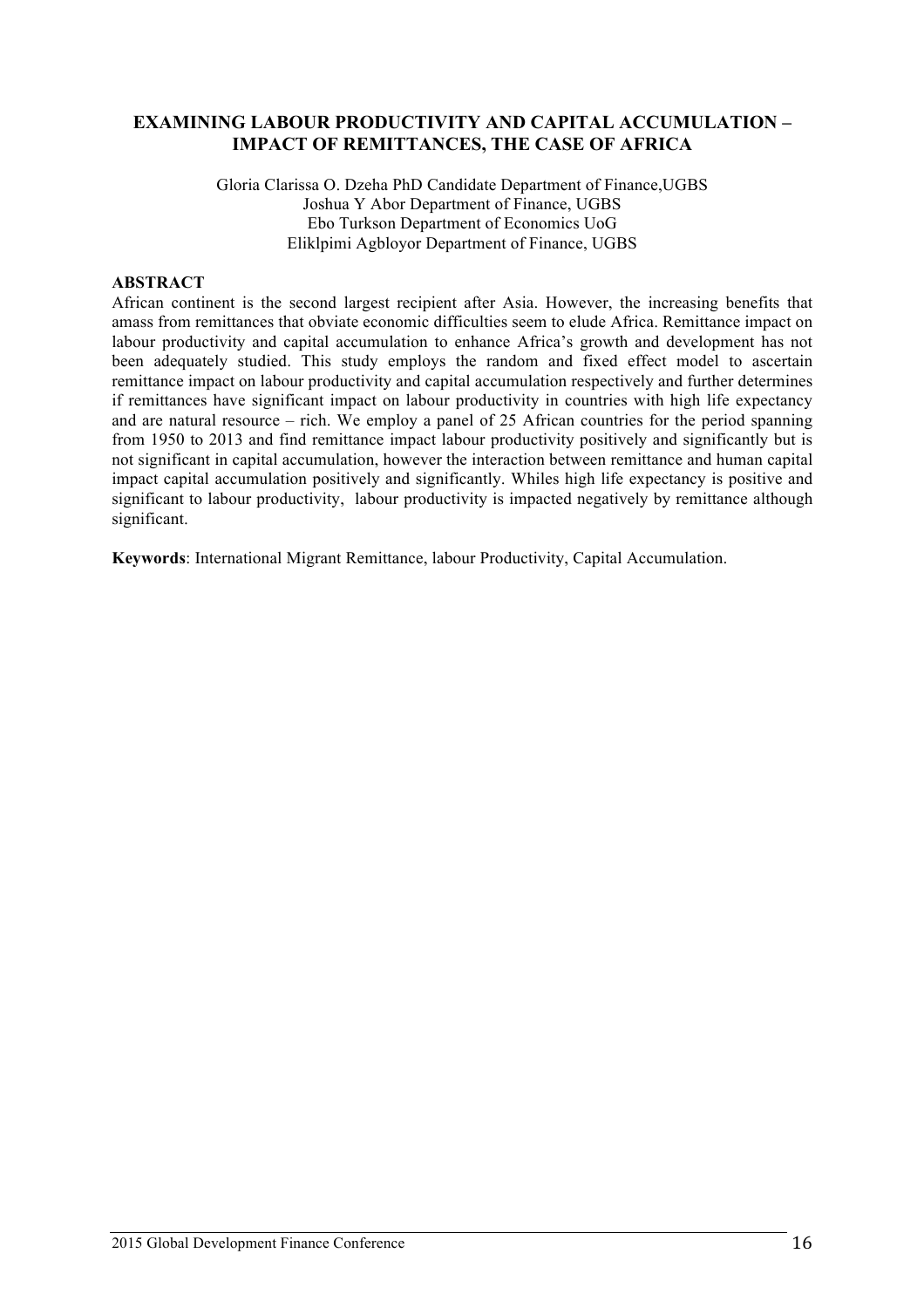# **SUPPLY AND DEMAND MACRO-ECONOMETRIC MODEL OF THE NAMIBIAN ECONOMY**

Joel Hinaunye Eita Department of Economics, North-West University, South Africa; Private Bag X2046, Mmabatho, South Africa, 2735 Tel: +27183892391; Fax: +27183892597 e-mail: hinaeita@yahoo.co.uk or hinaunye.eita@nwu.ac.za

### **ABSTRACT**

This study develops a macroeconometric model for the Namibian economy for the period 1980 to 2013. This is a comprehensive macroeconometric model which models both the demand and supply sides of the Namibian economy. The supply side activation of the macroeconometric model tests whether there is supply side constraint which limits growth in the Namibian economy. The demand side activation tests whether there exists demand side constraints which inhibits growth in the Namibian economy. This model incorporates the price sector in order to serve as a link between the supply and demand sides of the economy. The model consists of behavioural equations. These behavioural equations were estimated and simulated individually. They were then combined or brought together to form a comprehensive or full macroeconometric model of the Namibian economy. The endogenous variables were linked by a number of identities and definitions in order to ensure that the macroeconometric model is fully dynamic. The full or comprehensive macroeconometric model was closed using two models. The first model activates the supply side and marginalises the demand side of the economy. The second model is demand side orientated. It activates the demand side and marginalises the supply side of the economy. These full macroeconometric models were simulated and the results indicate that the estimated values closely approximate the actual values. This suggests that the estimated macroeconometric model is a good fit. This macro-econometric model can be used to apply policy simulations in order to determine appropriate economic policies for Namibia.

**Keywords:** macro-econometric, supply-side, demand-side, cointegration, stationarity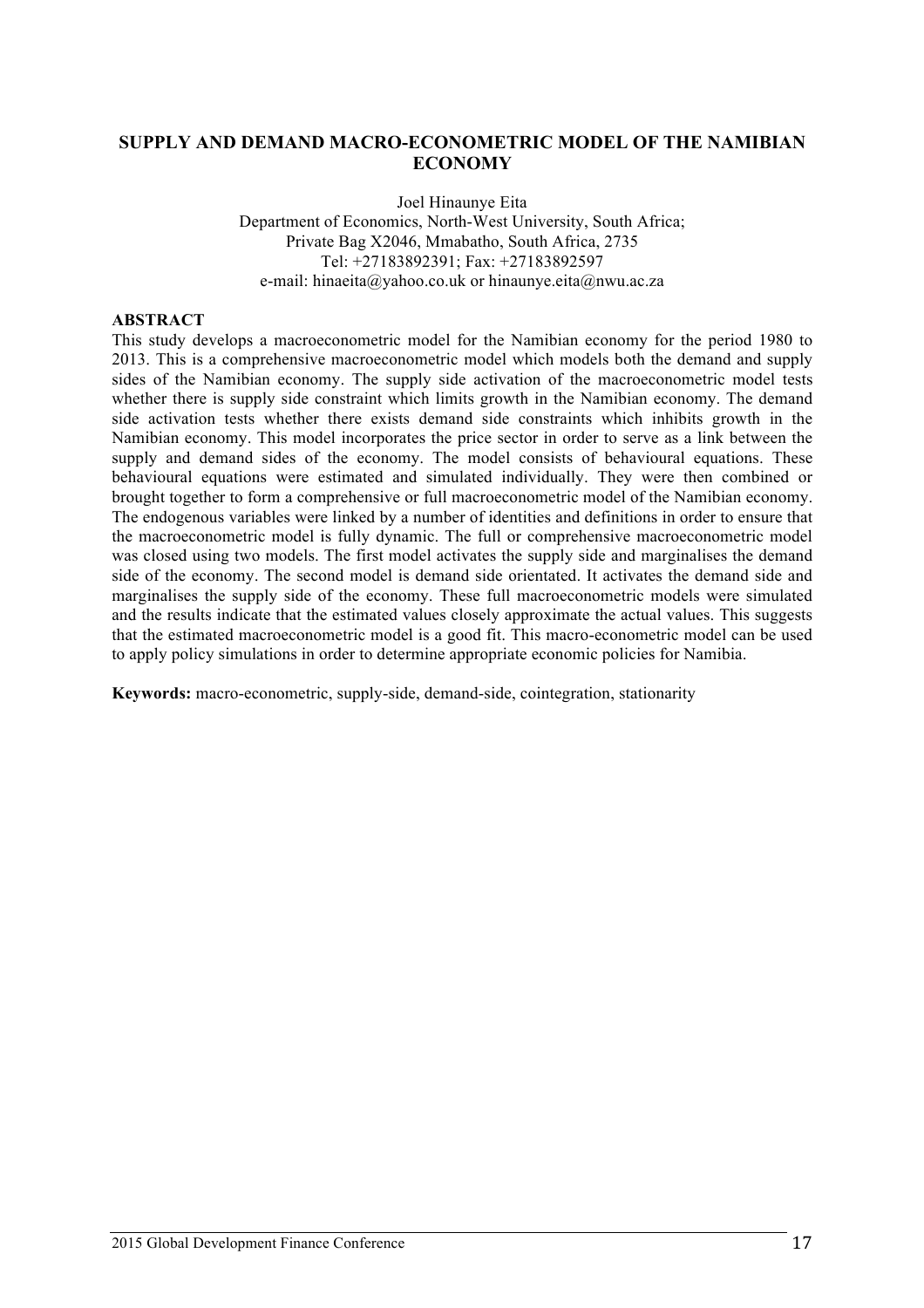# **INTERGRATED DEVELOPMENT FINANCE POLICY FRAMEWORK**

### Nkhangweleni Ramashia Department Agriculture, Forestry and Fisheries

#### **ABSTRACT**

The provision of an efficient development finance system is a challenge in any developing country. The problems experienced in implementing development programmes in South Africa are not unique. The same issues experienced here are also challenges in the rest of the developing world. The answer lies in a number of areas such as a sound *integrated development finance policy*, innovative instruments, new public-private partnerships, and funding support mechanisms and pragmatic implementation methodologies. It is believed that, given the well-developed nature of the South African economy, the quality of the banking sector and the willingness of policy makers to develop new funding solutions, will result in a well-designed and implementable policy. It is important to look at the past and the current situation, at policies that worked and others that did not and be open to new opportunities to make a difference to the lives of smallholder farmers that want to grow and create a new future. We can find some unique solutions for our people here that may also have a positive spillover effect on our continent.

There is a lack of a coherent and all-inclusive policy framework to facilitate the implementation of funding solutions to the smallholder-farming sector in South Africa. There is also limited coordination between stakeholders to ensure seamless implementation as well as the monitoring and evaluation of agricultural development initiatives and programmes. It is against this background that the need to develop an integrated development policy framework for the agriculture, forestry and fisheries sectors emerged.

The overarching objective of the Integrated Agriculture Development Finance Policy Framework (IADFPF) initiative is to create an enabling environment for a sustainable and viable development finance support system in the agricultural, forestry and fishery sectors. Specific policy objectives will be identified as: (i) Making financial services accessible to a large segment of the potentially productive population which otherwise would have little or no access; (ii) Promoting synergy and mainstreaming the internal sub-sector into national financial system; (iii) Enhancing service delivery by microfinance institutions to micro, small and medium producers.

The purpose of this policy framework is to facilitate the provision of an integrated development and comprehensive range of financial services for the commercial-oriented agribusiness, fisheries, and forestry entrepreneurs and their various enterprise value chain players. The overall goal of this policy framework is to integrate all types of agricultural finance for smallholder farmers offered by the Department of Agriculture, Forestry and Fisheries (DAFF). This framework that has been developed in this assignment will provide the context within which DAFF can develop a future development finance policy for the agriculture sector in South Africa.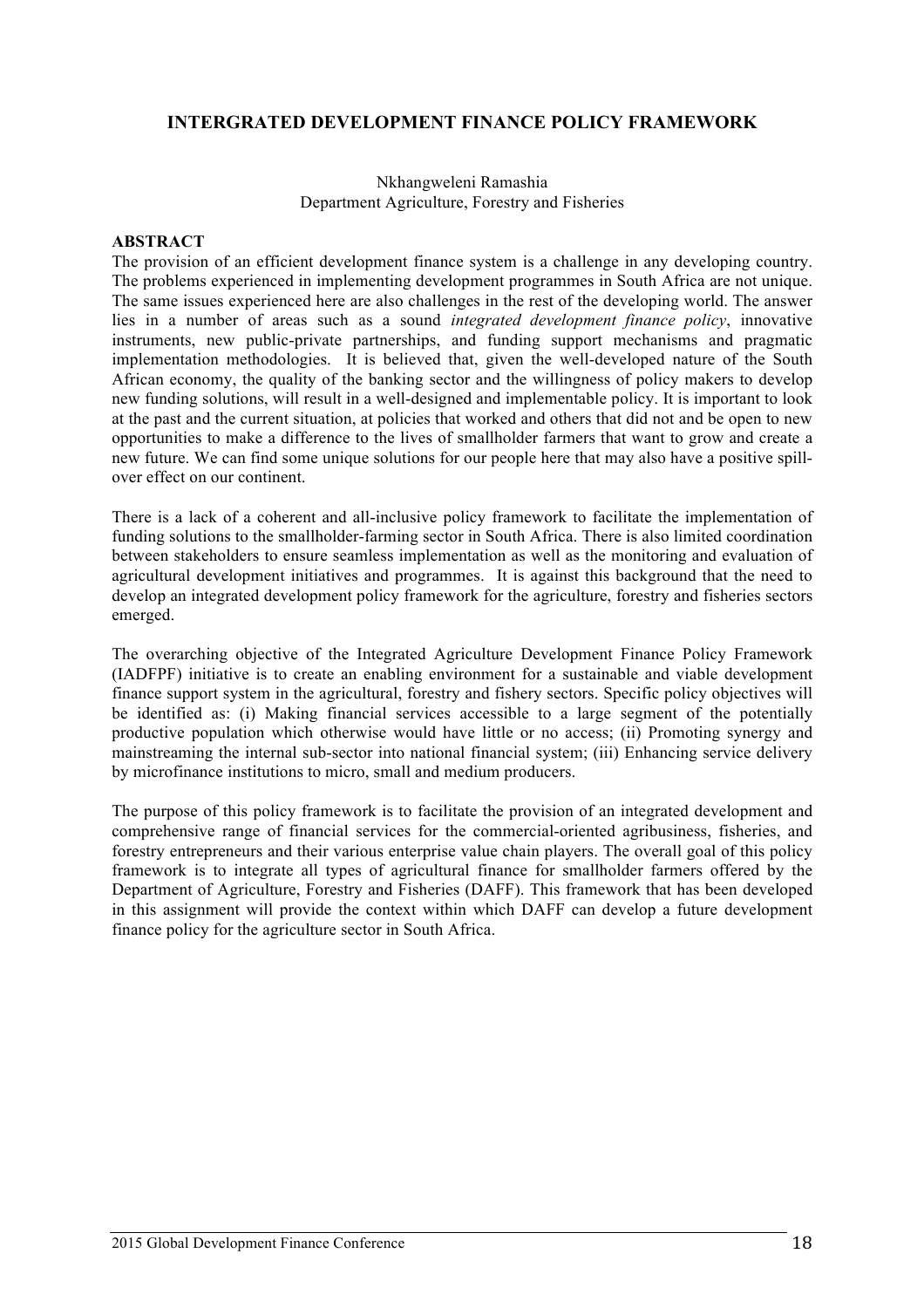# **AN ANALYSIS OF THE FINANCIAL NEEDS, CONSTRAINTS AND RISKS AFFECTING CASSAVA SECTOR STAKEHOLDERS' ACCESS TO FINANCE-A CASE OF ZAMBIA**

# Cephas C Chabu and Justine Chanda **NATSAVE**

### **ABSTRACT**

Cassava is generally grown in all the districts in Zambia and is the most important crop being grown and informally commercialized in Zambia, after maize. Currently more than 80% of the population in the Northern and Northwestern regions of Zambia entirely depend on cassava for food security. With the current weather-induced instabilities in maize production leading to intermittent food shortages, a commercialized cassava subsector is one undisputable way of ensuring sustainable food security, rural employment and household income in Zambia. However, despite its importance, the cassava subsector faces various challenges among them the inefficiencies in the marketing chain, low product prices, low return on industrial investments and lack of collateral leading to a serious lack of access to reasonably priced financial products. This study was undertaken to understand the financial needs and constraints that affect the cassava sub-sector stakeholders' access to finance in Zambia and to develop proposals on the most suitable value chain finance schemes appropriate to the identified specific needs of the cassava sector stakeholders. Using data collected in this survey, cassava production was found to be viable and profitable, and farmers in principle are able to repay their loans if given chance. It was further found that access to credit can help cassava farmers to drastically reduce their costs of production and could engineer economic viability in the cassava sector in Zambia. Given the farmer's capacity to pay and given that lack of collateral is a problem, the study found that tripartite finance agreements and guarantee funds arrangements might be the most superlative and appropriate value chain financial products for cassava sector stakeholders in Zambia.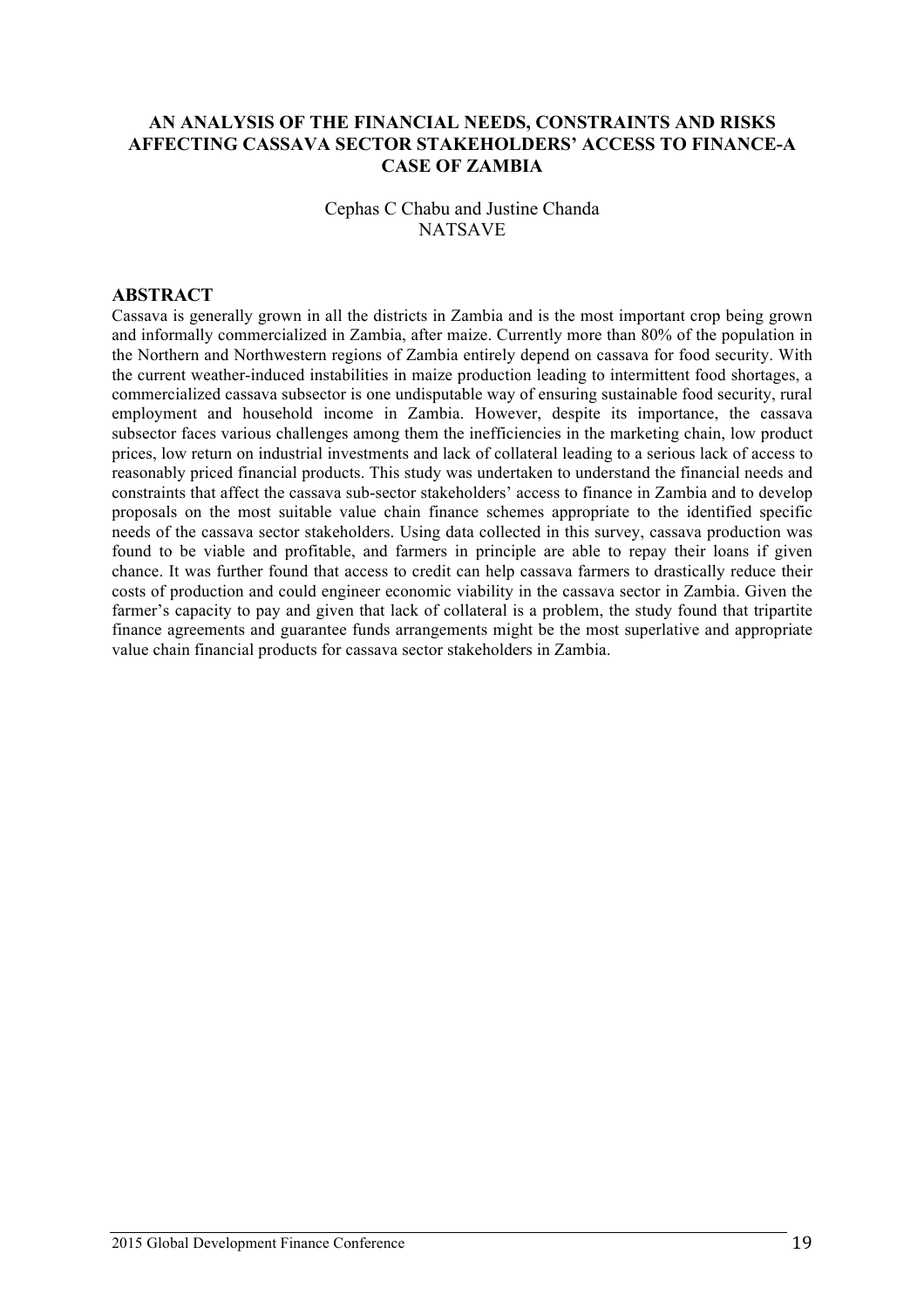# **DOES ACCESS TO FINANCIAL SERVICES REDUCE POVERTY?**

#### Munacinga Simatele

#### **ABSTRACT**

Access to financial services within the broader context of inclusive development is often seen as key in alleviating poverty. Despite this, empirical evidence linking poverty and access to financial services is scanty, particularly in the African context. Using a national income household survey for South Africa, the paper examines the effect of access to various forms of financial services on income poverty. We control for the effect of household socio- demographic characteristics. We find that access to formal financial services is positively correlated with lower levels of poverty. Households that have access to formal financial services on the other hand are more likely to be poor. The results also suggest that access to credit has a greater effect on poverty reduction than access to savings and payment services. We propose a greater role for mainstream financial services in inclusive credit provision. Policy design should focus on the reduction of information, enforcement, and transactions costs which limit lending to the low income households. The results also indicate that access to financial services has a greater effect on female-headed households than male-headed households. These results support the finding in the literature which indicates that lending to women has a greater effect on household welfare.

**Keywords:** Poverty, access to finance, development, South Africa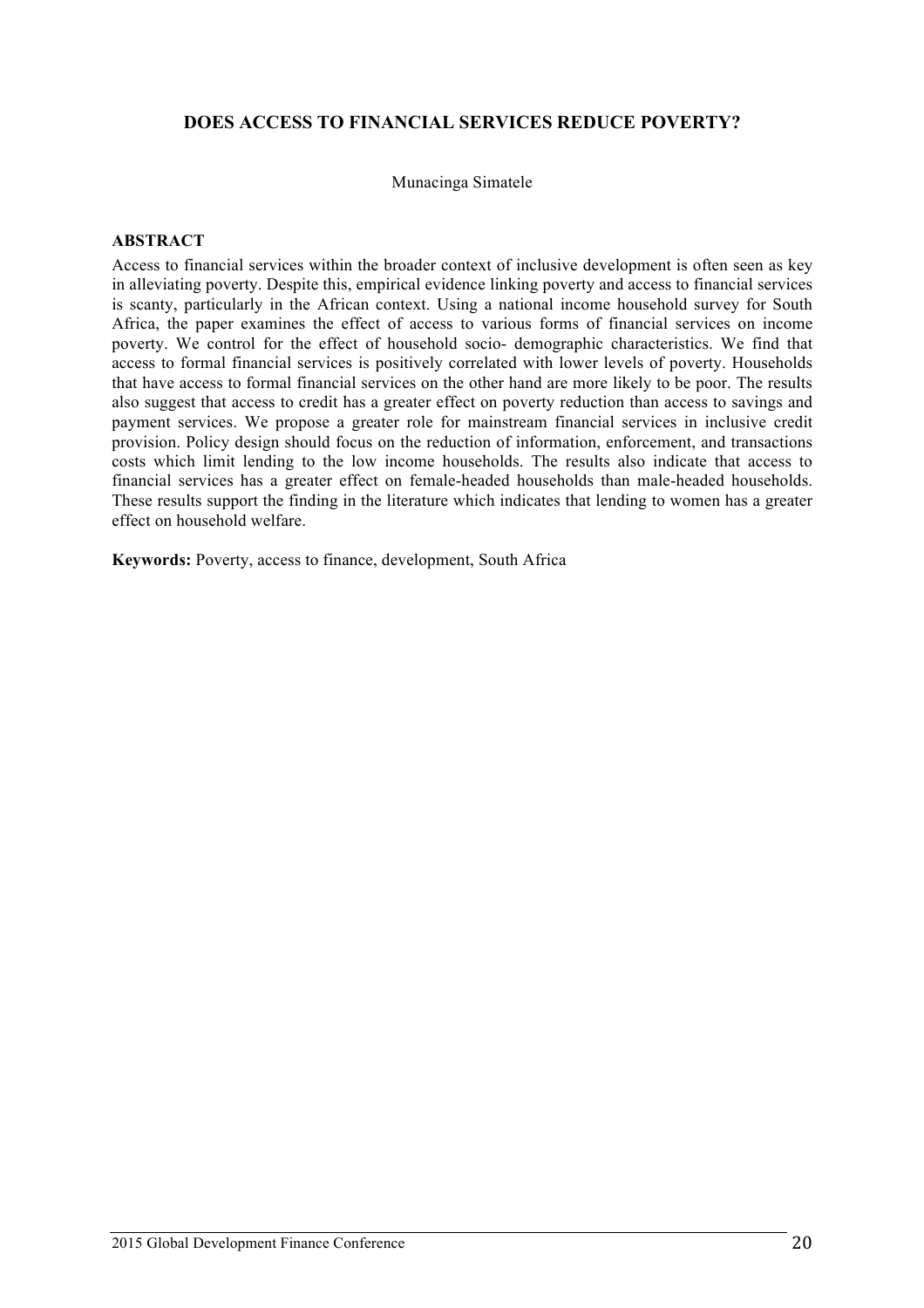# **AN ASSESSMENT OF CAPITAL BUDGET PLANNING AND MUNICIPAL BORROWING AS FUNDING SOURCE IN THE OVERSTRAND MUNICIPALITY IN THE WESTERN CAPE**

### Donovan Patrick Alexander Western Cape Provincial Government: Provincial Treasury

### **ABSTRACT**

The major challenges confronting municipalities in South Africa are poor governance, lack of effective performance, backlogs in service delivery, over- and in most cases under-spending on capital infrastructure, and poor audit outcomes, as well as service delivery backlogs. It is therefore very important for municipalities to deliver on the constitutional mandate as enshrined in the South African Constitution in terms of Section 153, namely, to build strong organisations. Municipalities need to structure and manage the organisation's budgeting, administration and planning processes effectively in terms of their strategic five-year Integrated Development Plan (IDP).

This master's research report examined the capital budget planning and expenditure in the Overstrand Municipality to determine whether the planning processes followed are in alignment with the IDP and in accordance with the relevant legislation. It also investigated whether the funding sources, in particular, external borrowing, only for the purpose of capital projects, are appropriate to ensure a credible, sustainable and responsive budget. In addressing the main research question, "To what extent do municipalities borrow to fund their capital budgets?", the study was realised by means of a literature review and empirical surveys. The in-depth interviews conducted were supported by semistructured questionnaires based on open- and closed-ended questions.

The study found that the Overstrand Municipality complied with the funding of the capital budget year on year in accordance with its approved Budget and Borrowing Policies and all other relevant legislation and prescripts. The long-term capital infrastructure of the Municipality is supported by master plans, compiled by fully capacitated staff; however a comprehensive consolidated plan is still lacking. The study also revealed that despite the fact that the municipality's exposure to borrowing is well maintained, there could be scope to increase borrowing for the future, depending on a more informed consolidated infrastructure plan and credit rating assessment when considering the service delivery needs contained in the master plans over a 20-year period. A credit rating assessment is therefore important to ensure that the Municipality remains in a position to further increase its borrowing capacity and gearing ratio to meet the capital infrastructure plans over the long term.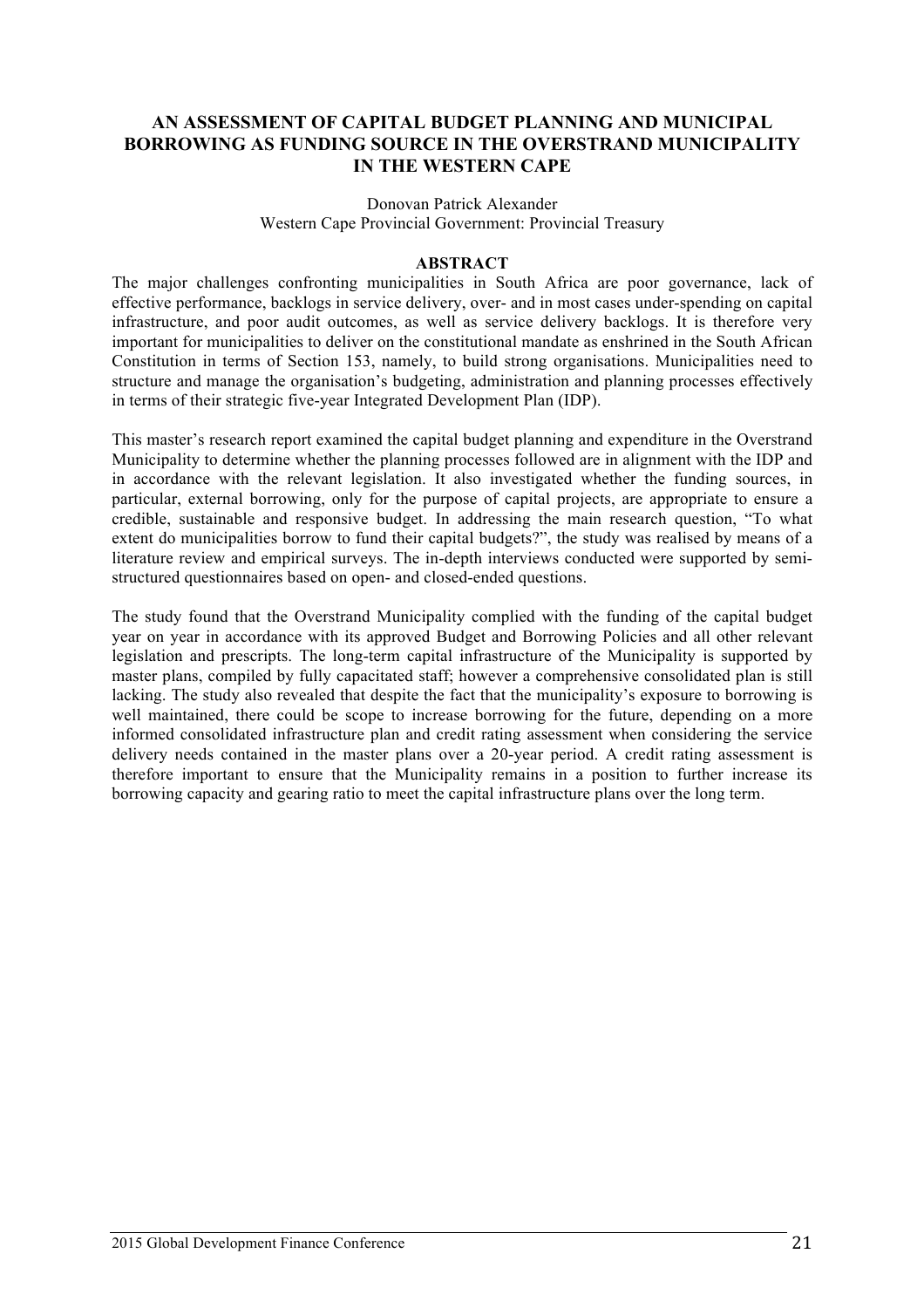# **THE IMPACT OF FINANCIAL VULNERABILITY ON THE FUNCTIONING OF NGOS: AN EMPIRICAL STUDY OF UGANDAN NGOS**

Berta Silva and Ronelle Burger

### **ABSTRACT**

The objective of nongovernmental organisations, particularly in the development sector are wide ranging and vary but most pursue long-term goals and seek to improve communities' well-being. Because NGOs are limited in their ability to raise capital and engage in profit-making activities, financial vulnerability may constrain the pursuit of long and medium term organizational commitments, resulting in decreased, interrupted or terminated programmes when funding dries up. This article takes an empirical approach and examines a selection of the existent literature on NGOs and financial vulnerability, using data from 295 NGOs in Uganda to understand the relationship between organizational characteristics and financial vulnerability. The study also contributes to the existing empirical literature on the topic, by identifying alternative proxies for non-profit sector financial distress including donor conditionalities, endowments and savings. This work is also of practical significance because it can support organisations that seek to mitigate the impact of financial vulnerability on program delivery.

**Keywords:** funding sources, financial vulnerability, NGO, organizational characteristics, Uganda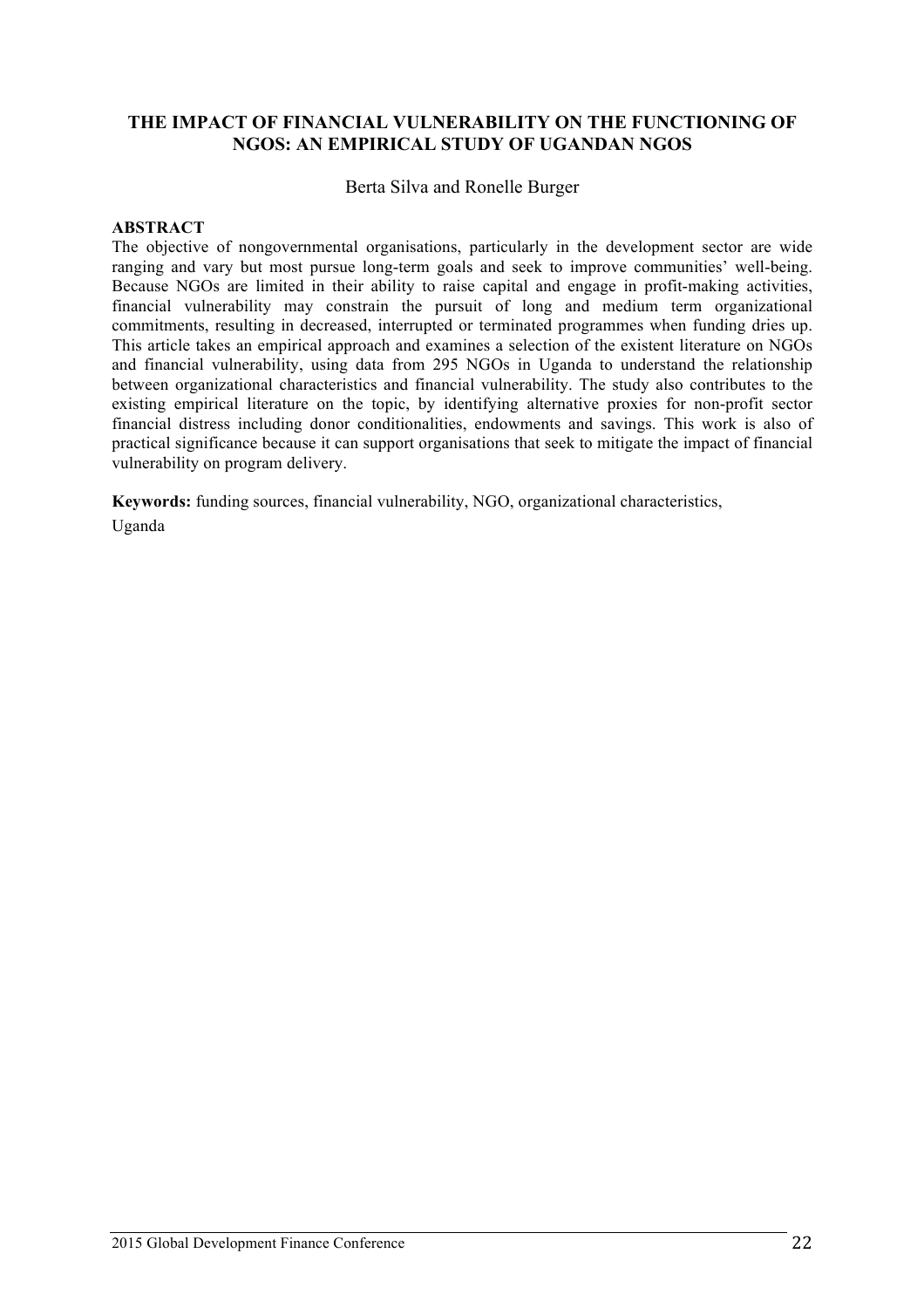# **IS A SOVEREIGN DOWNGRADE FOR SOUTH AFRICA NECESSARILY A BAD THING? REVIEW OF EARLY INDICATIONS**

Tabo Foulo

#### **ABSTRACT**

With Russia and Brazil having been recently downgraded to below investment-grade status, there are fears that other emerging market countries, including South Africa, could similarly be downgraded1. A number of authors including Adelino and Ferreira (2014), Almeida et al (2014), Alexandre et al (2014) and Borensztein et al (2007) have explored the negative effects of sovereign downgrades. According to these authors, downgrades have negative impacts on: bank solvency, private sector investments and real economic activity. A common theme running through these studies is that weak public debt management can generate negative externalities for the financial system and the real economy.

But, is a sovereign rating down-grade always a bad thing? Some authors, for example, Alexandre et al (2014), have found that when banks are transparent about their exposures to sovereign bonds, the negative impact of a sovereign downgrade can be small or even insignificant. This points to the importance of institutional and informational factors to the final outcome. Another possibility, which has up to now been unexplored in the literature, is the importance of a policy responses to an eminent sovereign downgrade. Policy makers may respond to an eminent downgrade by implementing economic reforms that could, in theory, be more beneficial to the economy in the long run. Thus, a policy response, to an eminent sovereign down-grade emerges is as an important factor in analysis of the final outcome.

This paper explores the likely effects of a possible sovereign downgrade in the specific case of South Africa. Using an institutional and informational approach to analyse the likely effects of a potential sovereign downgrade in South Africa, this paper argues that any negative effects are likely to be small. Further, it is argued that policy makers in South Africa are already responding to a possible downgrade with a raft of policy reforms aimed at improving the performance of the economy particularly in the area of infrastructure financing. These two considerations make it highly likely that the negative outcomes of a downgrade could be minimal or even be positive in the long run for the specific case of South Africa.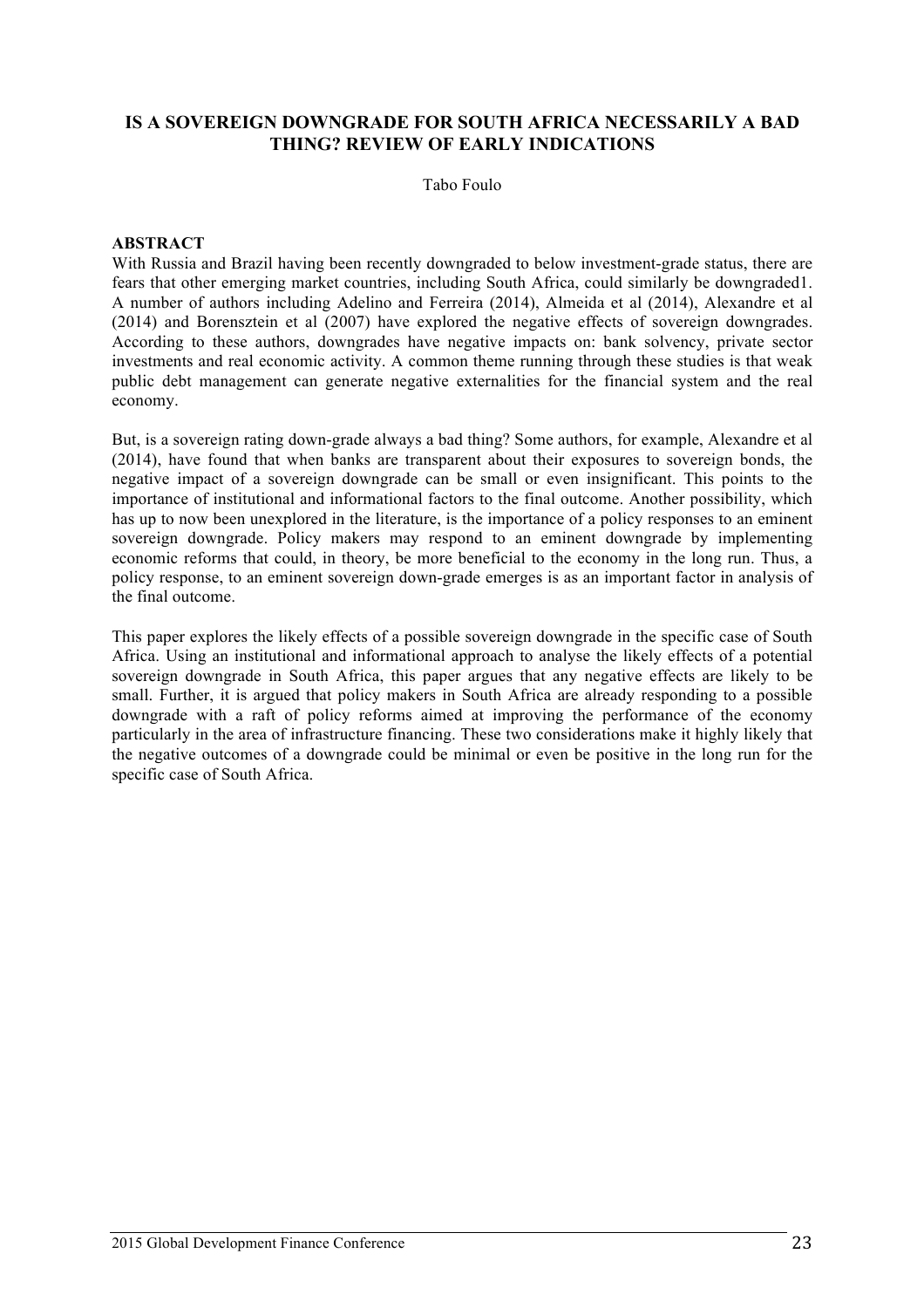# **SOVEREIGN RATING CONTAGION IN THE COMMODITY BELT OF COUNTRIES**

Leila Fourie

### **ABSTRACT**

This study analysed the transmission of contagion between commodity-rich countries' sovereign ratings and demonstrated that this was highest in times of crisis. Evidence from cointegration, Granger and variance decomposition tests all indicated results that support the idea that sovereign rating contagion is present during windows of distress. Contagion was present between Argentina, Brazil, China, South Africa, Russia, Turkey and the Goldman Sachs Global Commodity Price Index. Crisis events were defined by major default events, namely the 1997 Asian crisis, the default of Argentina in 2001 and the 2007 credit crisis triggered by the sub-prime distress and the Lehman default.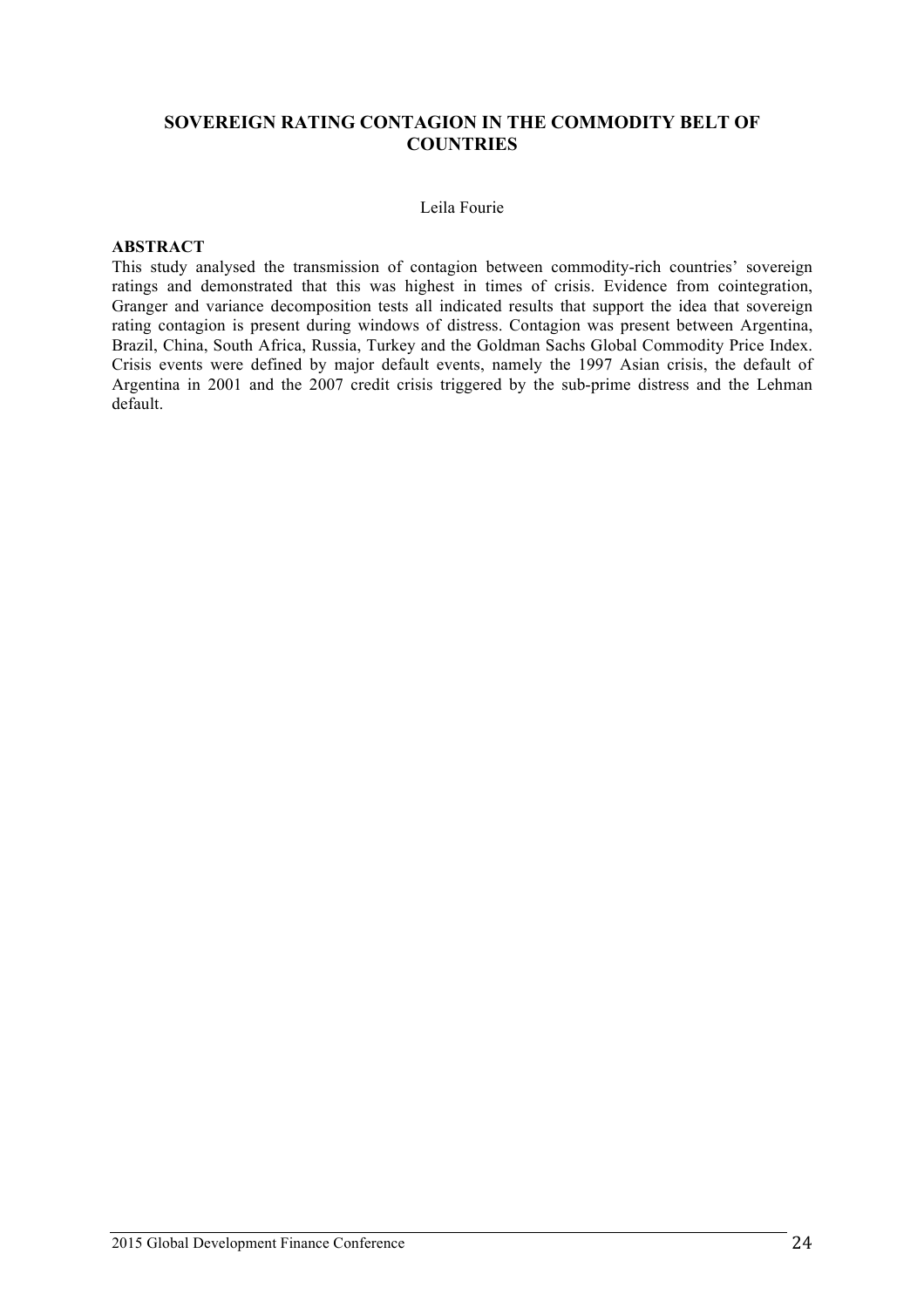# **CAPITAL STRUCTURE AND FIRMS' VALUE: A REVIEW OF RECENT EVIDENCE AROUND THE GLOBE**

Yakubu Awudu Sare Department of Finance University of Ghana Business School, University of Ghana, Legon

#### **ABSTRACT**

This paper examines capital structure and firm's value with recent evidence around the globe. The purpose is to know the conceptual issues, methodological gaps, issues and evidence that need attention. It applied mainly theoretical review of concepts, methods, issues, evidence and pointers for future research directions. The findings of this study indicates that a few papers apply theories such as the perking order theory, signaling theory, market timing theory to explain the capital structure phenomenon. In addition, this review revealed that most studies across the globe are interested in determinants of capital structure and firm's value but little attention is given to factors that could have an impact on the capital structure decisions such as the legal systems: tax laws, bankruptcy codes, market regulations, laws governing mergers and acquisitions. It also came out in this study that new issues are beginning to ignite the capital structure decision debate like social responsibility, managers' behavior, level of financial market development and macroeconomic variables such as: inflation, GDP, GNP, long-term interest rates, fluctuating oil prices, and exchange rate fluctuations. This investigation also observed that they are lacunas that further studies could consider like the environmental characteristics of the firms which could help explain the capital structure decision and firm's value and include: governance issues, cultural, political and differences between home country and host country for multinationals.

**Keywords**: Capital Structure, Firm's Value, Evidence, Globe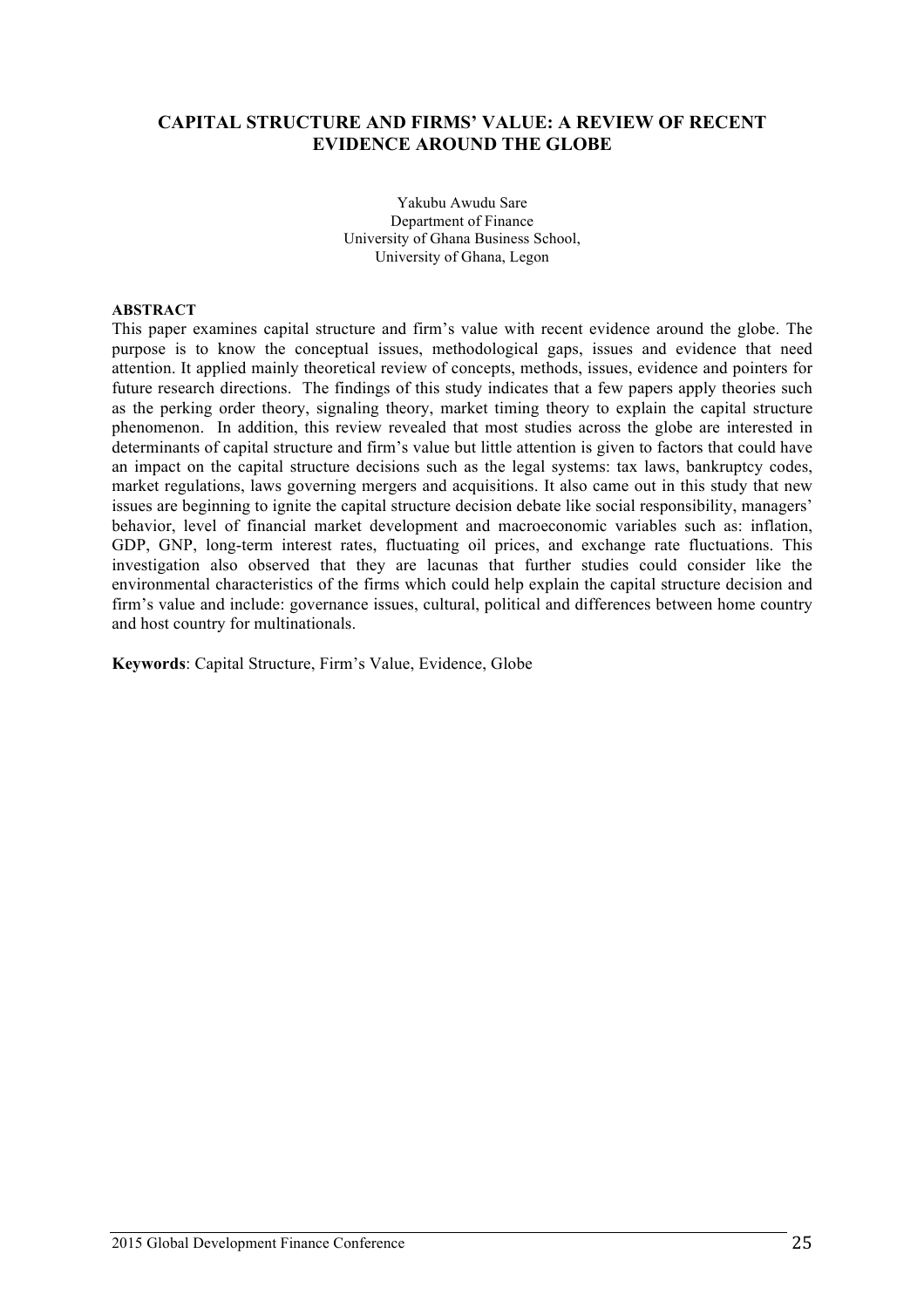# **EXTENT AND DETERMINANTS OF ACCESS TO FINANCE AMONG UGANDAN SMES: THE EFFECTS OF DIFFERENT MEASUREMENT APPROACHES**

Mary Nanyondo, Ven Tauringana, Andy Mullineux

### **Abstract**

This paper investigates the extent and determinants of access to finance among Ugandan small and medium-sized enterprises (SMEs). Specifically, the paper examines whether measuring access to finance on the basis of 'received' and 'applied and received' approaches yield different results. The study is based on a sample of 206 Ugandan SMEs that responded to a questionnaire. The descriptive statistics results indicate that when access to finance is measured on the basis of 'received' approach, the extent of SMEs' access to bank loans is only 6% as opposed to 61% when the 'applied and received' approach is used. The binary logistics regression results show that effective lending rates, transaction costs and collateral security are significant determinants of access to finance irrespective of the approach used to measure access to finance. However, the results also show that firm size, financial transparency and location are also significant determinants of access to finance but only when access to finance is measured using the 'applied and received' approach. Firm age is found to be insignificant irrespective of the measurement approach. The results have important implication for both policy makers and future research on access to finance.

**Keywords:** SMEs, extent, determinants, access to finance, Uganda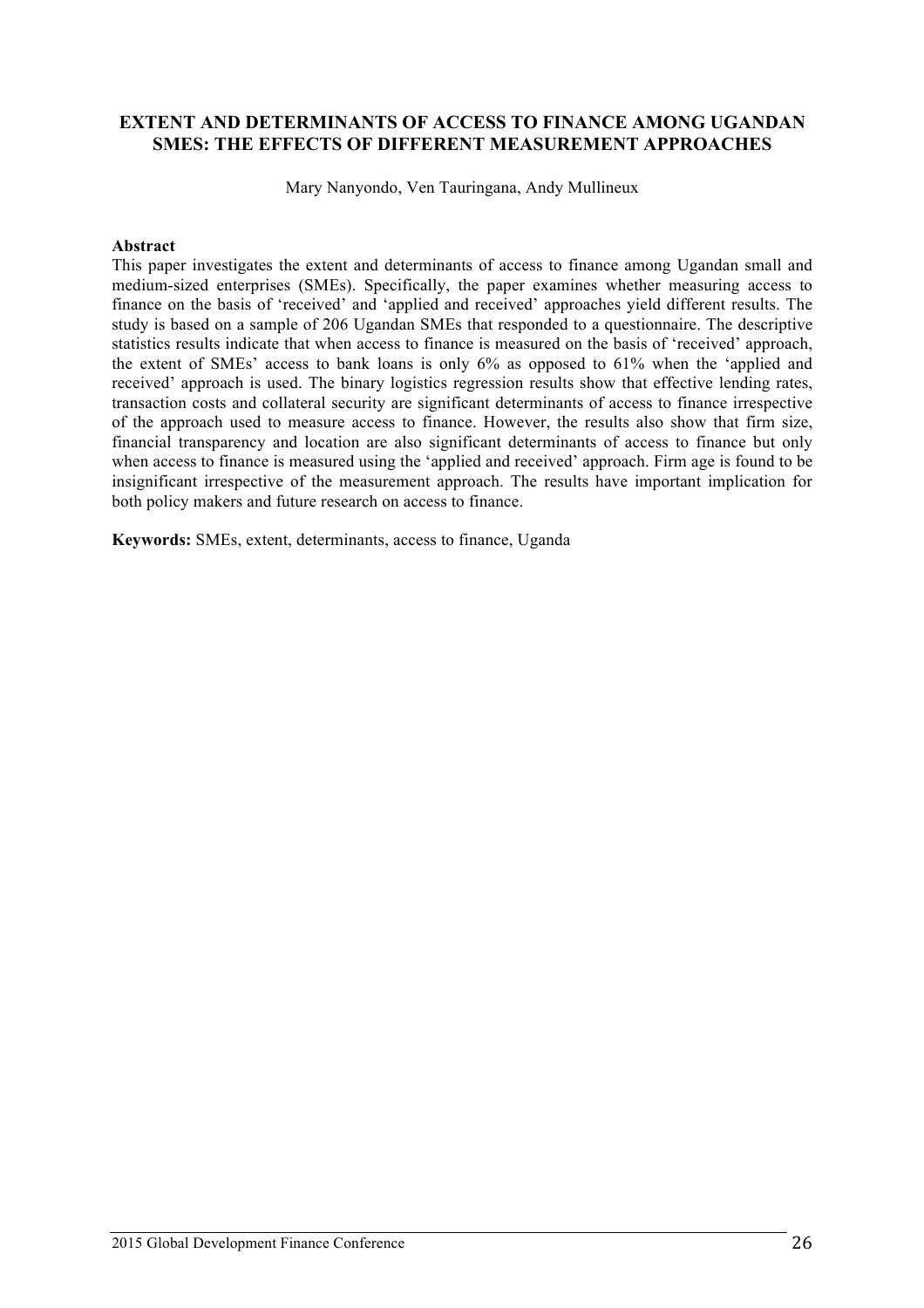# **TIME-VARYING IMPORTANCE OF COUNTRY AND INDUSTRY FACTORS IN EUROPEAN CORPORATE BONDS**

Mary Pieterse-Bloem, Erasmus School of Economics, ERiM, APG Asset management Zhaowen Qian\_, Erasmus School of Economics, ERiM Prof Willem F.C. Verschoor, VU University Amsterdam, Tinbergen Institute Remco C.J. Zwinkels, VU University Amsterdam, Tinbergen Institute

### **ABSTRACT**

In this paper we study the .nancial integration in Europe by looking at the time-varying relative importance of country versus industry factors in the European corporate bond market. Using a unique dataset that is representative for the universe of actively quoted corporate bonds, we.nd that although unconditionally the country factor dominates the industry factor, there is substantial time variation and no trend towards full integration. The variation corresponds with several important events in the European .nancial market integration, such as the introduction of the Euro and the sovereign debt crisis.

**Keywords:** market integration, corporate bond markets, factor decomposition, dynamic models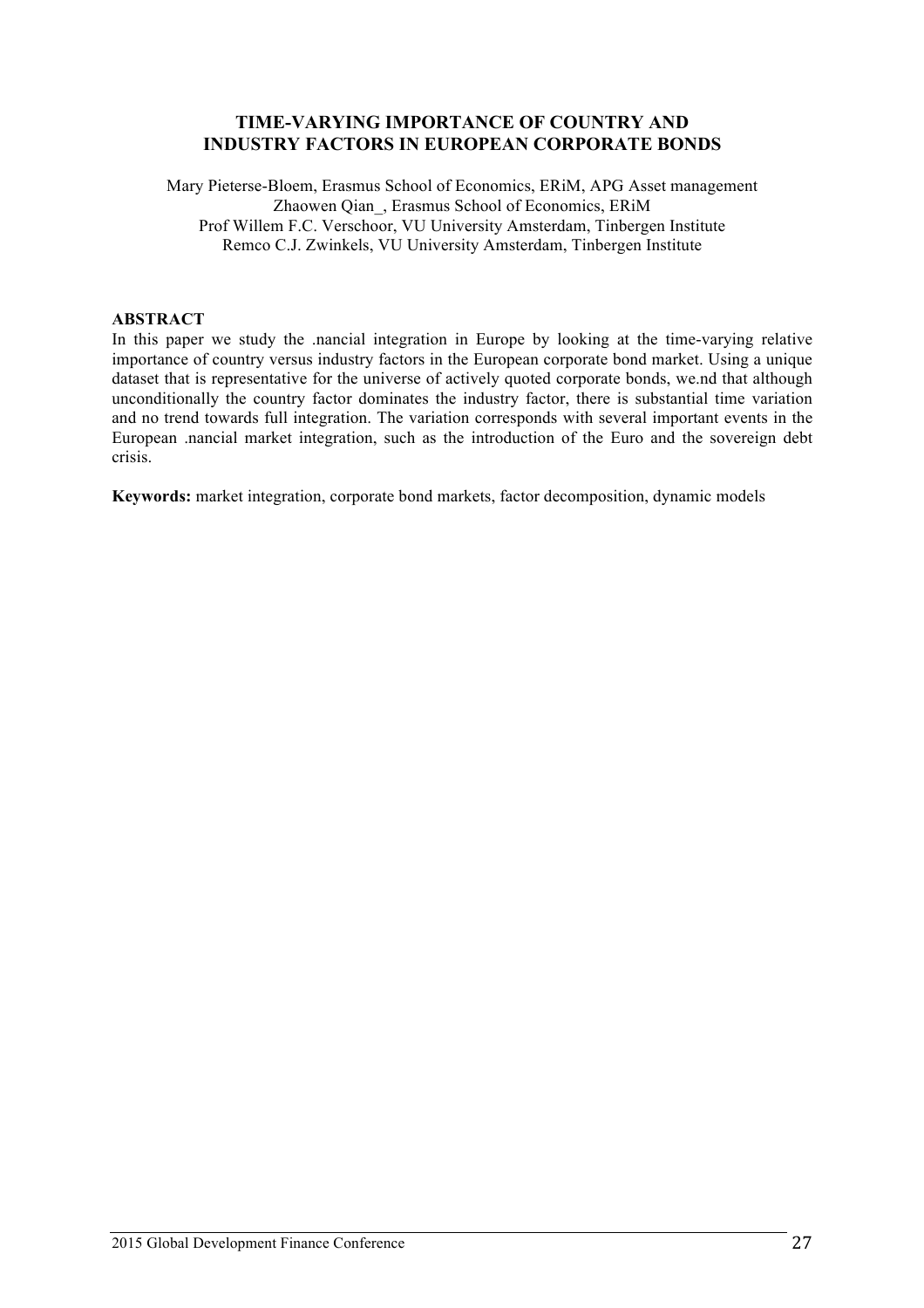# **VALUING INVESTMENT IN THE CLEAN DEVELOPMENT MECHANISM (CDM). A COMPOUND REAL OPTION APPROACH**

Danny Cassimon, P.J. Engelen, Linda Peters, Gert van Hecken

#### **Abstract**

The Clean Development Mechanism (CDM), which entered into force in 2005, is the main channel through which developing ('non-Annex I') countries have participated in climate change mitigation under the Kyoto Protocol (KP). This market-based offset mechanism allows developing countries to earn certified emission reduction (CER) credits, each equivalent to one ton of  $CO<sub>2</sub>$ , by investing in voluntary emission reduction projects. These CERs can be traded and sold to industrialized (annex I) countries (as offsets to meet part of their emission reduction targets under the Kyoto Protocol) by these investors, providing an additional income stream. As such, the CDM should act as a 'carrot' to incentivize these developing countries to invest in climate mitigation projects. However, especially in recent years, major concerns have been raised on whether this carrot (still) has substantial value.

In our contribution, we show that exact valuation of this carrot ('investment in CDM') requires the application of compound real option techniques. Indeed, investment in CDM is to be characterized as a multi-staged investment project (involving different stages of project registration, verification and certification) involving a series of stage-specific investment costs, and two sets of specific risks, one related to the multi-staged and uncertain success rate of each of the stages (so-called *technical risks*) and the other one related to the unpredictable return of the CDM project, dependent on the CER price (so-called market risk), which is only received upon successful completion of all the stages. Cassimon et al (2011) developed such a closed-form N-fold compound option model that incorporated both technical as well as market risk. In this paper we apply this model to derive the value of investments in CDM. Using parameters from the global database of all registered CDM projects, we show that longer than projected lead times, higher than projected transaction costs and rates of failure considerably lower the value of investing in CDM. Moreover, this value of also crucially depends on CER prices, and their variability; especially in recent years, the considerable decrease in CER prices has drastically reduced the value of historic CDM investments, and has made CDM investments completely unattractive. As such, in a final section of the paper, we suggest ways to reform the current CDM in order to increase its attractiveness.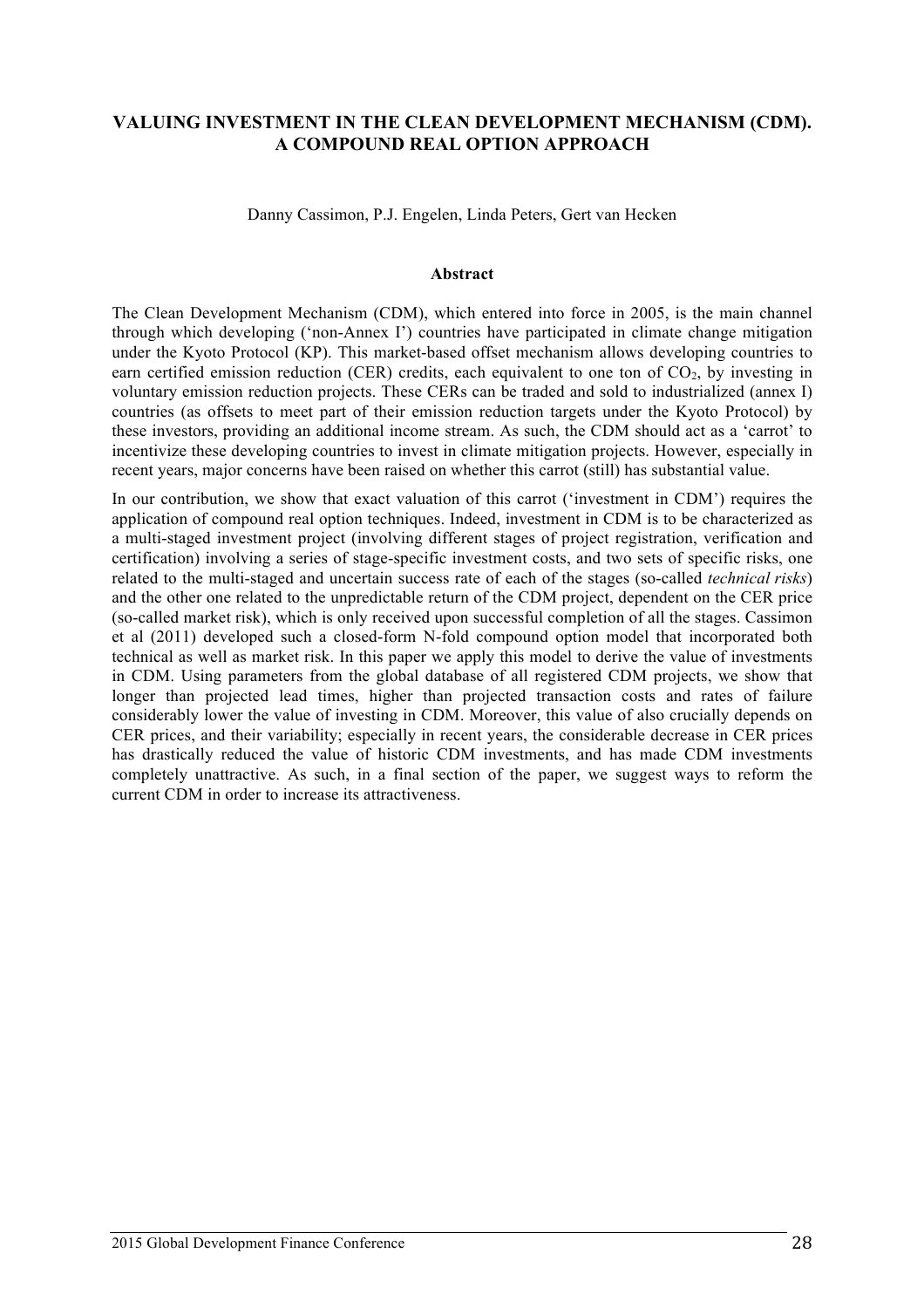# **HOW DO CORPORATE GOVERNANCE STRUCTURES AFFECT THE FUNDING STRATEGIES OF BANKS IN AFRICA?**

# Elikplimi Komla Agbloyor, Agyapomaa Gyeke-Dako, Mohammed Amidu and Joshua Yindenaba Abor

### **ABSTRACT**

Using a large panel of banks over the years 2006-2013, we blend the literature of corporate governance with that of corporate finance and examine the type of funding strategy that is adopted by banks that are governed-well and those that are not. We focus on a bank's board level characteristics to infer on the state of its corporate governance. We utilize a robust random effects estimation to analyze the empirical relations. Our results generally indicate that well-governed banks use more of non-deposit funding compared to deposit funding. We interpret our results to mean that only well run banks can access funding from the non-deposit market and at an affordable cost. In the non-deposit markets, lenders are more sophisticated and therefore will examine the operations of a bank before making a lending decision. The results are consistent with both the agency and stewardship theories. Bad boards will prefer to use deposit funding, whereas as good boards will prefer to use more nondeposit funding. The results presented are significant since access to non-deposit funding helps a bank to reduce risk and diversify its funding sources.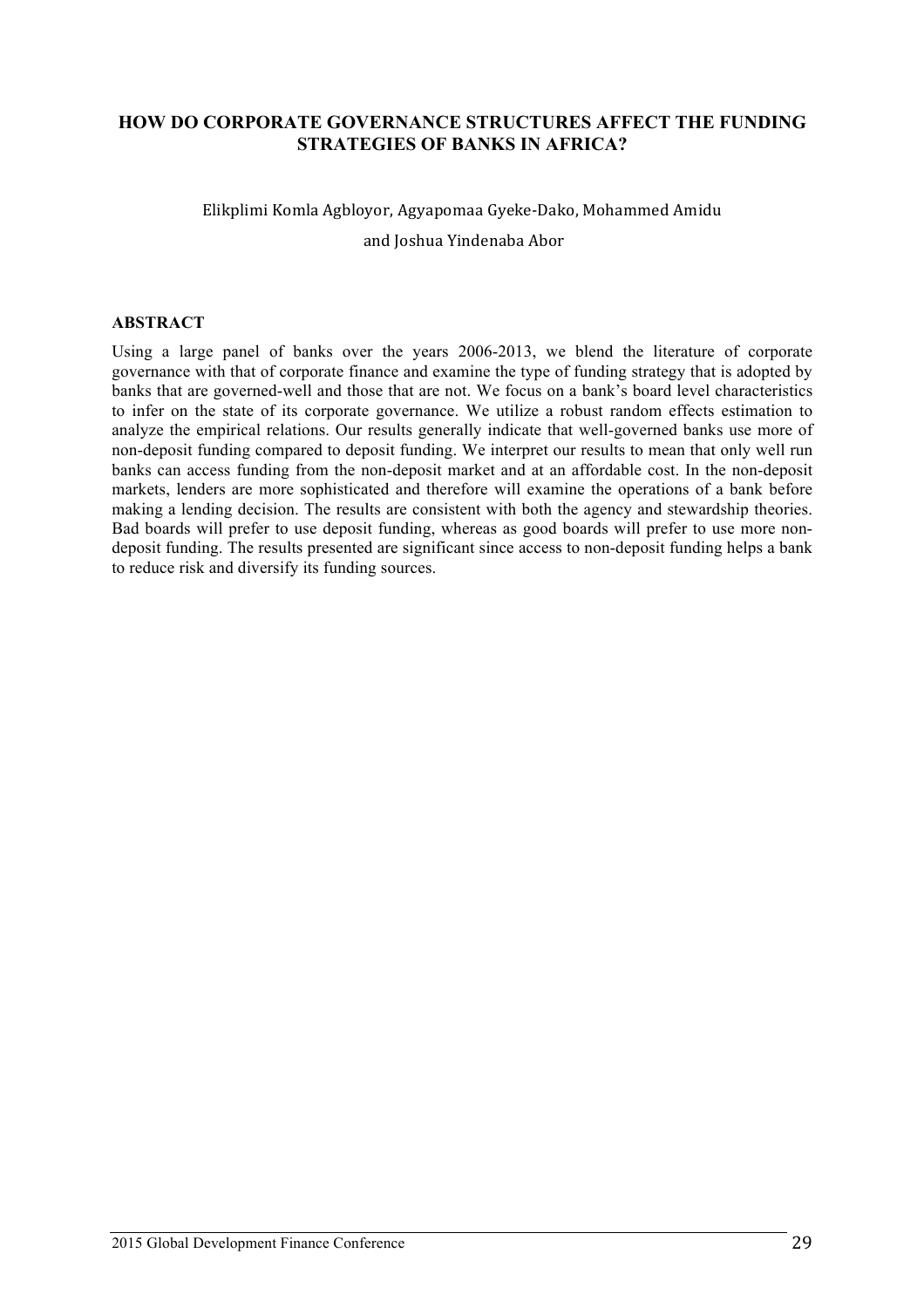# **QUIET-LIFE IN BANKING: EVIDENCE FROM 10 FRONTIER MARKETS IN AFRICA**

### Roland Banya University of Cape Town Business School

### **ABSTRACT**

The debate on banking competition, market power and the relationship with efficiency issues has raised great interest among academics, and policy-makers for a long time. The "quiet life hypothesis" of Hicks (1935) has informed research and public policy to focus on the social loss (higher prices and limited output) associated with the exercise of market power in concentrated markets. However, Berger and Hannan (1998) advance that, in addition to the social loss associated with the "quiet life", the exercise of market power may also prompt higher social costs because it may reduce the effort by managers to operate efficiently. These issues are interrelated and, given the unique role played by banks in the economy, they deserve further study. The study of bank competition and its effect on the efficiency on a selection of Frontier African banking sectors is therefore of relevance.

This paper seeks to examine the empirical relationship between banking competition and efficiency using bank-level data for a selection of 10 Frontier African countries. We use the Lerner Index, which is a measure of market power and this is applied for estimation of bank competition. The Stochastic Frontier analysis (SFA) technique is applied to estimate cost and profit efficiency. We also apply the random effects test to examine the relationship between competition and efficiency. This study will shed a better understanding into the relationship between banking competition and efficiency as well as providing an alternative view to the Structure Conduct Performance (SCP) paradigm.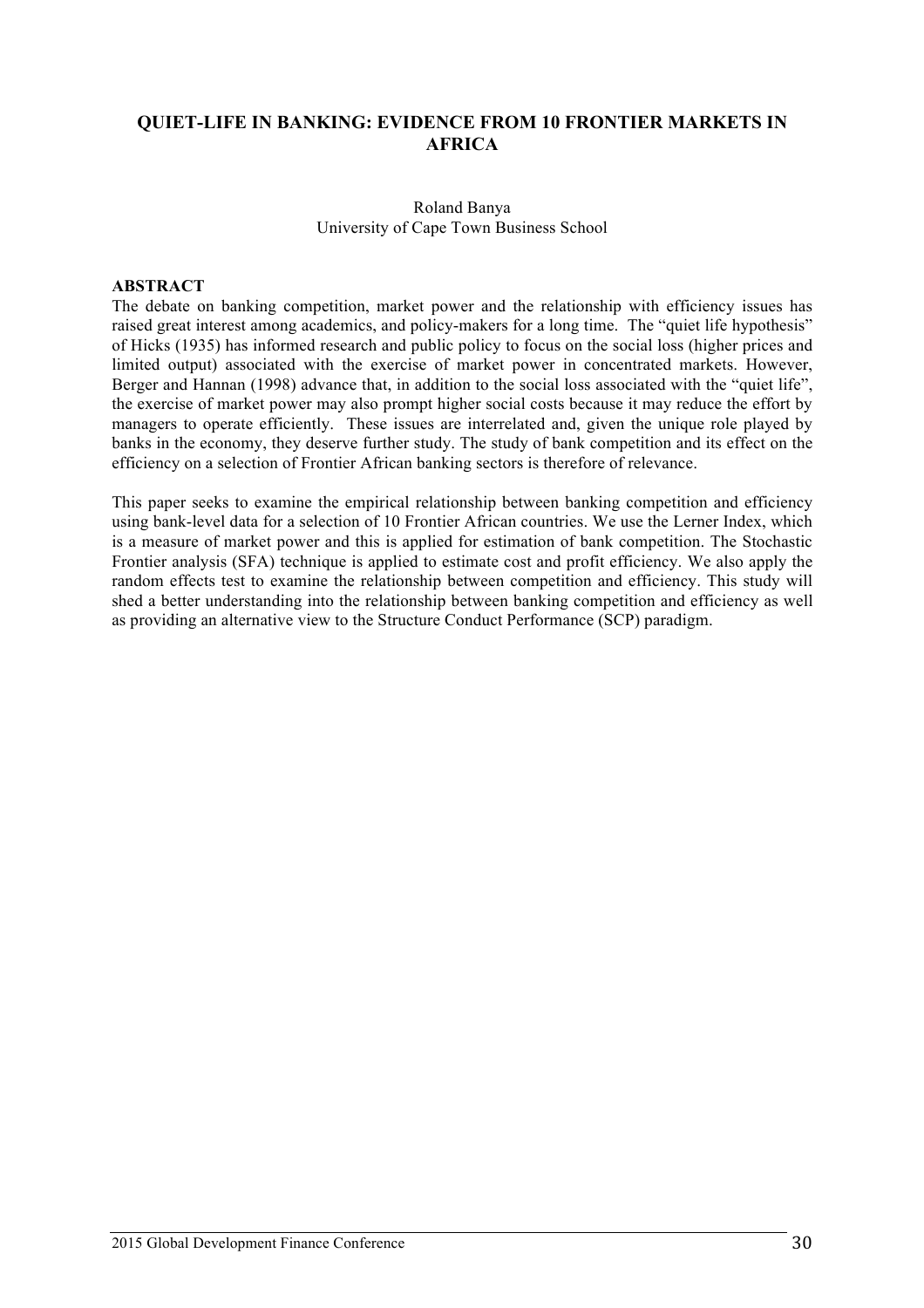## **IMPLEMENTATION OF THE PRINCIPLES OF GOOD CORPORATE GOVERNANCE: A RISK-BASED SOUTH AFRICAN PERSPECTIVE**

J. Young University of South Africa

# **ABSTRACT**

Various countries instituted principles of good corporate governance which serves as a platform for a code of business conduct. In addition such a code should aim to set the scene in terms of the triple bottom line responsibilities, namely social, environmental and economic responsibilities. However, it is imperative that all role-players understand the concept of corporate governance to ensure the inherent benefits thereof for the country, corporate institutions and the public. Risk management also plays a crucial part in a country's wellbeing and is therefore an important part of good corporate governance. There are furthermore various risk-related principles which can be used to determine if a country and corporate organisations is adhering to the principles of good corporate governance. However, if these principles are neglected, it can have a negative influence on a country's corporate governance standard. This presentation aims to provide insight on research in progress regarding the principles of good corporate governance relating to the governance of risk and the corresponding influence on a country's continuous growth and development.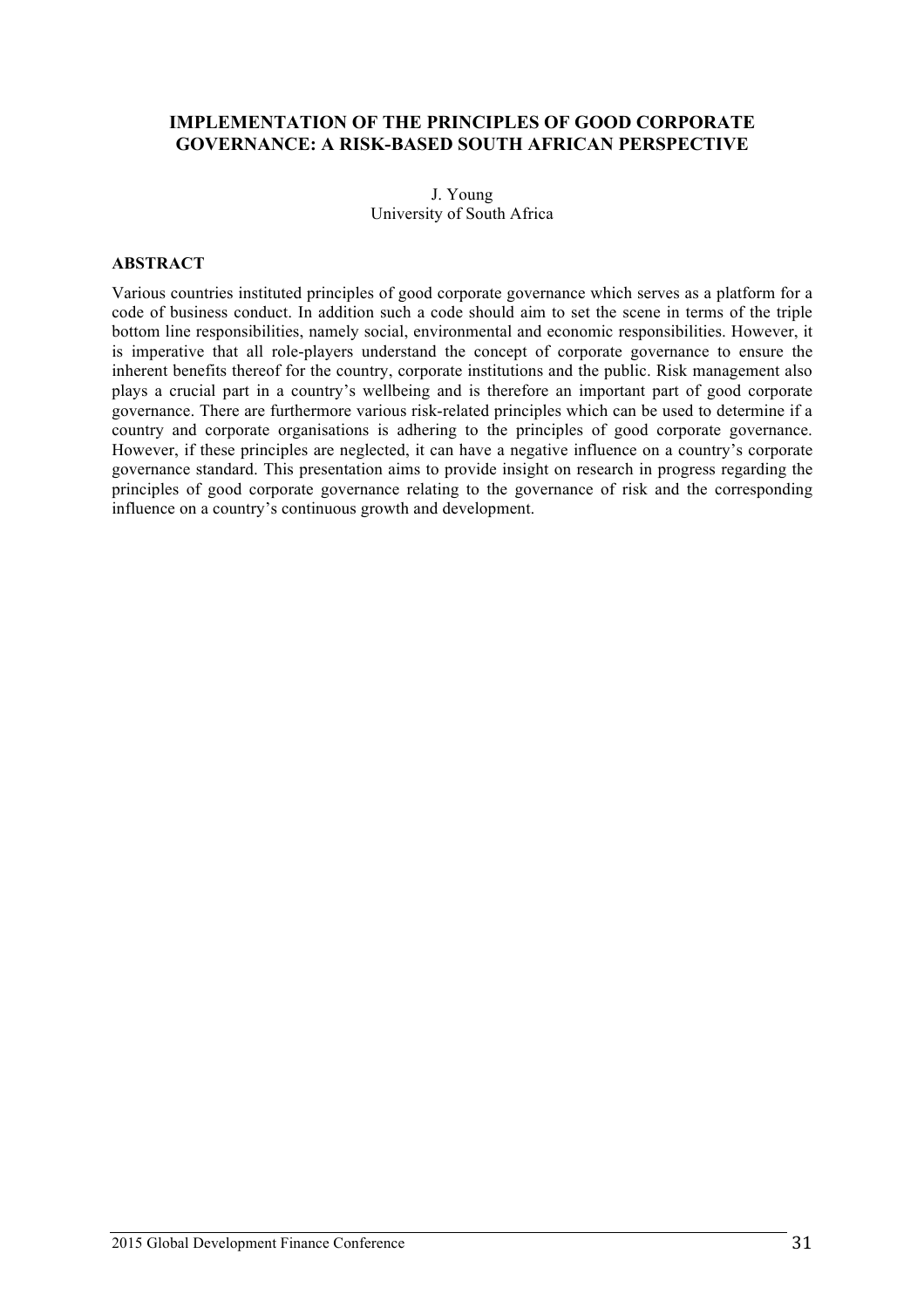# **CRITERIA FOR ENERGY MANAGEMENT WITHIN HIGHER EDUCATION INSTITUTIONS**

#### E Botha University of South Africa

#### **ABSTRACT**

Energy management has become an important part of the Higher Education Institutions in South Africa in order to become more sustainable and decrease their carbon footprint and operational costs. The concepts relating to the energy problem in South Africa include energy conservation, energy efficiency and renewable energy. The energy management process should start with the conservation of the current energy sources. There after efficient energy practices needs to be included within organisations (consume in a responsible manner. Finally, renewable energy sources can be used in order to alleviate the energy problem. However, energy efficiency initiatives can be costly to implement, they sometimes have long return on investments and have inadequate incentives for organisations to consider implementation. If organisations however want to decrease their carbon emissions and operational costs, on the one hand and on the other increase their electricity cost savings and corporate social responsibility they need to develop a strong culture and awareness of energy management. Effective energy management is becoming a crucial aspect globally, and the potential use of alternative energy sources is becoming apparent in order to address the associated risk exposures. This presentation aims to provide insight on the current research in progress relating to the criteria for the implementation of effective energy management decisions within Higher Education Institutions in South Africa, which could also be applicable for other corporate organisations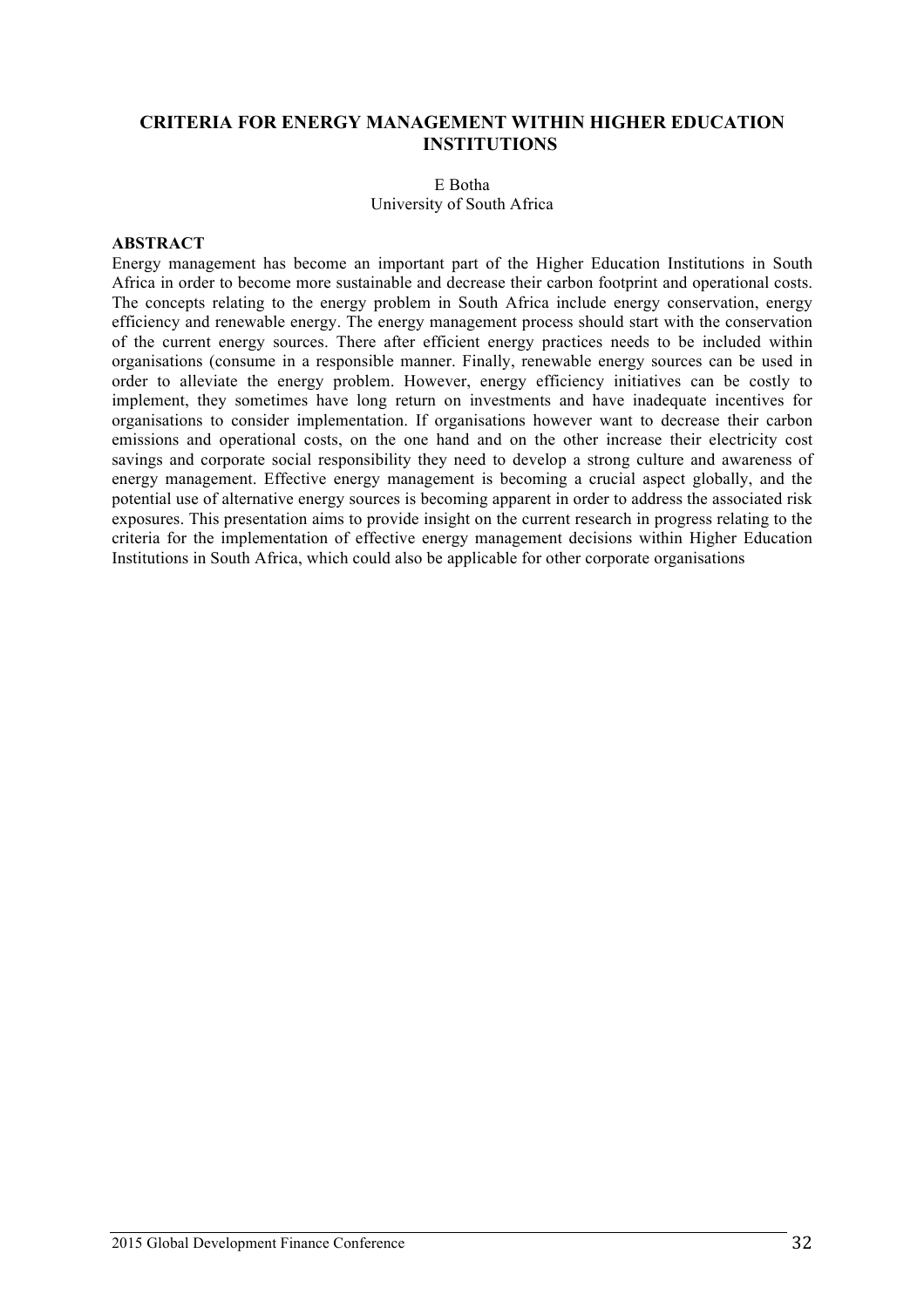# **KEY RISK SCENARIO BIASES**

J. van Huyssteen & J. Young University of South Africa

#### **ABSTRACT**

Scenario analysis involves the examination of significant and infrequent but plausible future events and considers the alternative possible outcomes of those events. These scenarios can provide an important link between the measurement and management of operational risk. Furthermore, it can be especially useful when organisations must commit to a reserve capital amount for operational risks, to ensure that the organisation can tolerate and absorb a catastrophic incident without being liquidated. However, human limitations in the ability to process data and information, can often lead to assessments that are poorly calibrated or internally inconsistent, which can be classified as scenario assessment biases. To eliminate the biasness of the risk scenarios, a number of techniques can be considered. The purpose of this research in progress is to explore these techniques to neutralise the biased assessments during scenario analysis. To ensure an unbiased and objective assessment of a future risk incident and potential loss forms a crucial part of operational risk management in the modern world of unexpected catastrophic incidents. These scenarios can make valuable contributions towards protecting organisations by ensuring proactive risk management decisions in terms of being prepared for these incidents should they occur.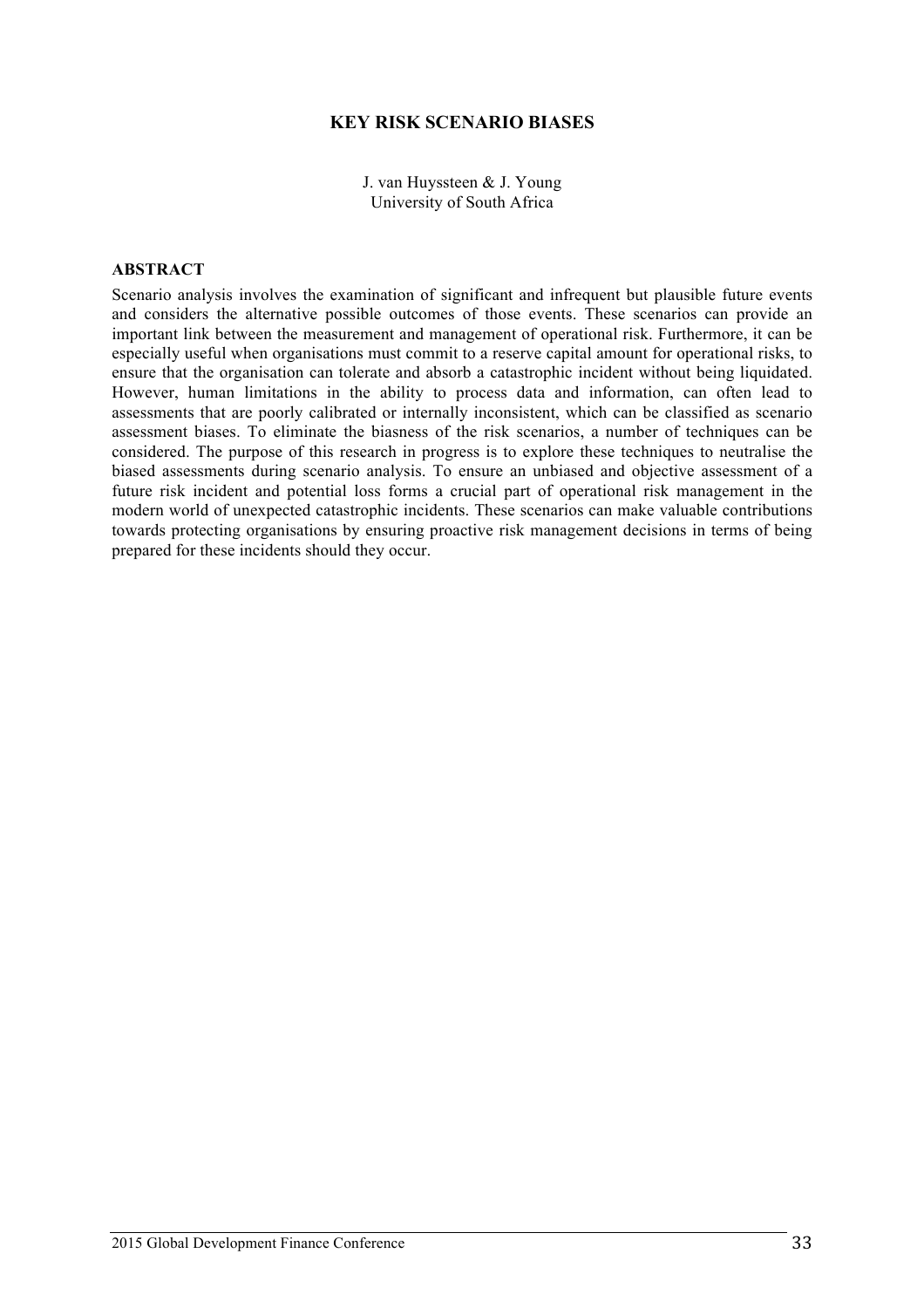# **FINANCING AND FINANCIAL SUSTAINABILITY OF SELECTED SADC MICRO FINANCE INSTITUTIONS (MFIs)**

Innocent Bayai and Sylvanus Ikhide

### **ABSTRACT**

This study seeks to uncover how MFI financing relate to financial sustainability of the same assuming selected SADC MFIs. Meager literature and evidence as well as non-existence of a similar study covering SADC noting the growing need to control poverty through sustainable MFIs validate this study. Logit and probit models adjusted for various robustness checks show that retained earnings, debt and donations are financing variables with a significant effect on financial sustainability. Other critical variables are portfolio at risk, cost per borrower and dummies for deposit attraction and that for new MFIs.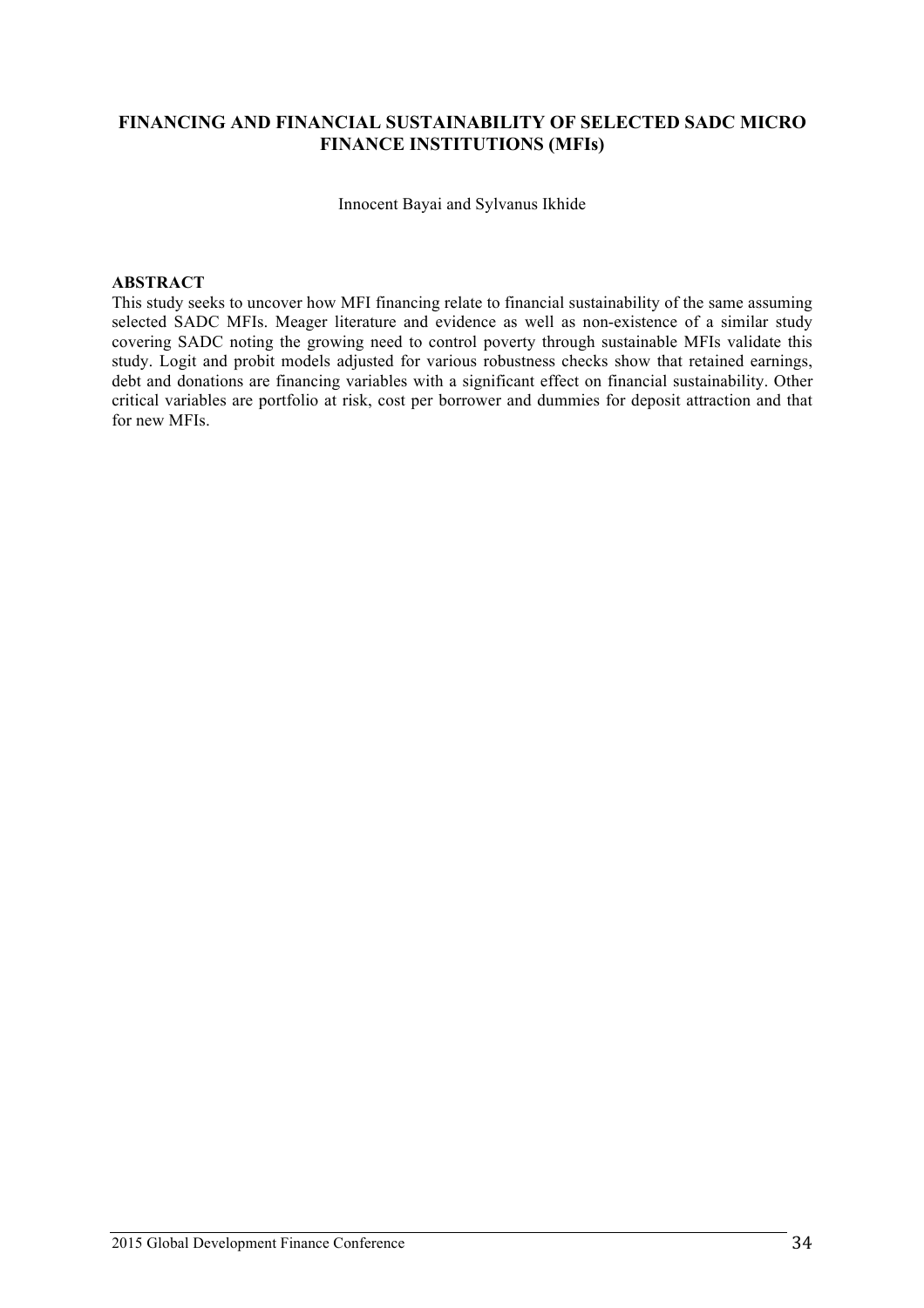#### **DO PENSION ASSETS CONTRIBUTE TO GROWTH: A STUDY IN THE SOUTH AFRICAN CONTEXT?**

Nthabiseng Moleko and Sylvanus Ikhide University of Stellenbosch Business School

#### **ABSTRACT**

The paper investigates whether there is an empirical relationship between pension assets and growth in the South African economy. It also differentiates between pension assets and the Public Investment Corporation (PIC) pension assets. This study uses a modified Cobb Douglas production function, with pension assets as a shift factor. The demographic transition is also captured in the model. In the first step we measure the impact pension assets exhibit on growth. The paper will also measure the impact of PIC pension assets on growth, and whether they are a robust driver of national growth. In the second step we estimate the impact of the South African demographic transition. This paper sample covers the period 1980- 2014 period.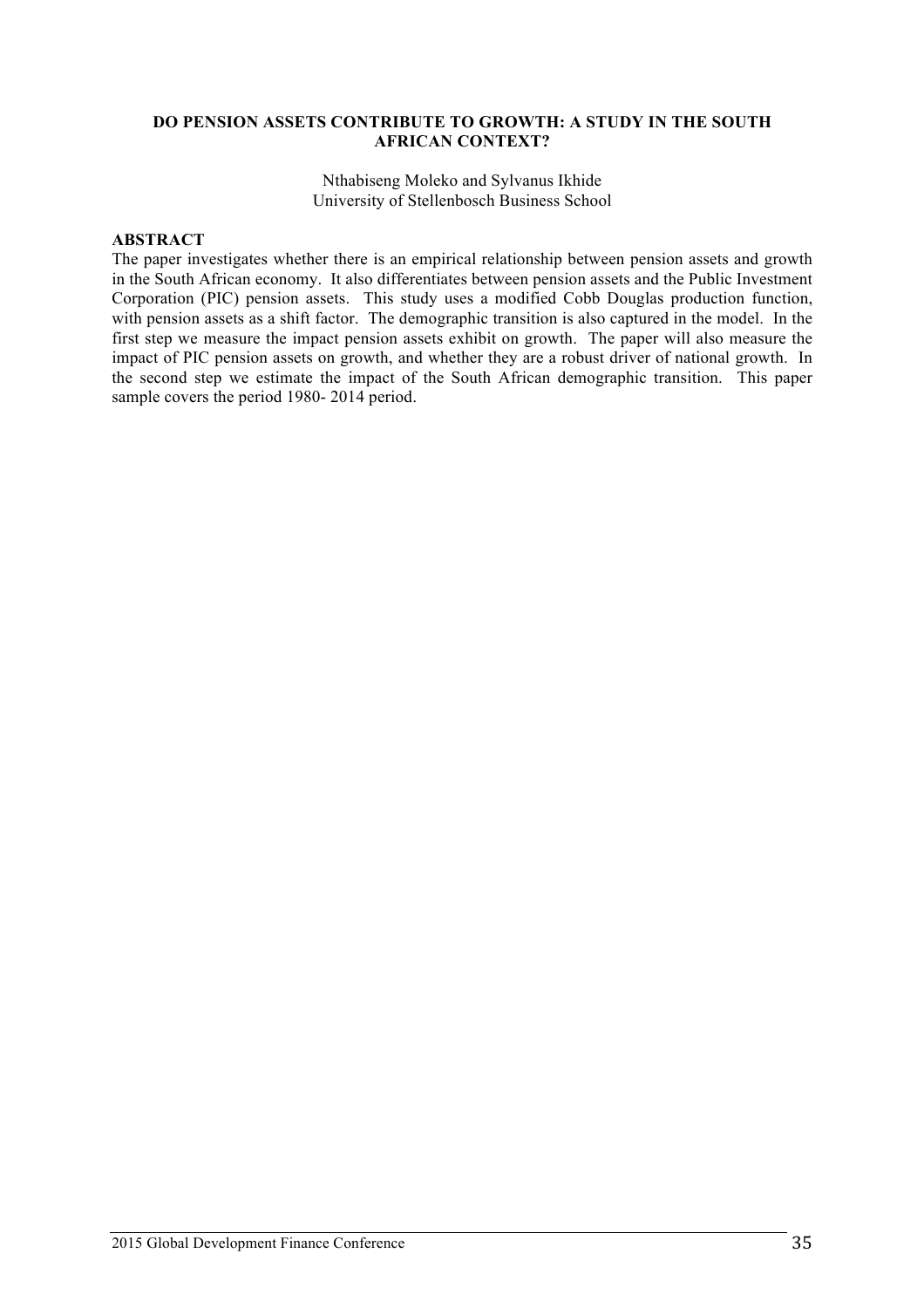# **DETERMINANTS OF FDI INFLOWS INTO DEVELOPING COUNTRIES: A REVIEW AND SYNTHESIS OF CURRENT LITERATURE AND FUTURE DIRECTIONS OF STUDY**

Ebenezer Bugri Anarfo GIMPA Business School

### **ABSTRACT**

Foreign Direct Investment (FDI) remains an important source of growth for developing economies; the effect of FDI on growth and knowledge acquisition has been reaffirmed by studies that have investigated its impact on growth and human capital development. Similarly, the positive impact of growth has necessitated studies into which conditions are necessary to attract increasing FDI inflows into developing economies. Numerous empirical studies have been conducted to this effect in FDI literature with most of these studies focusing more on economic determinants of FDI. A few other studies have equally focused on political as well as social determinants. The importance of natural resources, energy use and aid in attracting FDI has also been considered by brief studies. This review has demonstrated the importance of FDI as a major area for research in academia as evident by the number of articles spread across a wide variety of journals with geographic diversification. Empirical literature has found some economic factors to be increasingly associated with attracting inward FDI such as market size and trade openness. However, it was observed that much needs to be done in the area of FDI research in terms of developing a single universal theory that encompasses all relevant determinants. It is suggested that studies at the 'Micro' and 'Meso' levels using qualitative – as opposed to the common quantitative – techniques in FDI studies should be undertaken to improve current understanding of FDI determinants dynamics and move towards an integrative theory of FDI.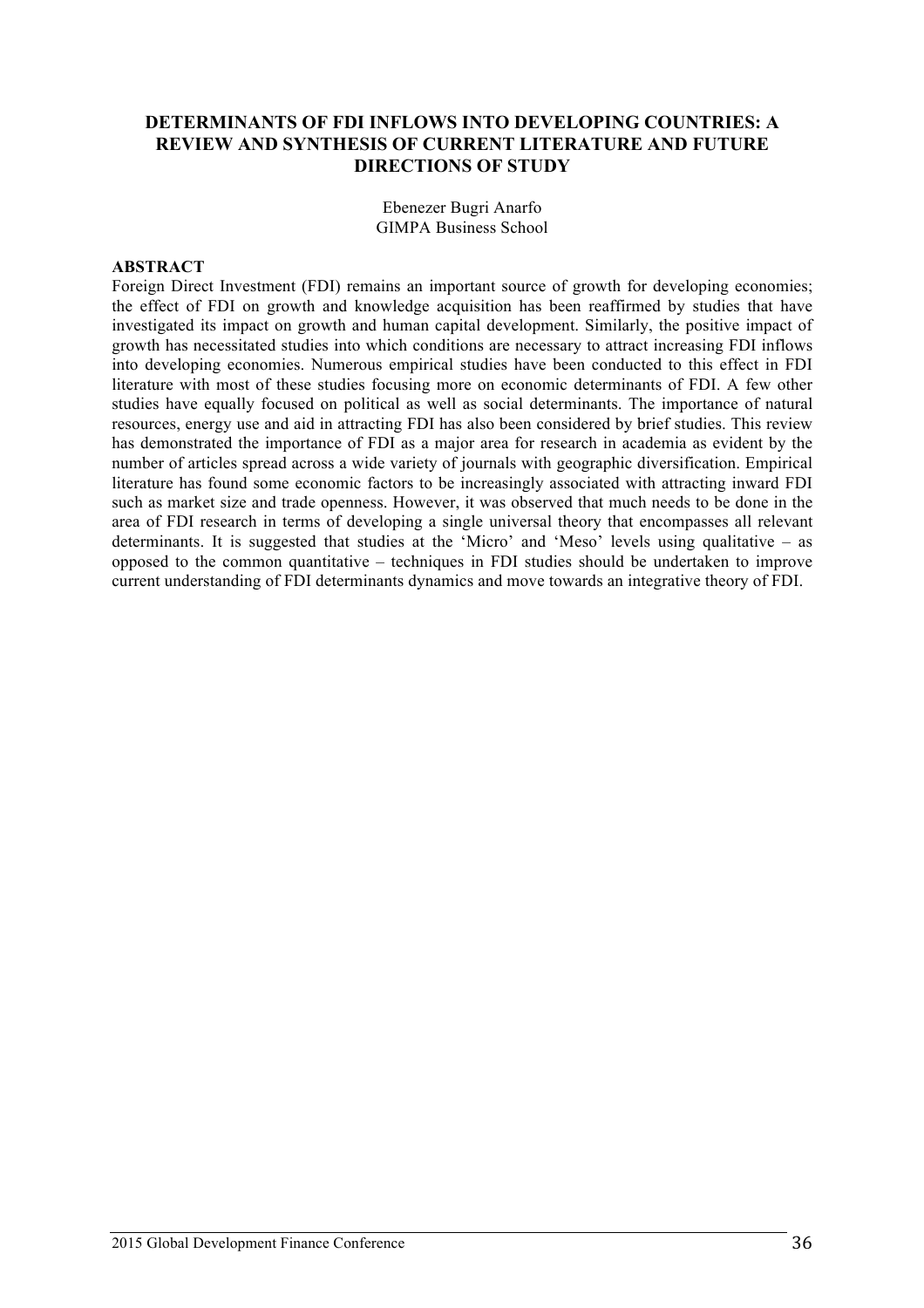# **THE VALUE RELEVANCE OF CARBON EMISSIONS REDUCTION IN SOUTH AFRICA**

Thomas Adomah Worae School of Accountancy, University of Limpopo broyaw65@gmail.com

Collins C. Ngwakwe Turfloop Graduate School Of Leadership, University Of Limpopo collins.ngwakwe@ul.ac.za

> Cosmas M Ambe School of Accountancy, University of Limpopo cosmas.ambe@ul.ac.za

#### **ABSTRACT**

It is claimed that equity markets are beginning to recognise the impact the transition to a low carbon global economy is having on companies' competitive positions and long-term valuations. This paper investigates the assertion by estimating how carbon emissions reduction is reflected in the market value of equity and equity returns of Johannesburg Stock Exchange's Socially Responsible Investment Index manufacturing and mining companies. We first cited shortcomings of previously applied methodologies by performing varied multivariate econometric analyses to show how carbon emissions reduction relates market value of equity and equity returns. Ultilising ordinary least squares regression on pooled data, the results show positive relationship between emissions intensity and market value of equity and a negative relationship between energy intensity and market value of equity. After we applied panel data set and controlled for time invariant omitted variable bias, fixed effect estimation showed statistically insignificant relationship between carbon intensity variables and market value of equity. Similarly after addressing possible orthogonality conditions ultilising Arellano-Bond dynamic panel data estimation the results were no different. Equity returns also showed insignificant relationship with carbon intensity variables on the application of OLS. When we controlled for firms' unobserved heterogeneity and potential orthogonality condition, fixed effect model and Arellano-Bond dynamic panel data estimation both showed statistically significant negative association between energy intensity and equity returns. The results suggest emissions intensity does not reflect Johannesburg Stock Exchange's Socially Responsible Investment Index manufacturing and mining companies' market value of equity and equity returns. Similarly energy intensity does not reflect market value of equity but however impounds equity returns.

**Keywords**: Value relevance, market value of equity, equity returns, emissions intensity, energy intensity, South Africa.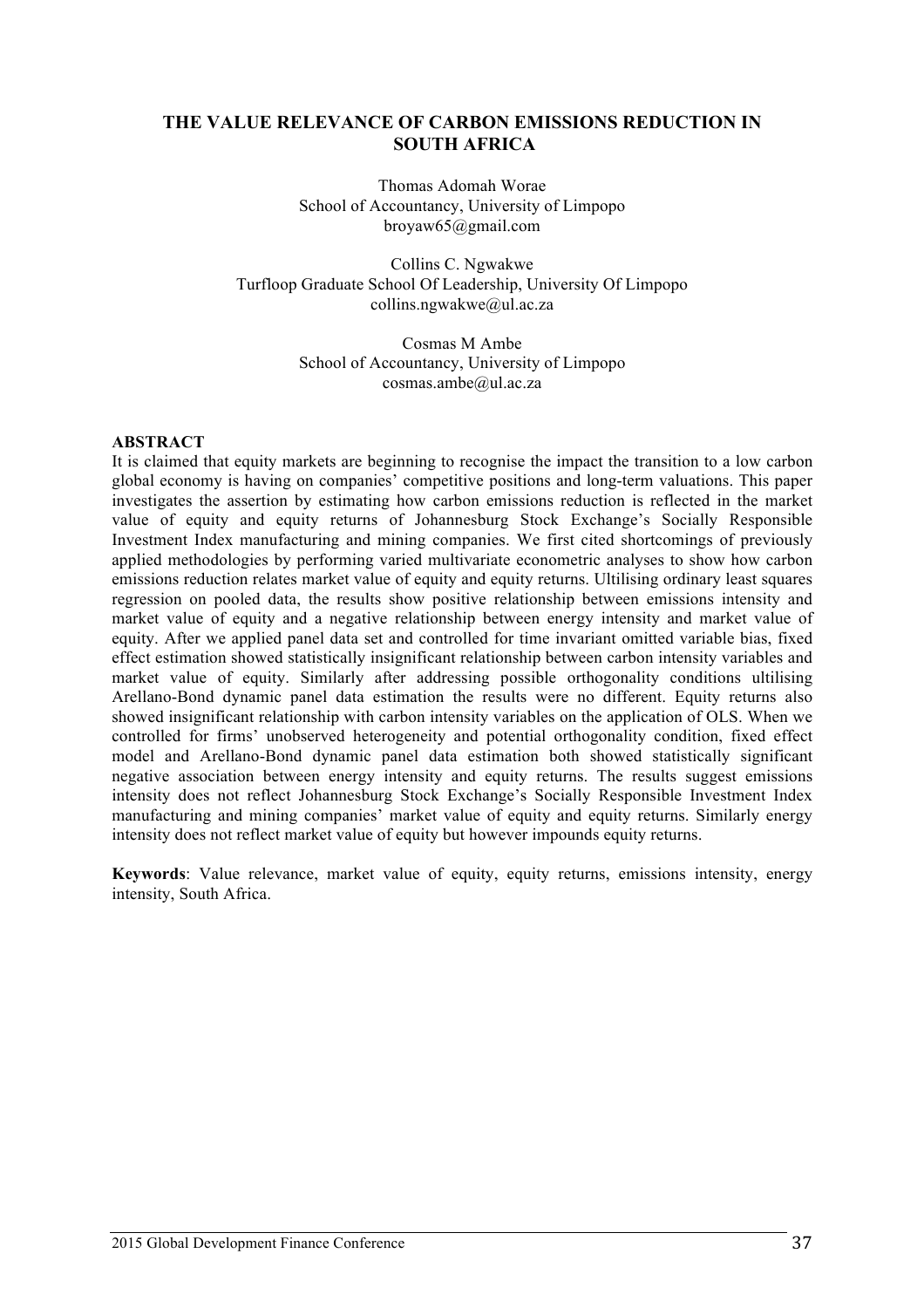# **COPPER AND FINANCIAL VARIABLES IN ZAMBIA**

#### Xolani Ndlovu

### **ABSTRACT**

We investigate short run and long run association between copper prices and inter related financial variables in Zambia over a ten year period based on dynamic economic modelling techniques. Variables used in the model include the Zambian Kwacha, the Lusaka Stock Exchange Index and the 3 months Treasury bill rate. We find that all the variables are integrated of order I(1). We employ the Johansen cointegration methodology and specify a VEC model. We verify the model against various diagnostic statistical criteria. Our model confirms a long-run equilibrium relationship among variables with the burden of correction to the long-run path borne by the exchange rate and equity prices. In the short-run however, there is a weak relationship between the copper price and the exchange rate and dual causality between equity prices and copper price. Innovations in the copper prices have a persistent effect on the forecast errors of the financial variables. We conclude that the copper price is important in the determination of asset prices in Zambia, directly and indirectly. The economic diversification program should therefore be accelerated to protect the economy from the exogenous shocks in the international copper market. These findings are of interest to economic policy makers, portfolio managers and other economic agents participating on the Zambian financial markets.

**Keywords:** VECM, Cointegration Granger causality, Copper prices; financial variables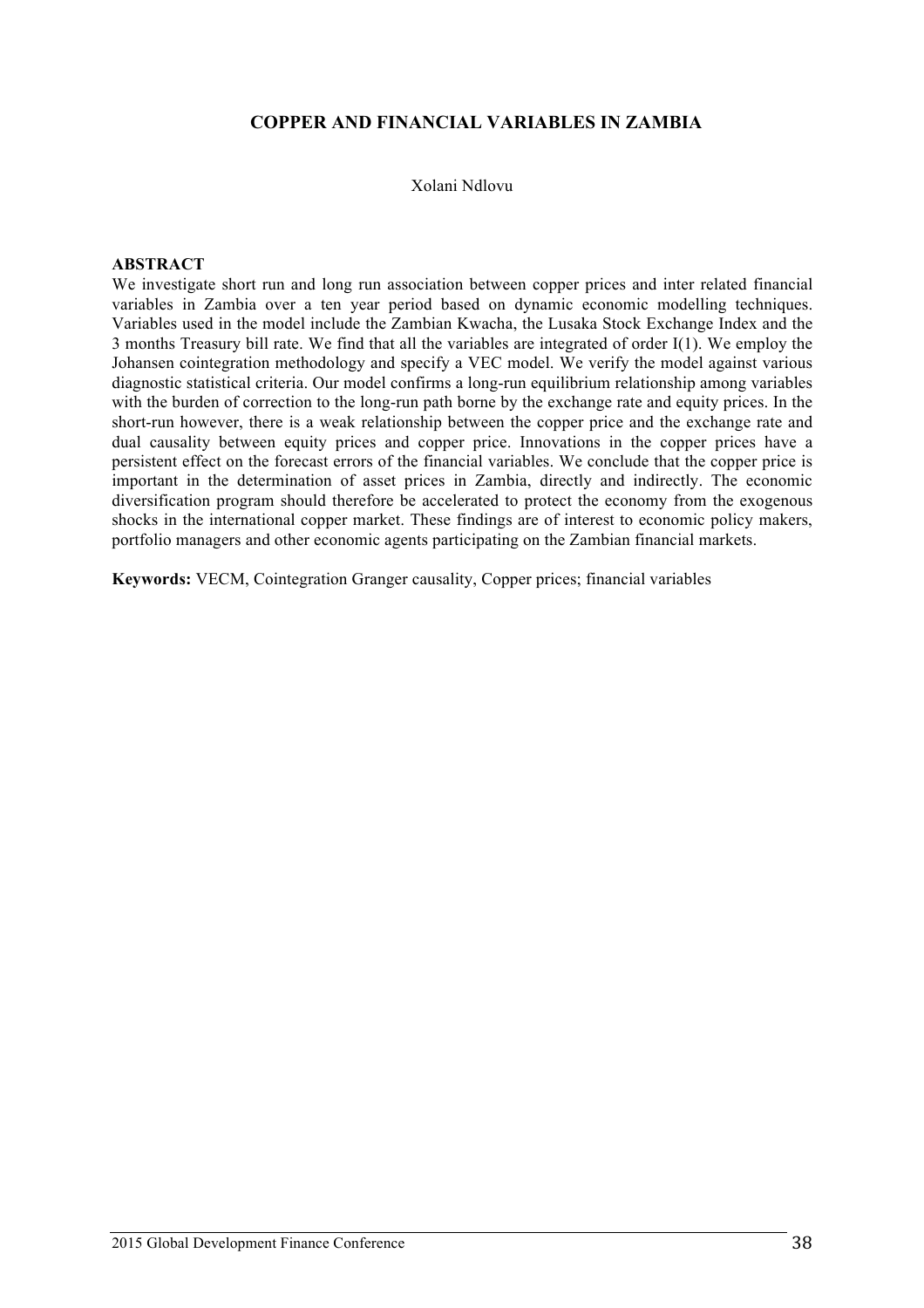# **IMPACT OF THE NEW LEASE ACCOUNTING MODEL ON FINANCIAL RATIOS OF SOUTH AFRICAN PUBLIC ENTERPRISES**

Jonathan Streng

Adelino Rodrigues

### Laurie Colman; Daniella Goncalves; Claire Hutchinson; Ernst Koch

### **ABSTRACT**

The public sector of South Africa has recently seen major infrastructural capital expenditure as a result of the long term National Development Plan (NDP) as presented by the finance minister of South Africa. This plan involves the acquisition of major assets, requiring major infrastructural capital expenditure in order to create value for South Africa's developing economy. Corporate finance theory indicates that capital investment can be acquired through outright purchase or alternatively financed by way of a leasing arrangements. This decision is dependent on *inter alia* the entities' financial risk profile, appetite for risk of ownership of the underlying asset, effective cost of the finance options available as well as the resulting impact of the decision on the statement of financial position of the entity. The IASB, in 2010, released an exposure draft proposing a new model for the accounting of operating leases so as to bring all leases, both finance and operating leases, onto the statement of financial position. This exposure draft has seen various amendments since the initial exposure draft, and is currently still at the exposure draft stage due to various refinements that have occurred since 2010. This study will comprise a literature review and an empirical study aimed at analysing the financial statements of South Africa's largest state owned enterprises in order to determine the impact of the proposed lease model on their financial statements as well as key financial ratios. It is expected that the findings will show the proposed lease model will have a significant impact on the financial statements and key ratio indicators identified. These findings will be of value to the public sector in understanding future capital requirements as well as financial gearing and capital adequacy going forward, as well as the possible impact on liquidity and solvency status.

**Key words**: IASB, Leases, Public Sector, Operating lease, gearing, Exposure Draft: Leases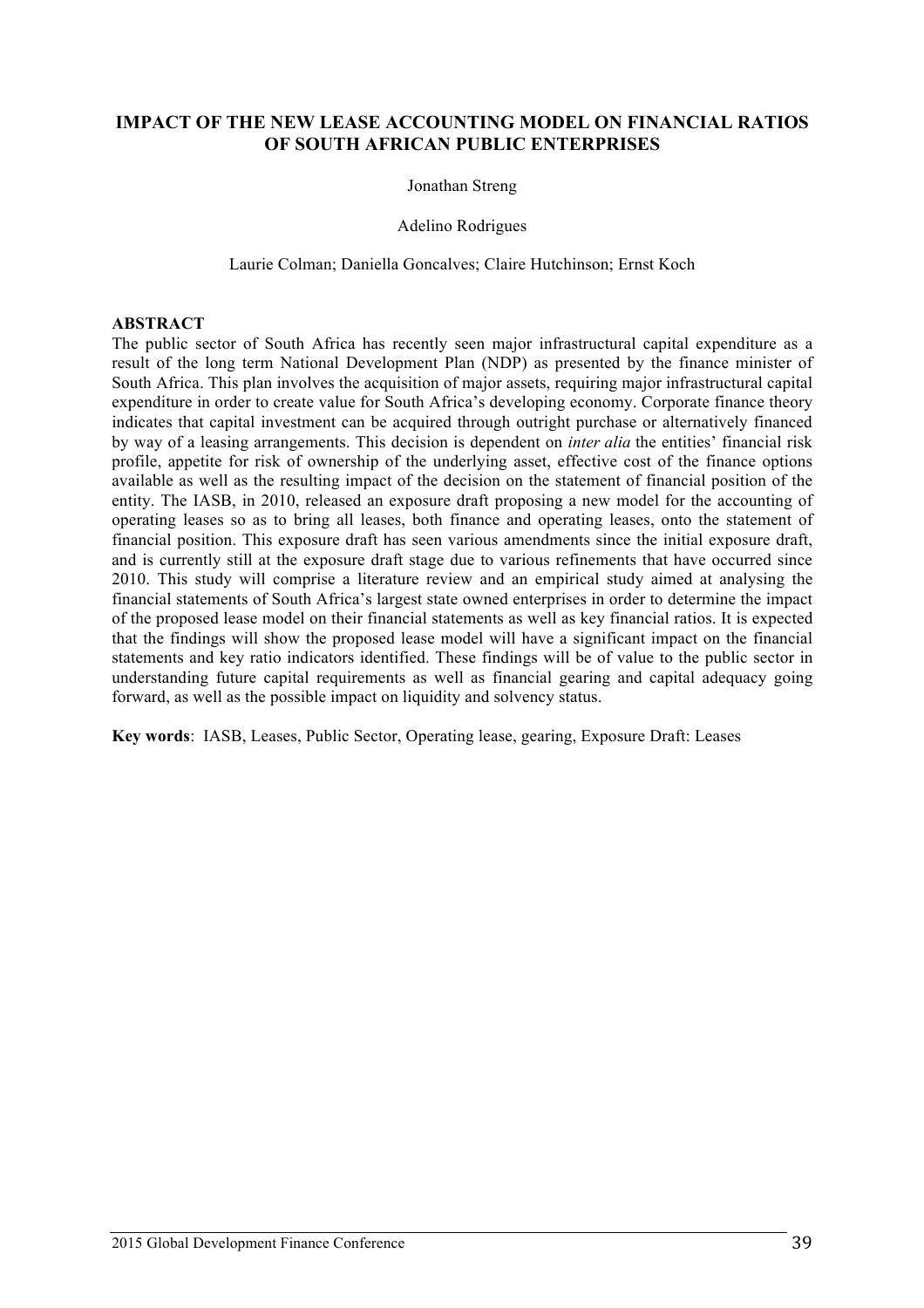# **INVESTIGATION OF THE FAIR PRICE OF CARBON CREDITS: AN ACCOUNT OF INCENTIVE PRICE OFFERS**

Monica Mwangi and John Ocheche

#### **ABSTRACT**

In this paper, we reveal the nature of the relationship between carbon credit prices and incentive bids. We incorporate different carbon trading systems including the World Bank's incentive offer on Certified Emission Reduction units to examine the effect of incentive bids on credit pricing. We adopt a multivariate Geometric Brownian approach in modelling the price path of carbon credits. Based on the analysis of the opening and closing carbon credit prices during 2007 to 2014 from the Emission Reduction Trading System, we establish the significant correlation between carbon credit prices and incentive bids. We also establish the lack there of of independence in the prices of carbon credits in different trading systems. We provide the detailed policy implications of the above conclusions especially so for developing economies.

Keywords: Geometric Brownian motion, Carbon credits, Certified Emission Reduction units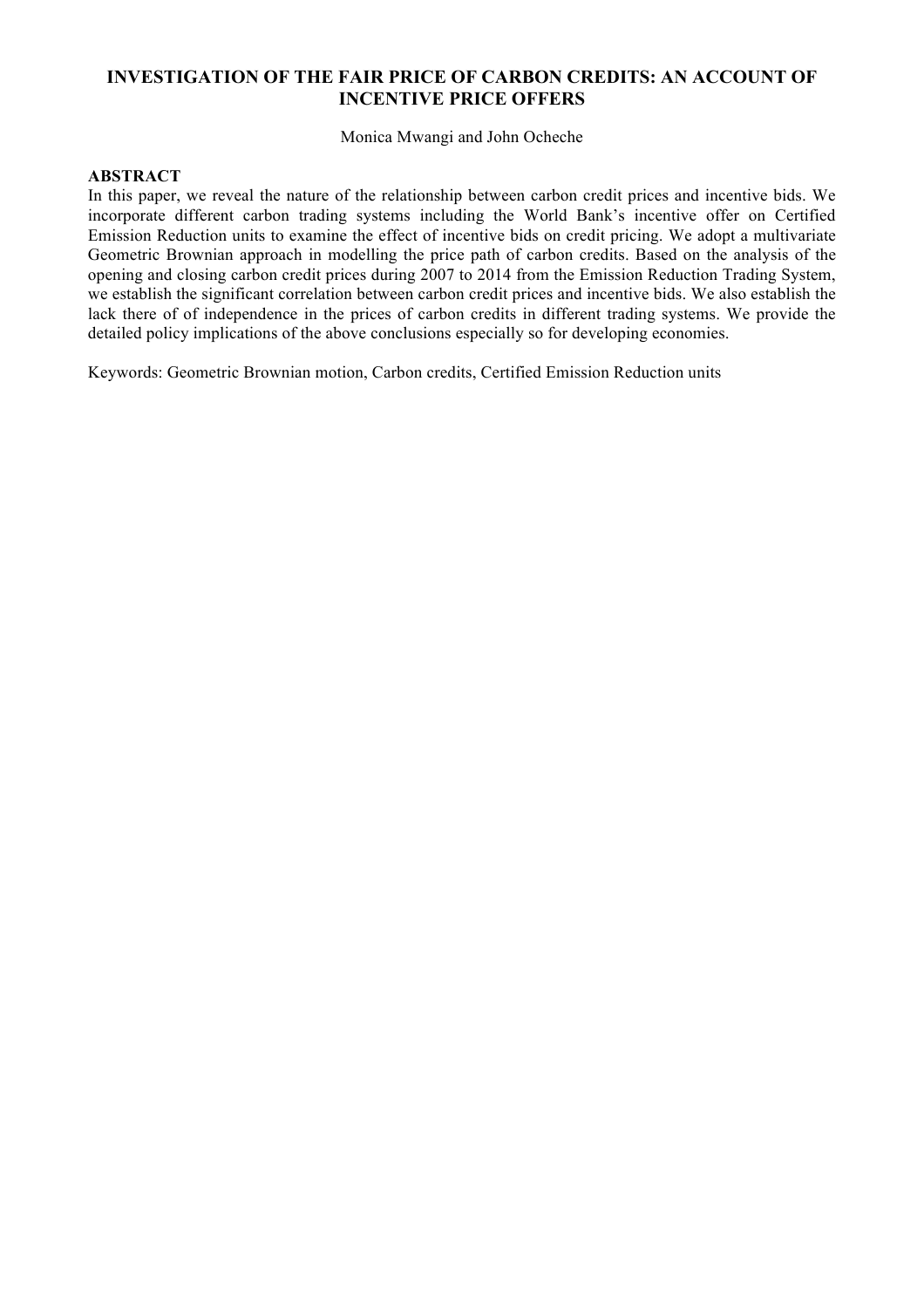# **ECONOMIC GROWTH AND ENVIRONMENTAL DEGRADATION: THE CASE STUDY OF NIGERIA**

Emily Ikhide and Prof Charles Adjasi

### **ABSTRACT**

Although, conventional energy consumption based on oil, coal, and natural gas has proven to be highly effective drivers of economic progress, it has also been viewed to have negative impact on the environment (Newman et.al., 1996). This relationship has formed the centre of intense public policy debates due to the recent developments of global warming and climate change.

Emerging literatures over the years have presented conflicting interest on the environmental–growth relationship. Some have argued that degradation of resource base places economic activities at high risk (Mishan, 1967 and Panayotou, 2003). Others have argued that the fastest road to environmental improvement is along the path of economic growth (Beckerman, 1992). Yet, others have hypothesized a significant depletion of natural resource and wastes accumulation with a quick increase of economic growth and industrialization (Grossman and Krueger, 1991) and (Shafik and Bandypadhyay, 1992). Besides, most studies have concentrated mainly on Asia and Latin America while few have considered Sub-Saharan African countries, particularly Nigeria, where fossil oil production is currently the main stay of the economy. Also, most studies on Sub-Saharan Africa have used majorly panel data analysis, which has the defect of not been well placed to provide detailed analysis of country-specific issues.

In fact, the scarcity of researches of economic growth-environment relationship in Nigeria constitutes an important gap that needs to be explored. This study therefore, intends to employ annual time series data, sourced from World Bank World development Indicators and Nigerian Bureau of Statistics from the period of 1971 to 2013, and an Autoregressive Distributed Lag (ARDL)-bounds testing approach by (Pesaran et al. 2001) to evaluate the impact of economic growth on the environment in Nigeria. Thus, the study expects to extend our knowledge in two main areas: it (1) expands our understanding on economic growth-environment relationship in Nigeria, and (2) creates the climate for effective policies on inclusive energy consumption and economic growth for environmental quality in the country.

**Keywords:** Air Pollution, Air Quality, Environment, Environmental Economics, Environmental Forecasting, Environmental Impact and Energy, Nigeria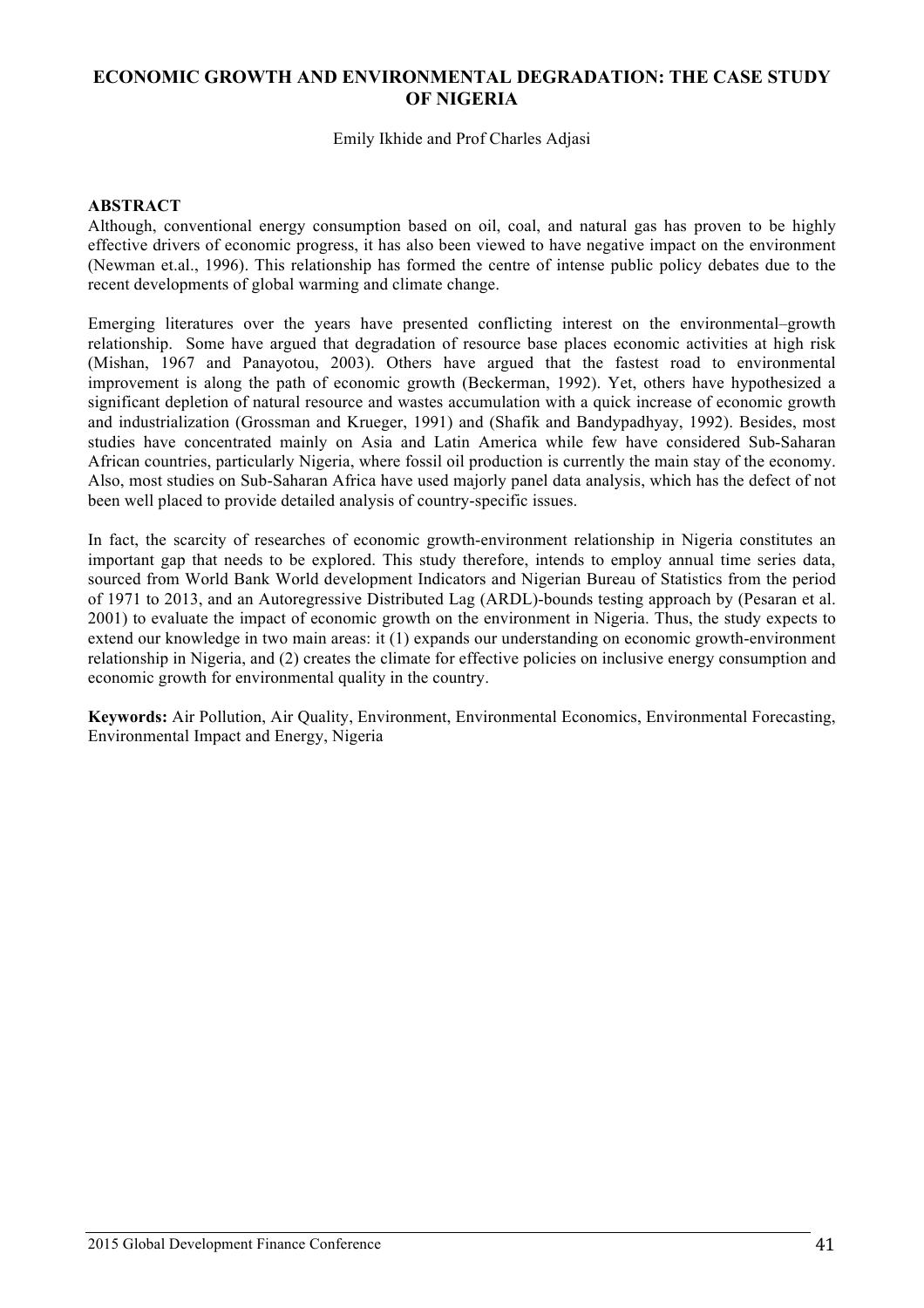# **FINANCIAL INTERMEDIARIES AND ECONOMIC GROWTH IN GHANA: AN EMPIRICAL INVESTIGATION**

Dr. S. Nyasha and N. M. Odhiambo

#### **ABSTRACT**

This paper examines the impact of bank-based financial development on economic growth in Ghana during the period from 1970 to 2014. The study was motivated by the current debate on the role of bank-based financial development in the economic growth process. The debate centres on whether banking sector development impacts positively or negatively on economic growth. Despite the existence of a large global pool of empirical work on this subject, very few studies have been conducted on the impact of bank-based financial development on economic growth in Ghana. The majority of the studies on Ghana have focused mainly on the causality between bank-based financial development and economic growth, rather than on the impact of bank-based financial development on economic growth. Unlike some previous studies, the current study uses four proxies to measure bank-based financial development. These include: i) The ratio of quasi liquid liabilities to gross domestic product (GDP); ii) the ratio of domestic credit extension to private sector by banks to GDP; iii) the ratio of the claims of deposit money banks in the private sector to broad money; and iv) the ratio of deposit money banks' assets to GDP. In addition to these proxies, the study uses a composite index of bank-based financial development derived from these four proxies – using the method of means-removed average. Economic growth, on the other hand, has been proxied by the growth rate of real GDP.

Using the autoregressive distributed lag (ARDL) bounds testing approach, the empirical results of this study show that the impact of bank-based financial development on economic growth in Ghana is sensitive to the proxy used to measure bank-based financial development. The results also tend to vary over time. Overall, our results show that when the ratio of domestic credit extension to the private sector by banks to GDP, and the composite index are used as proxies, bank-based financial development has a positive impact on economic growth in Ghana. However, when the ratio of deposit money banks' assets to GDP is used as a proxy, bank-based financial development has a negative impact on economic growth. These results apply – irrespective of whether the estimation is done in the short run or in the long run. Other results show that when the ratio of the claims of deposit money banks on the private sector to broad money is used as a proxy for bank-based financial development, bank-based financial development is found to have a negative impact on economic growth in the short run, but a positive impact in the long run. However, when the ratio of quasi liquid liabilities to GDP is used, the relationship tends to be positive in the short run, but negative in the long run.

**Keywords:** Ghana, Bank-Based Financial Development, Economic Growth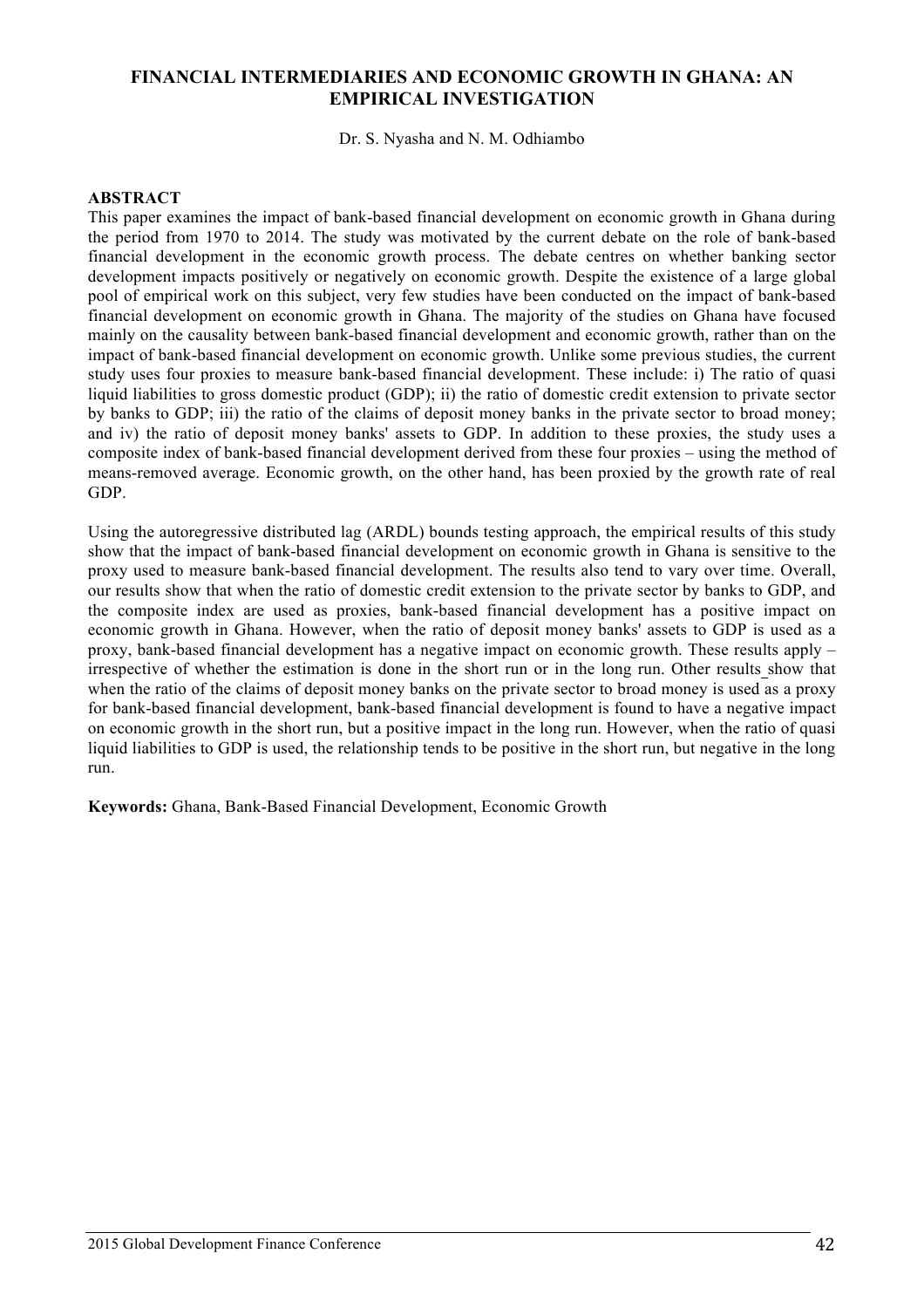# **THE IMPACT OF FINANCIAL DEVELOPMENT ON INCOME EQUALITY IN SOUTH AFRICA**

Chuma Stabile, Tsegaye Asrat and Makhetha-Kosi Palesa

#### **ABSTRACT**

Financial development plays a crucial role on curbing income inequality in a given economy. The study investigates the impact of financial development on income inequality in South Africa using time series quarterly data set for the period 1990 to 2011. A Gini coefficient was used as a measure of inequality; private credit and stock market capitalization were used as proxies for financial development. Johansen cointegration test and the Error Correction Model were employed to identify the long run and short run dynamics among the variables. The result of the study indicates that there is a negative relationship between financial development and income inequality and showed no existence of a two way relationship between financial development and income inequality.

**Keywords***:* Financial development, Income Inequality, Vector Error Correction Model, South Africa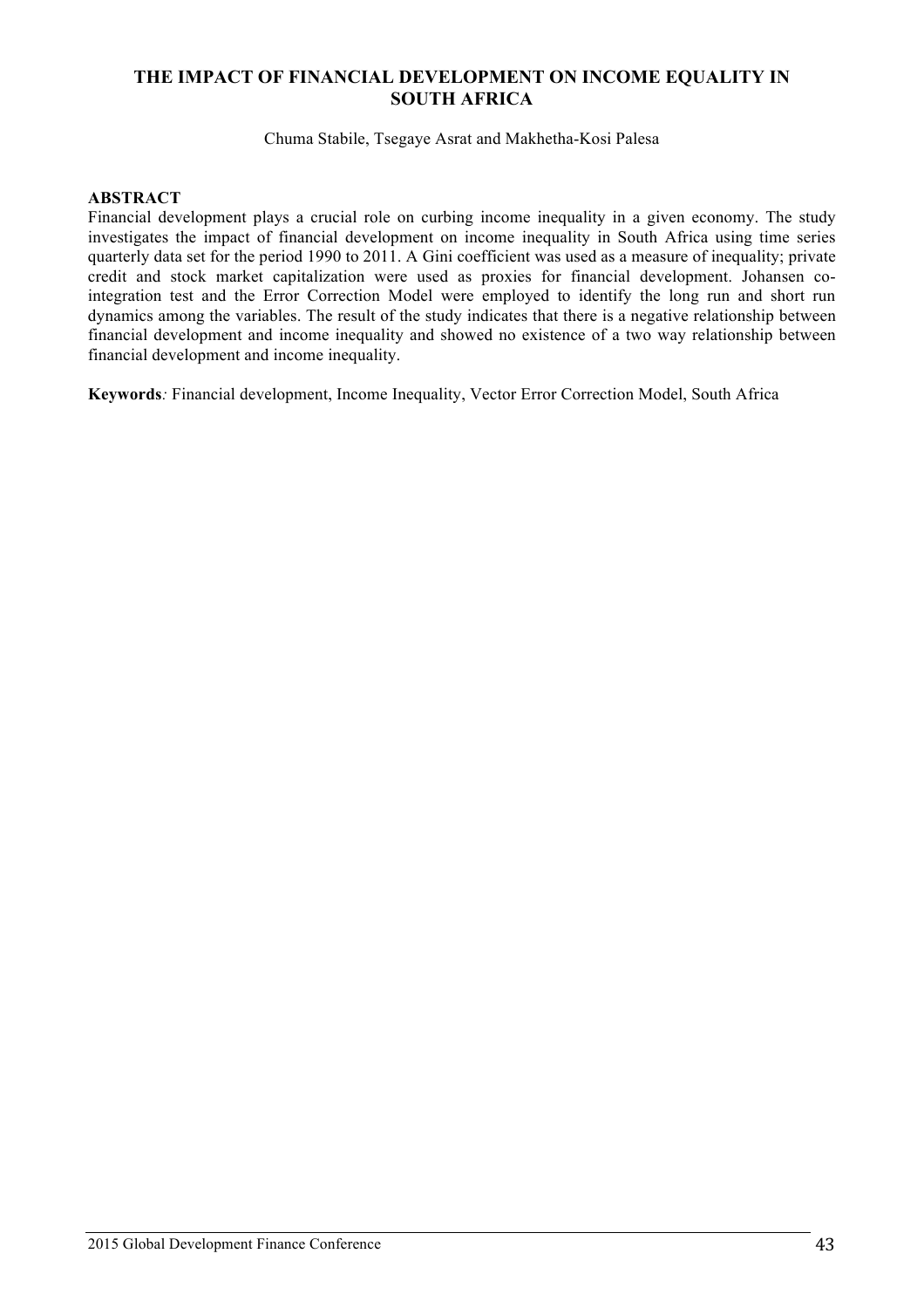# **SMME FUNDING: THE DISCREPANCY BETWEEN SMME CHARACTERISTICS AND FINANCIAL INSTITUTIONS FUNDING REQUIREMENTS**

Mzwanele Dlova and Munacinga Simatele

#### **ABSTRACT**

SMME access to finance is one of the cardinal constraints impacting on SMME growth and development in South Africa. The paper examines the discrepancy between SMME characteristics and financial institutions (FIs) funding requirements. A Survey was conducted amongst SMMEs and Financial institutions in the Eastern Cape Province. A comparative analysis of the funding requirement is done. The different technologies available for funding and accessed by SMMEs are discussed. The results indicate that the business plan, annual turnover, collateral and owners contribution are key lending criteria used by FIs in evaluating funding applications. In addition to the criteria, empirical findings reveal that the age of a business, the legal form of business and the industry in which a firm operates as important in the lending criteria of FIs. This shows that there is a disjuncture between the FIs lending criteria and the empirical findings. The study recommends that FIs must adjust their lending techniques to suit the SMME clientele to promote SMME access to finance.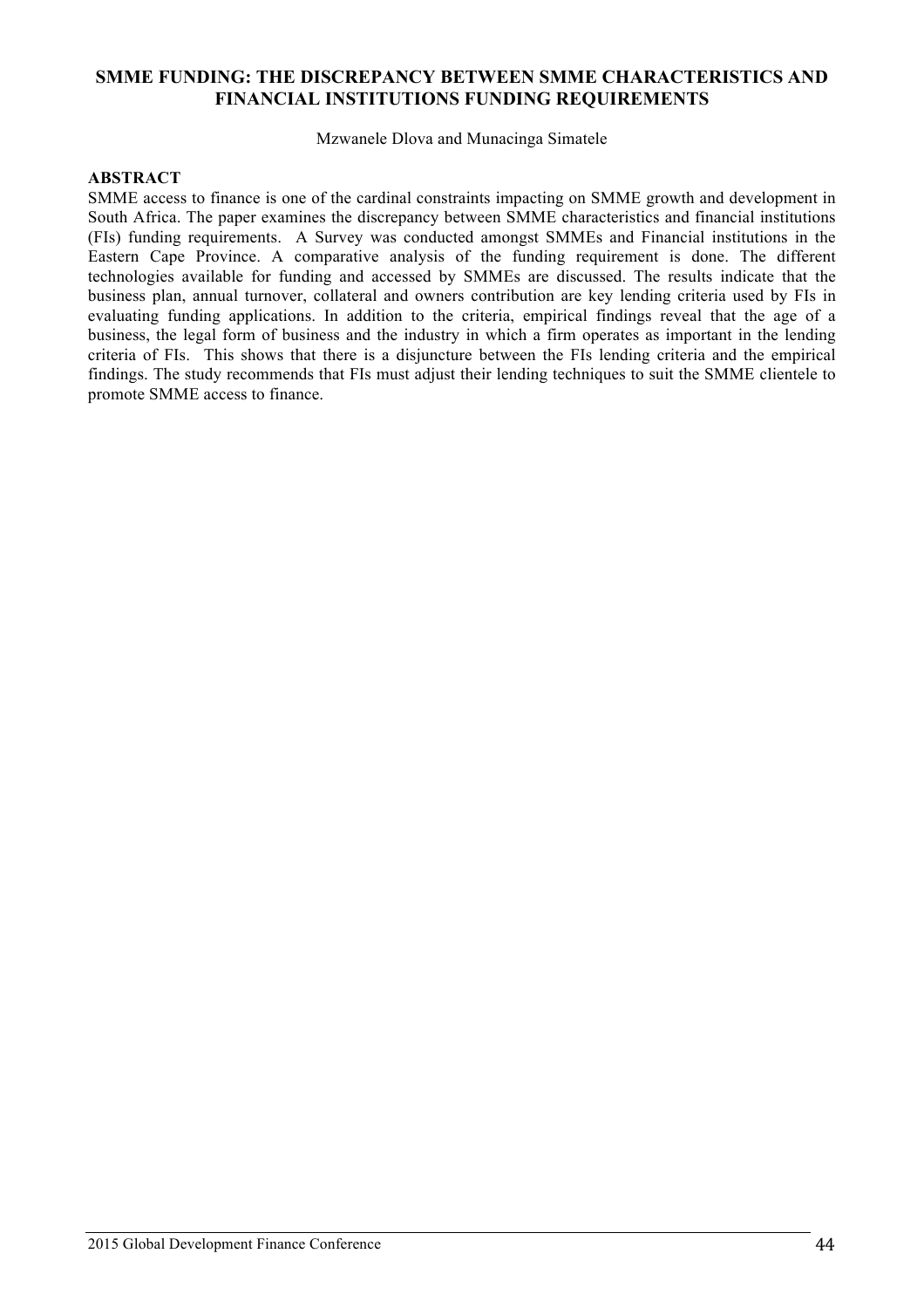# **BUSINESS PROCESS MANAGEMENT: DETERMINING FACTORS INFLUENCING GROWTH**

Jonathan S. Ekambi Daystar University

### **ABSTRACT**

Business process management (BPM) as a systematic approach to making an organization's workflow more effective, more efficient and more capable of adapting to an ever-changing environment, can be used to measure organisational growth.

Increase in product complexity calls for globalization, stories towards Information Technology and virtualization, market forces and customer needs all wanting clear work flows for performance and ultimately growth.

This paper looks at BPM as a complex line and seeks to see how businesses and organisations are affected by its mention.

Desk study as a methodology was used seeking to examine factors influencing growth. The results were highlighted using graphs and charts.

**Keywords**: Business, Process, Management, BPM, Growth.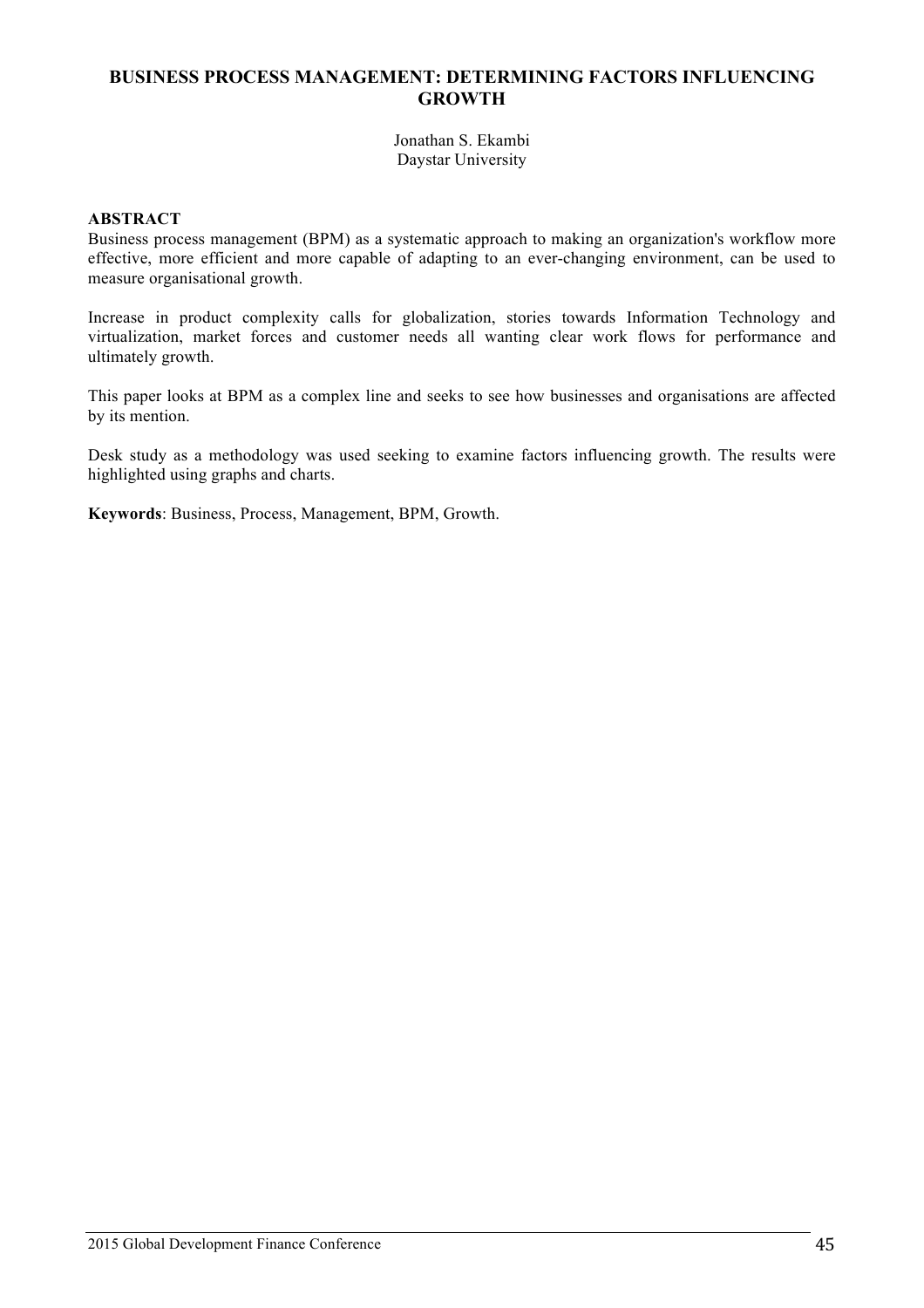# **MAKING HOUSING SUBSIDIES WORK: THE CASE OF THE FINANCE LINKED INDIVIDUAL SUBSIDY PROGRAMME**

Londeka Thanjekwayo

### **ABSTRACT**

Affordability is a serious issue when it comes to extending access to credit for housing finance particularly within those households that fall into what is commonly referred to as the gap market. The Finance Linked Individual Subsidy Programme (FLISP) defines the gap market as comprising of households earning a household income between R3501-R15 000. These individuals earn too much to access a housing subsidy but too little to afford the current cheapest new house in the market. Though developers have started delivering houses in the region of R300 000 to R500 000 which caters for the top end of the market segment, it is restrained and there is much room for improvement. There is also the issue of the indebtedness profile of the market which is problematic.

Consequently, this particular market segment is desperate for innovative solutions which may include alternative housing and financing approaches. The FLISP policy is government's attempt of such a solution which responds to the financing aspect in an aim to facilitate access to sustainable, affordable housing. This paper examines the performance of the Finance Linked Individual Subsidy Programme and the extent to which it has been able to respond to the needs of the target market in Gauteng. The research approach encompasses both quantitative and qualitative methods. Interviews have been done with the four major banks in South Africa, public and private housing stakeholders and beneficiaries of the programme.

Though statistics show that the target market for FLISP is vast<sup>1</sup>, the programme has not had the desired impact for a variety of reasons. FLISP is founded on a sound principle and has immense potential to activate opportunities in the housing market. The existing challenges which are hampering its effectiveness need to be resolved as a matter of urgency so that the programme can be taken to its full scale and be responsive to the needs of the targeted gap market.

"""""""""""""""""""""""""""""""""""""""""""""""""""""""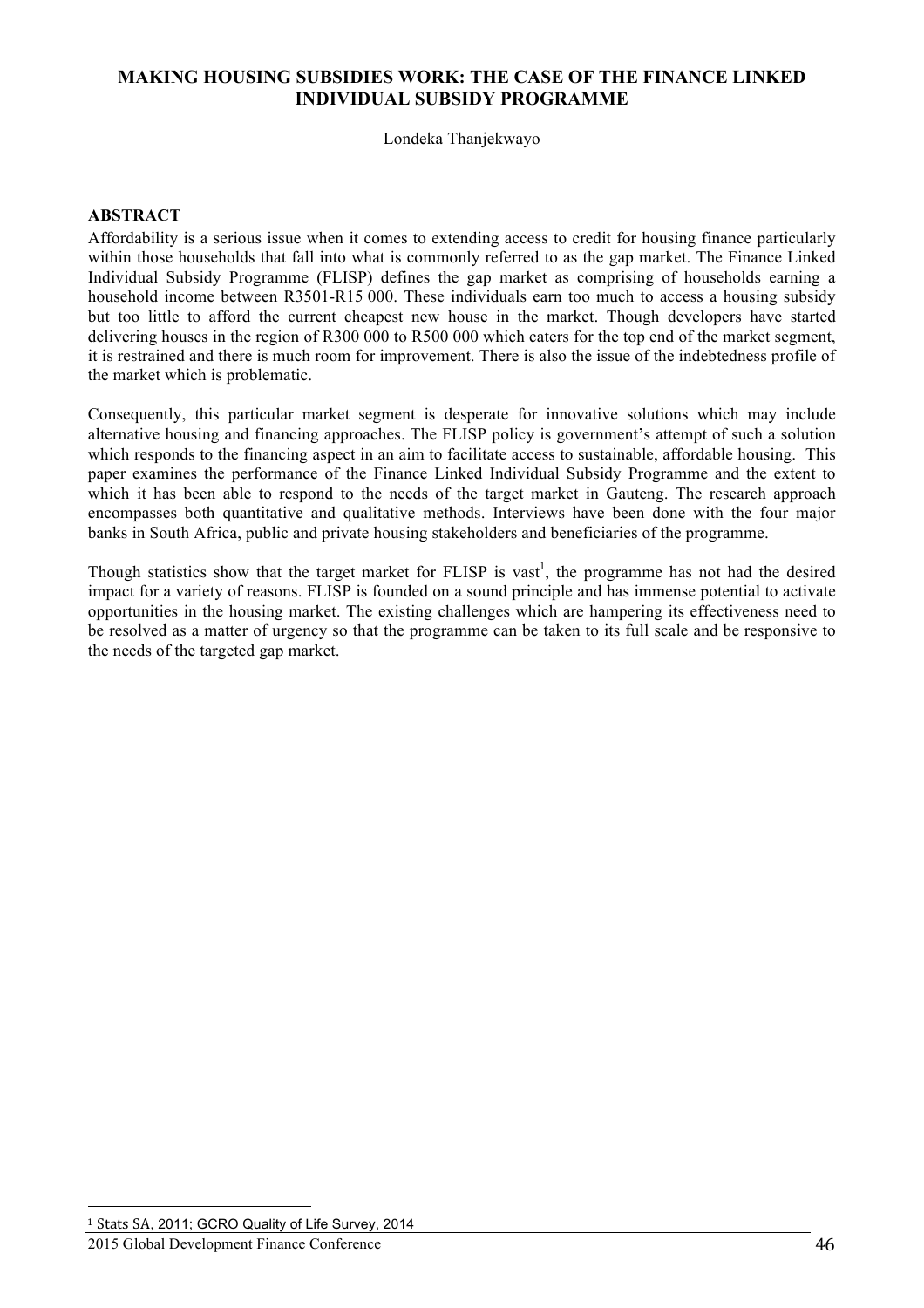# **CONSUMER PRICES UNDER CONTROLLED AND DECONTROLLED REGIMES**

Roseline Misati and Esther Kariuki

### **ABSTRACT**

In the recent past, the international oil market recorded un-preceded oil price declines with similar expected effects on domestic oil prices, particularly for countries that are net importers of oil. However, domestic oil price responses have been slow igniting the debate of asymmetric price responses based on the theory of 'rockets and feathers '. The objective of this paper is to test the 'rockets and feathers' theory using Kenyan data. The study uses Error Correction Model, Phillips Curve, trend analysis and historical decomposition methods to establish the pass-through from international oil prices to disaggregated domestic oil prices and overall inflation. The results confirm the existence of asymmetric domestic price response to international oil prices. However, when we consider disaggregated components of oil, the results show that international oil pass-through is only empirically symmetric with kerosene prices but not with diesel and petrol prices. Deeper analysis of the differences in outcomes for the disaggregated components indicate that the symmetrical pass-through effect of international oil prices to kerosene is accounted for in the absence of taxes for this petroleum product. Based on this observation, there is a need to review the costs and benefits of various petroleum levies and taxes on petroleum products. In addition, the trend analysis of components of the oil market reveal that regime change from liberalized oil markets to controlled markets does not matter for international oil price pass through changes to the diesel market and petrol market while it matters for the kerosene market in which, instability and asymmetric response is exhibited during periods of control. This observation implies a need to re assess the impact of the Energy Regulation Commission on the pricing behaviour of domestic oil markets. Evidence of asymmetric price responses imply some consumer welfare loss, which should be quantified and if enormous be corrected by appropriate policies.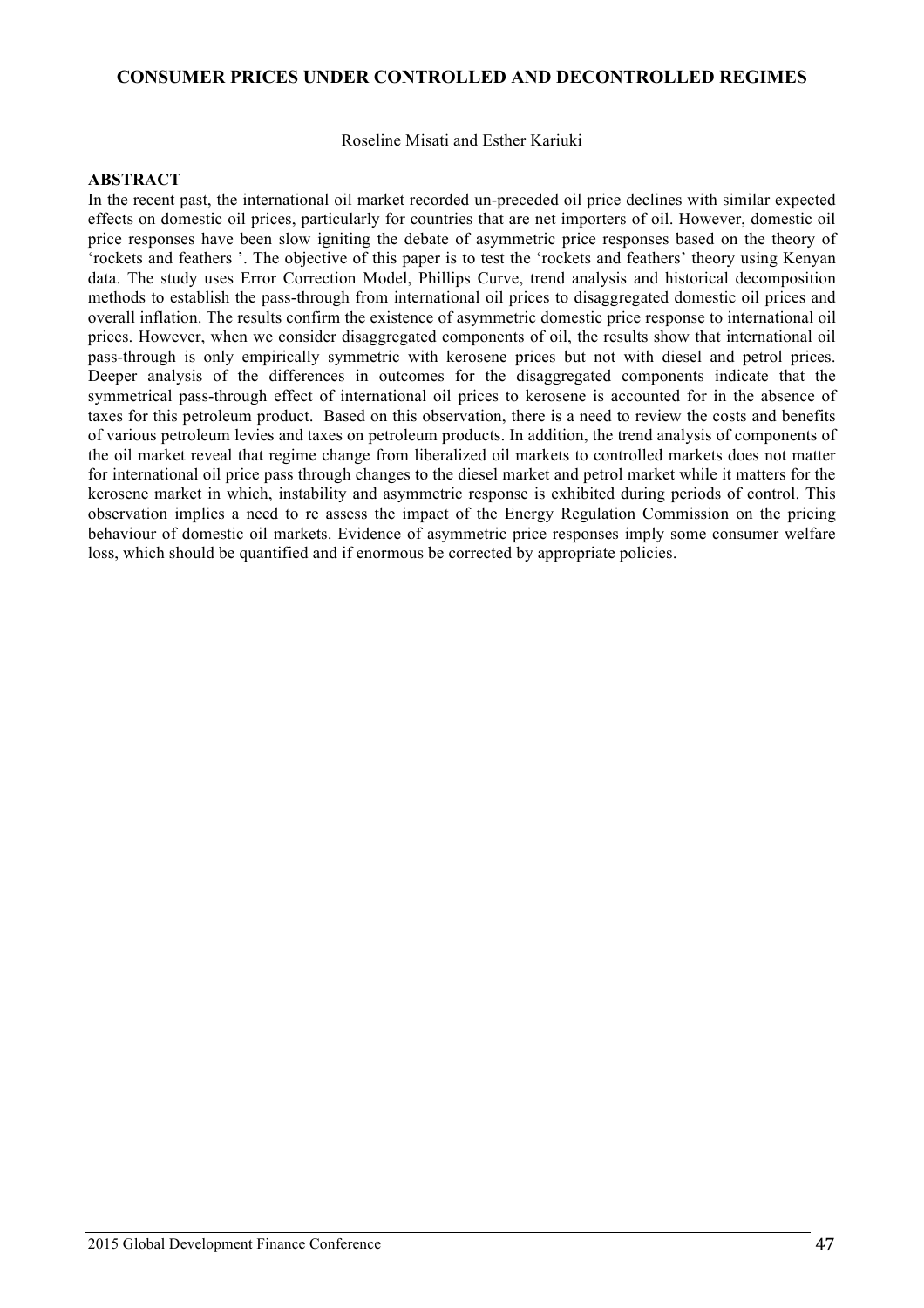# **THE IMPACT OF MICROFINANCE ON HOUSEHOLD LIVELIHOODS: EVIDENCE FROM RURAL ERITREA**

A. Habte, K. Visser, and Ocran, M.K. University of Western Cape

#### **ABSTRACT**

Eritrea, a relatively young African nation, is one of the least developed counties in the world. Its economy is predominantly dependent on subsistence agriculture and the level and magnitude of poverty is more severe in rural areas. The formal financial sector is underdeveloped, state- owned, far from being competitive, and limited in terms of depth and breadth as measured by the relevant financial sector development indicators. To address the limitations of the formal banking sector and to help fill the financing gap, the government introduced a Saving and Microcredit Program (SMCP) in 1996 to exclusively target the lower income groups in rural and urban areas. The objective of this study was to estimate and analyse the impact of the SMCP on household livelihood outcomes. The study employed non-experimental cross-sectional survey design involving structured and semi-structured questionnaires administered to 500 treatment and comparison respondents. Logistic regression as well as propensity score matching models used. The findings suggest that borrowing from the SMCP has a significantly higher average treatment effect on the treated households. Profits generated from off-farm and small microenterprises, the values of livestock and non-livestock assets, food and non-food consumption expenditure and nutrition quality, were found to be on average higher for the treated households than for the controlled households. Consequently, it could be argued that the provision of micro financial resources has significant positive effect on household livelihood outcomes. The study has important social and economic policy implication regarding the role of finance in rural development.

**Keywords**: Eritrea, microfinance, livelihood, rural, logistic regression and propensity score matching.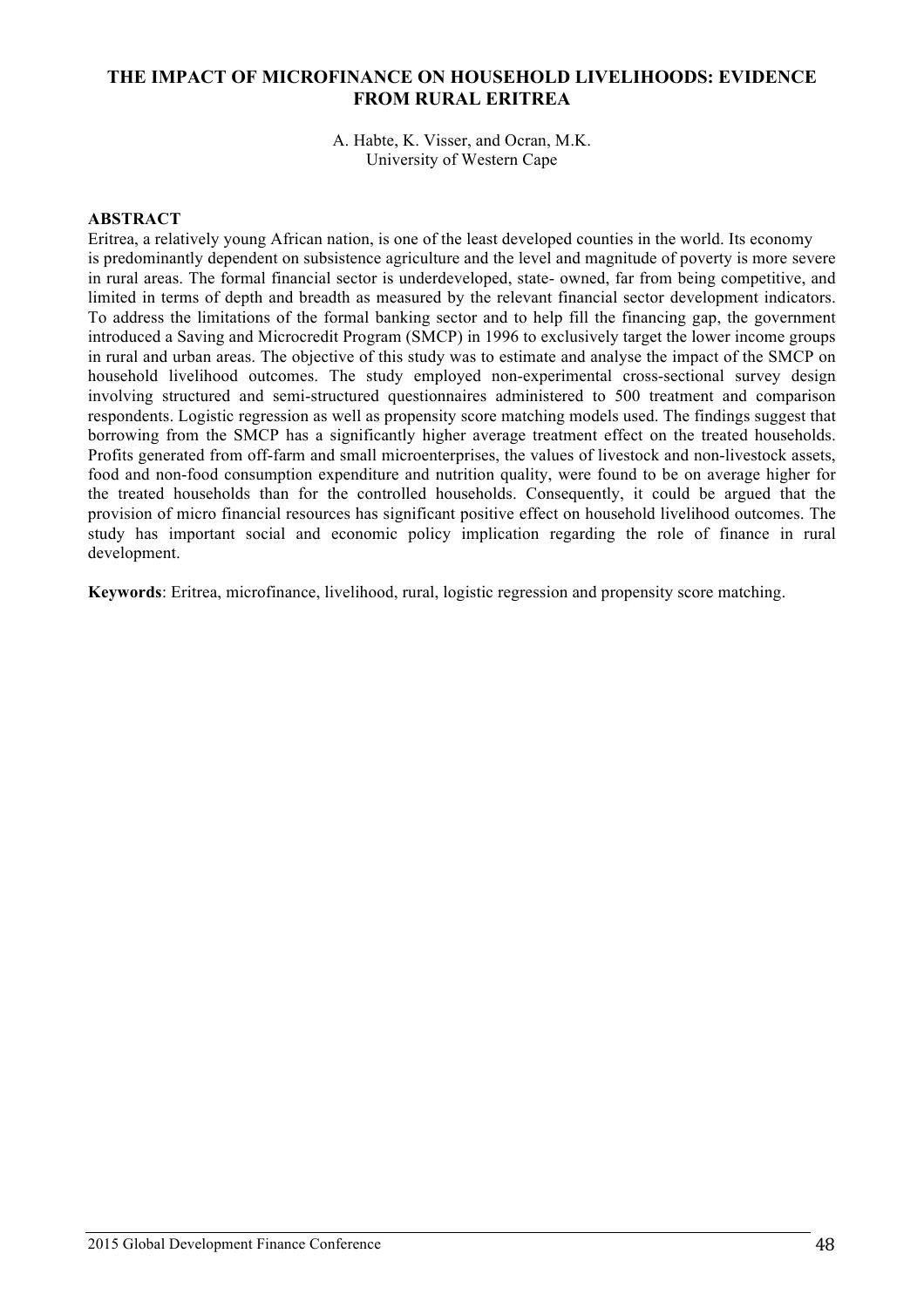# **THE IMPACT OF GOVERNMENT EXPENDITURE ON FINANCIAL DEVELOPMENT IN SOUTH AFRICA**

Makhetha-Kosi Palesa, Ndlovu Nomsa, Mishi Syden and Ngonyama Nomasomi

# **ABSTRACT**

Economic theory argues that the financial sector is the back bone of economic growth. The government plays a major role in policy making, its actions determines the financial development of an economy. Government spending has been rising in SA, it rose from about 26, 5% of GDP in 2009 to 29.2% of GDP in 2011 whilst government revenue was going down. This study intends to investigate the impact of government expenditure on the financial sector in South Africa from 1991 to 2014, with particular focus on aggregate analysis. The study will employ Phillips Pherron and Augmented Dickey Fuller to test for stationarity and further look at the short and long rung run effects using VECM.

**Keywords**: government expenditure, financial development, economic growth, South Africa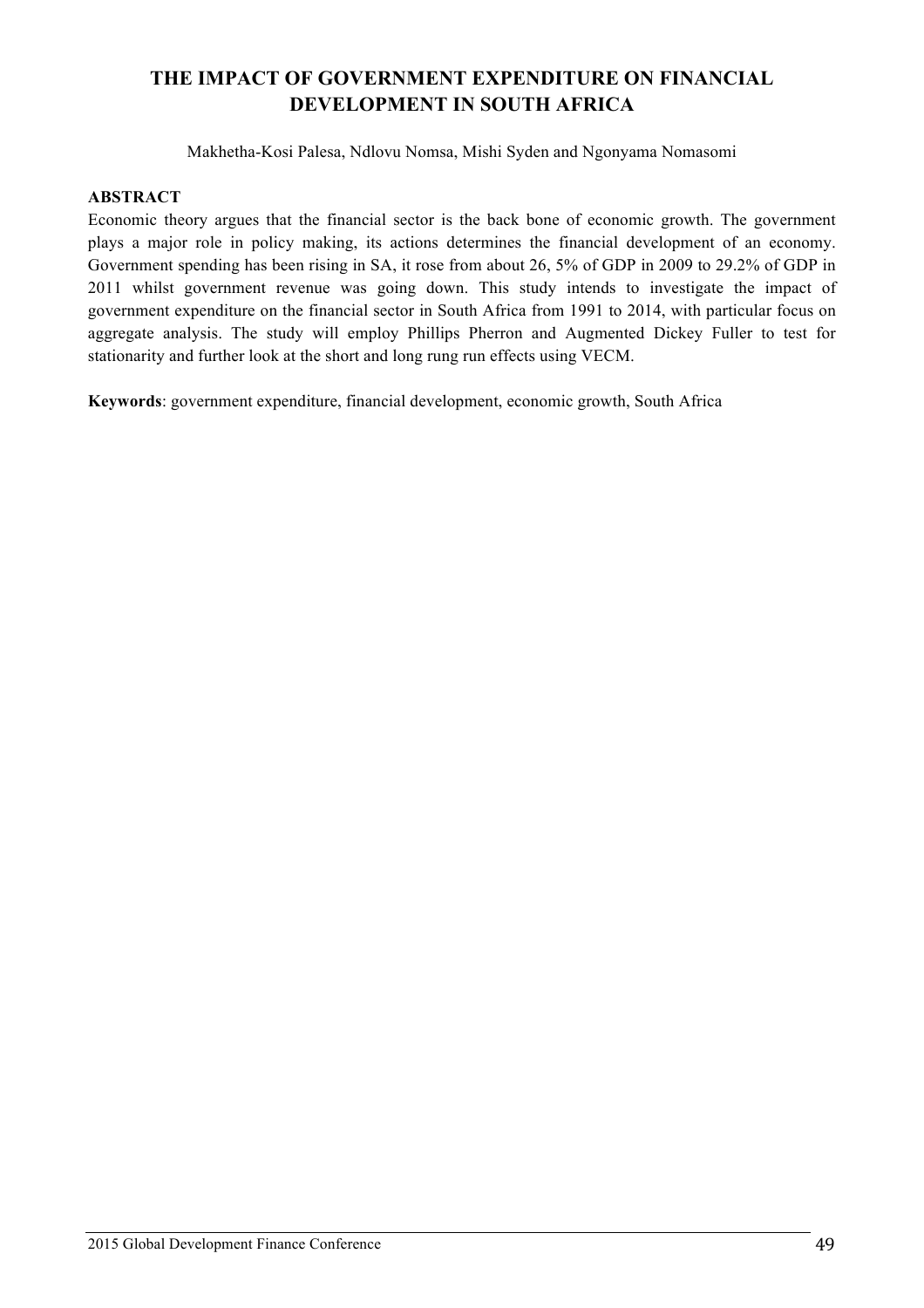# **ECONOMIC AND POLITICAL DETERMINANTS OF BUDGET DEFICITS IN SOUTH AFRICA**

Nomasomi Ngonyama, Phillip Ngonisa and Makhetha-Kosi Palesa

### **ABSTRACT**

The budget deficit has been the subject of many studies for quite some time, which is not surprising because according to literature it has implications for public debt, inflation and the economic growth. The increase in government debt in South Africa remains a significant concern given that its international credit rating was revised lower in 2014. However, with all these challenges there is limited research on what drives the budget deficits in South Africa. Given this, this paper seeks to assess the key drivers of the budget deficits in the context of South Africa using the econometric analysis over the period from 1994 -2014. This study will employ stationarity test to avoid spurious results. In addition Vector Error Mechanism will be employed to separate the long and short run effects. The results of this paper will have implications for policy making and academic work.

**Keywords**: Budget deficit, GDP, Inflation, public debt, South Africa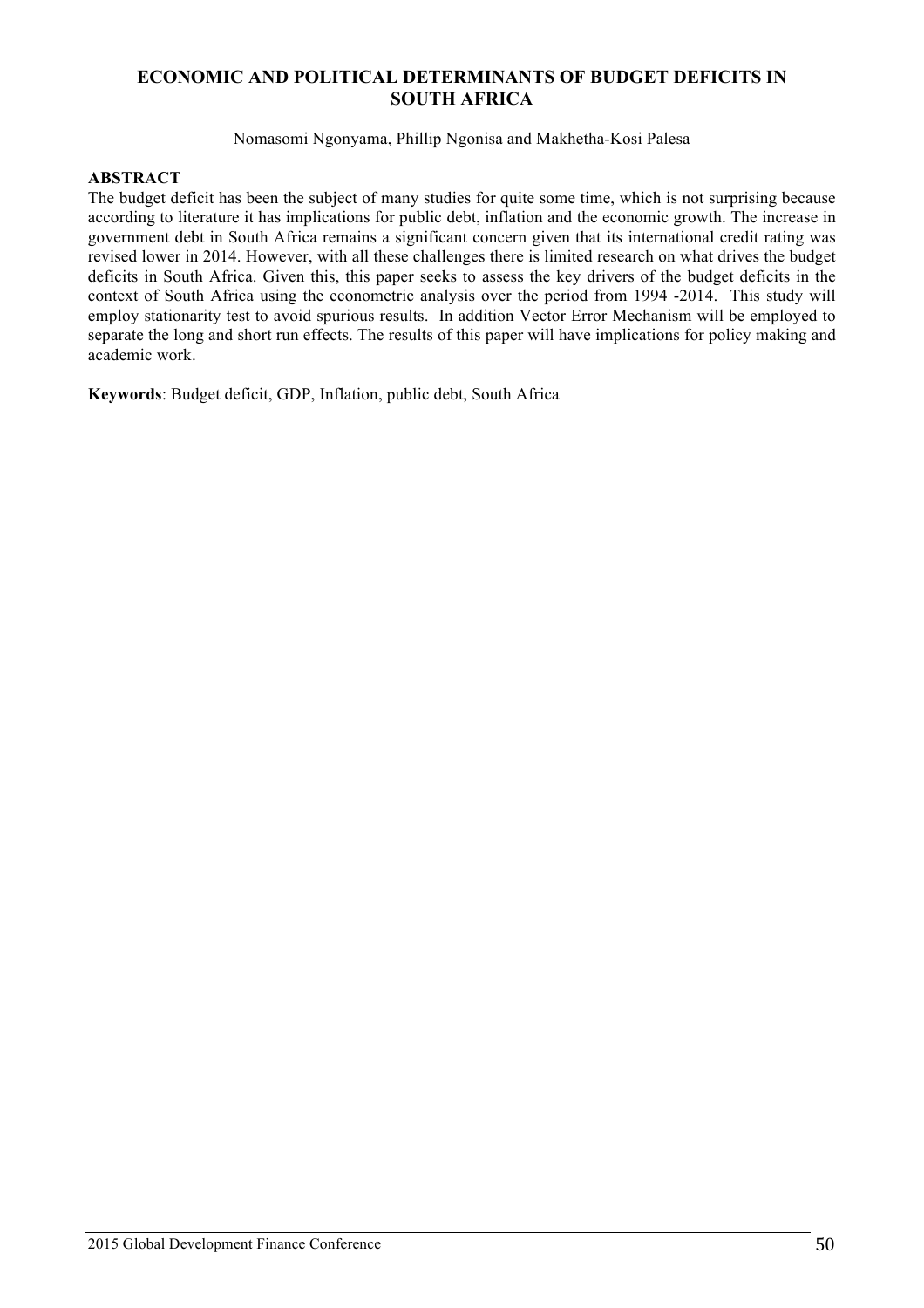### **FOREIGN DIRECT INVESTMENT AND FIRM PERFORMANCE: EVIDENCE FROM SUB-SAHARAN AFRICA**

Joseph Dery Nyeadi and Charles Adjasi

#### **ABSTRACT**

This study investigates empirically the relationship between Foreign Direct Investment (FDI) and the performance of firms in Sub-Saharan Africa (SSA). The Question that has been answered in the study is whether or not firms that have FDI ownership in them perform better than firms without FDI ownership? To investigate this issue, the study pooled data from 97 listed firms from Ghana, Nigeria and South Africa for the period of 2008 to 2010. This data was sought from the various stock exchanges through McGregor BFA database. Using a fixed effects panel estimator and Panel Corrected Standard errors the study established the following: (1) FDI has no impact on firm values (2) On the country by country study, only South Africa shows an evidence of an impact of FDI on firm value. FDI is established to have significant negative relationship with firm values in South Africa. (3) Size and age are however found to have significant influence on firm values.

**Keywords**: FDI, Firm Performance, Firm Value, SSA, Ghana, Nigeria and South Africa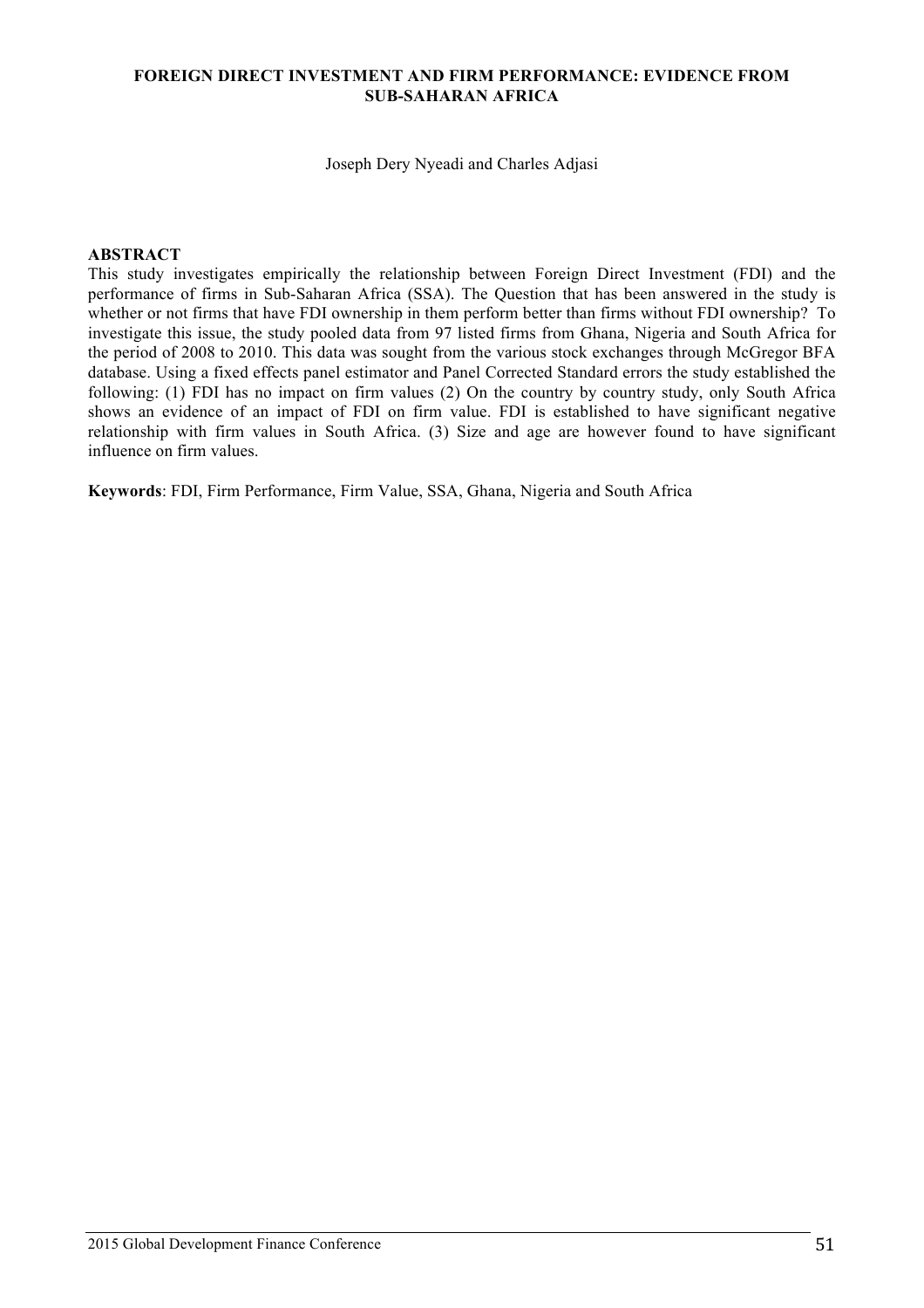# **THE PREVALENCE AND CHARACTERISTICS OF OVER-INDEBTED HOUSEHOLDS IN SOUTH AFRICA**

Lungile Ntsalanze and Sylvanus Ikhide

### **ABSTRACT**

Household over-indebtedness has become a matter of concern across the world – in so far as its social implications are concerned. The paper a snapshot of the prevalence of over-indebtedness using various international indicators and the National Credit Regulator indicator; and describes which households are over-indebted. In terms of the National Credit Regulator indicator, 7.96% of households are over-indebted, and of those households  $61.37\%$  are found in the lowest income category  $(R0 - R2000)$  and spend more than 45% of their household income on debt repayments – which is beyond levels considered sustainable.

Government grants play a key role to ease financial pressure for households, majority of over-indebted households (71.72%), are those which do not receive government grants. Results also demonstrate that being employed is associated with over-indebtedness, 46.48% of households led by a working household head are over-indebted - more than double those that are not employed.

**Keywords**: Household, over-indebtedness, indicators, National Credit Regulator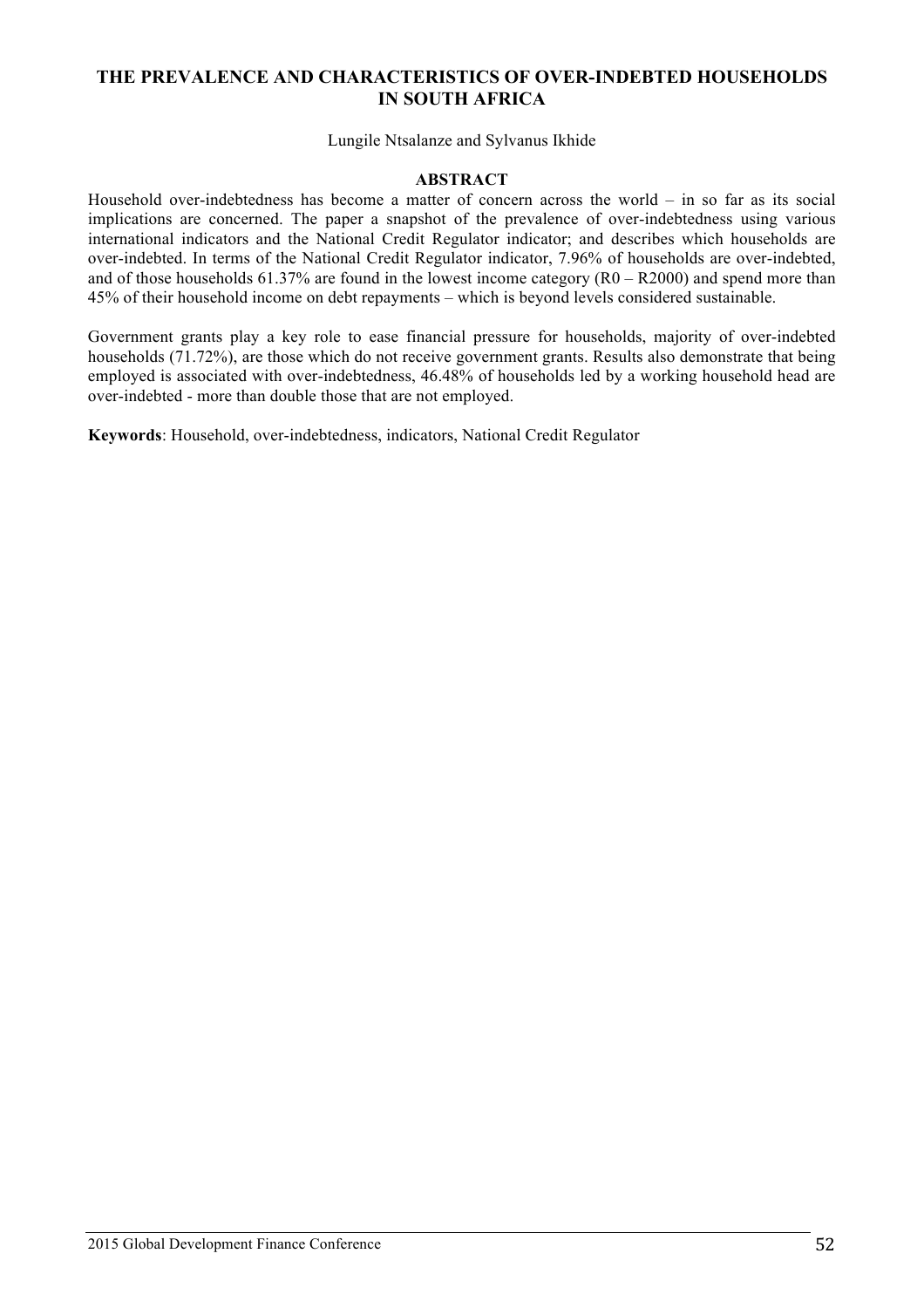# **MODELLING A BIVARIATE NON-STATIONARY TIME SERIES FINANCIAL COUNT DATA USING THE BINMA(1) PROCESS**

N. Mamode Khan and Y. Sunecher

### **ABSTRACT**

Often, the number of transactions at the stock exchange is inuenced by time-varying covariates such as local or international news, the time of trade, prices and among others. These covariates make the time series nonstationary. However, there is yet no proper bivariate time series model to analyze such responses. This paper develops a bivariate non-stationary moving average model (BINMA) under a exible parameterization to analyze such data anda semi-likelihood estimation approach is designed to estimate the parame-ters and draw inferential conclusions. This new model is tested on a set of simulated data and on a bivariate Financial count data.

**Keywords***:* Bivariate, Moving Average, Time Series, Semi-likelihood.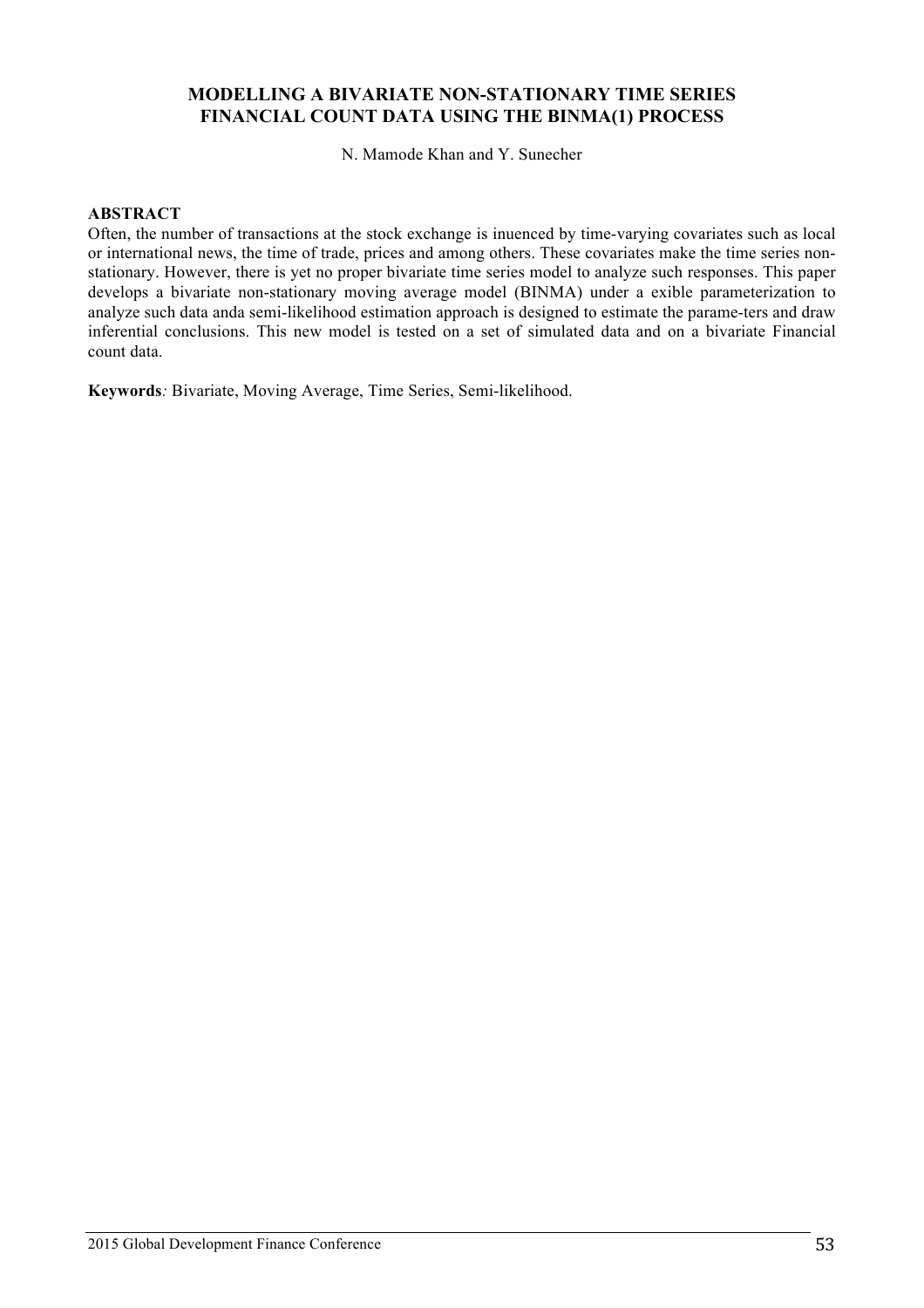### TAX BUOYANCY IN DEVELOPING COUNTRIES: CASE OF AFRICA

#### Barrack Mandela and John Olukuru

#### **ABSTRACT**

One of the most important measures of efficiency of any tax system in public finance is tax buoyancy. Tax revenue in Africa have been relatively low on average as a percentage of GDP. Since buoyancy echoes the capacity of a tax structure to generate revenues during economic growth, in this paper, several buoyancies of corporate tax, value added tax, personal income tax, import tax, excise tax and total tax revenues are estimated using annual data from 1980 to 2010 in the largest economies in North, East and South Africa. The error correction model is applied to measure the short run and the long run estimate of tax buoyancy, in addition to the level of convergence between the short run estimate and the long run estimate. Interesting findings are noted on how buoyancy vary both in the short and long run from market to market despite the shared similarities.

**Keywords:** Error correction model, Tax buoyancy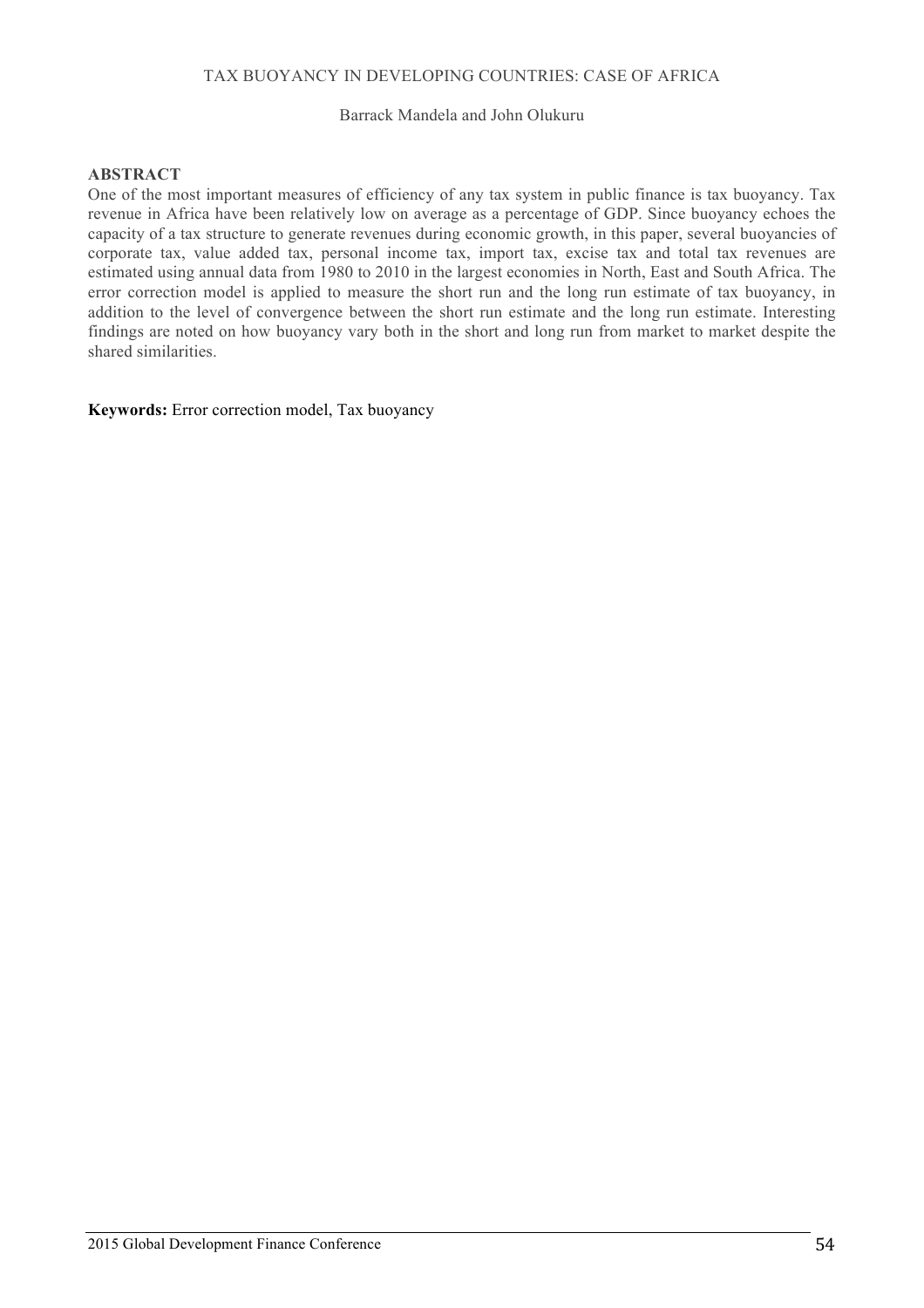# **THE IMPACT OF THE NATIONAL CREDIT ACT (NCA) ON RESIDENTIAL MORTGAGE LENDING IN SOUTH AFRICA**

Ms Catherine Boonzaaier & Dr J Chisasa

### **ABSTRACT**

Previously, the granting of credit by financial institutions to consumers was approved without proper investigating, whether the consumer can afford it or not. The National Credit Act (NCA) was promulgated and implemented on 1 June 2007 to address the situation. The purpose of this paper is to determine whether South African Banks are better or worse off since the implementation of the NCA and this paper seeks to address residential mortgage lending under the NCA.

**Keywords:** National Credit Act, mortgage lending, banks, markets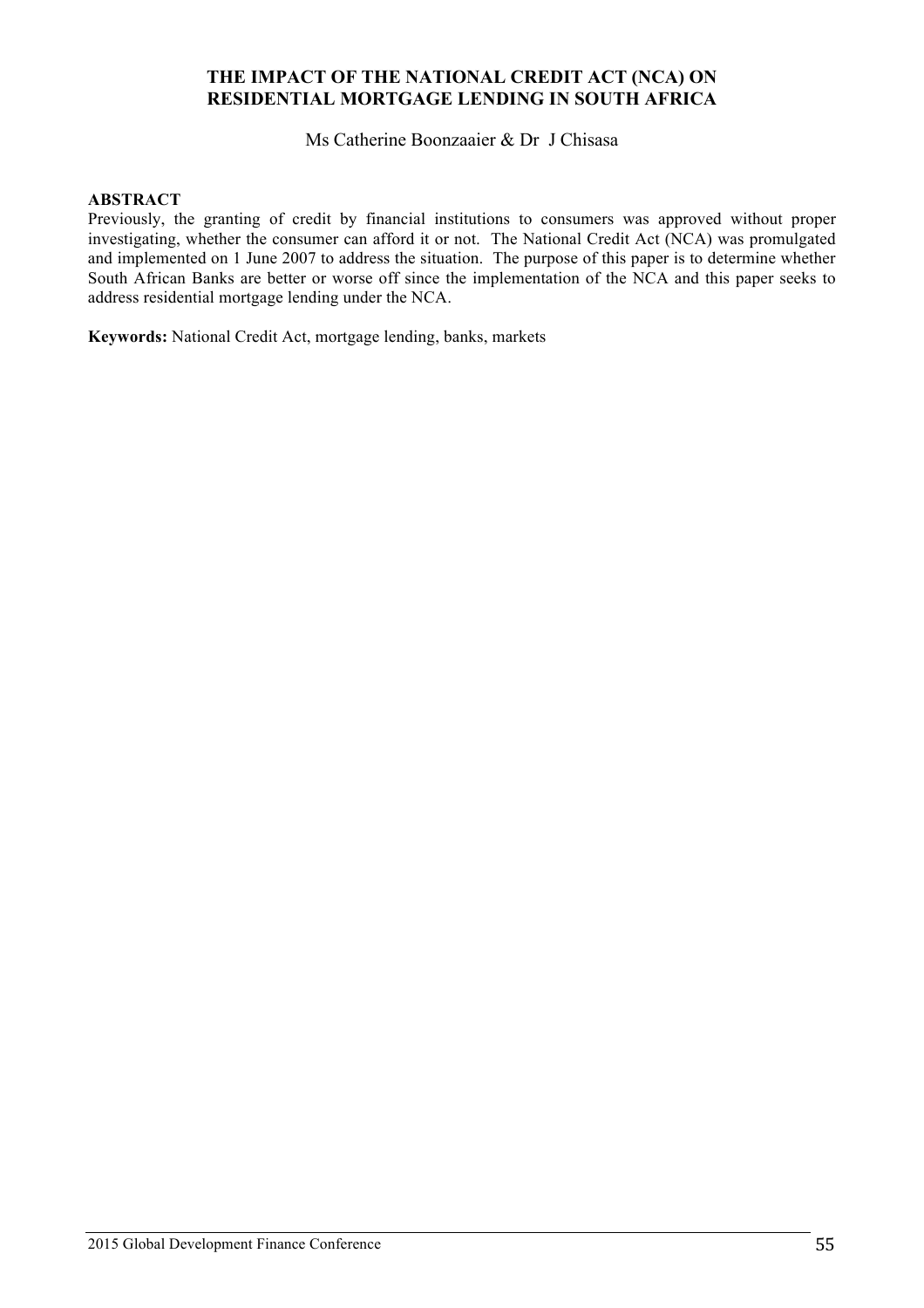# **THE IMPACT OF TRANSPORT INFRASTRUCTURE INVESTMENT ON UNEMPLOYMENT IN SOUTH AFRICA**

Mayekiso Siphokazi and Makhetha-Kosi Palesa

### **ABSTRACT**

The transport infrastructure investment has been a subject of many studies for some time, mainly in improving and predicting the economic growth of the country and improving employment in South Africa. Given this, the study examines the impact of transport infrastructure investment on unemployment in South Africa by using time series econometric analysis over the period 1982-2012. Some key variables considered include unemployment, real GDP, real exchange rate, real interest rate, and trade openness total infrastructure investment exclude transport infrastructure investment. To separate the long and short run effect, VECM was employed after ensuring stationarity of the series. The study found that a long run relationship exist between the unemployment, transport infrastructure investment, real GDP, real exchange rate , real interest rate, trade openness and total infrastructure investment exclude transport infrastructure investment. The Results of this thesis have implications for policy and academic work.

**Keywords**: Transport Infrastructure investment; unemployment; South Africa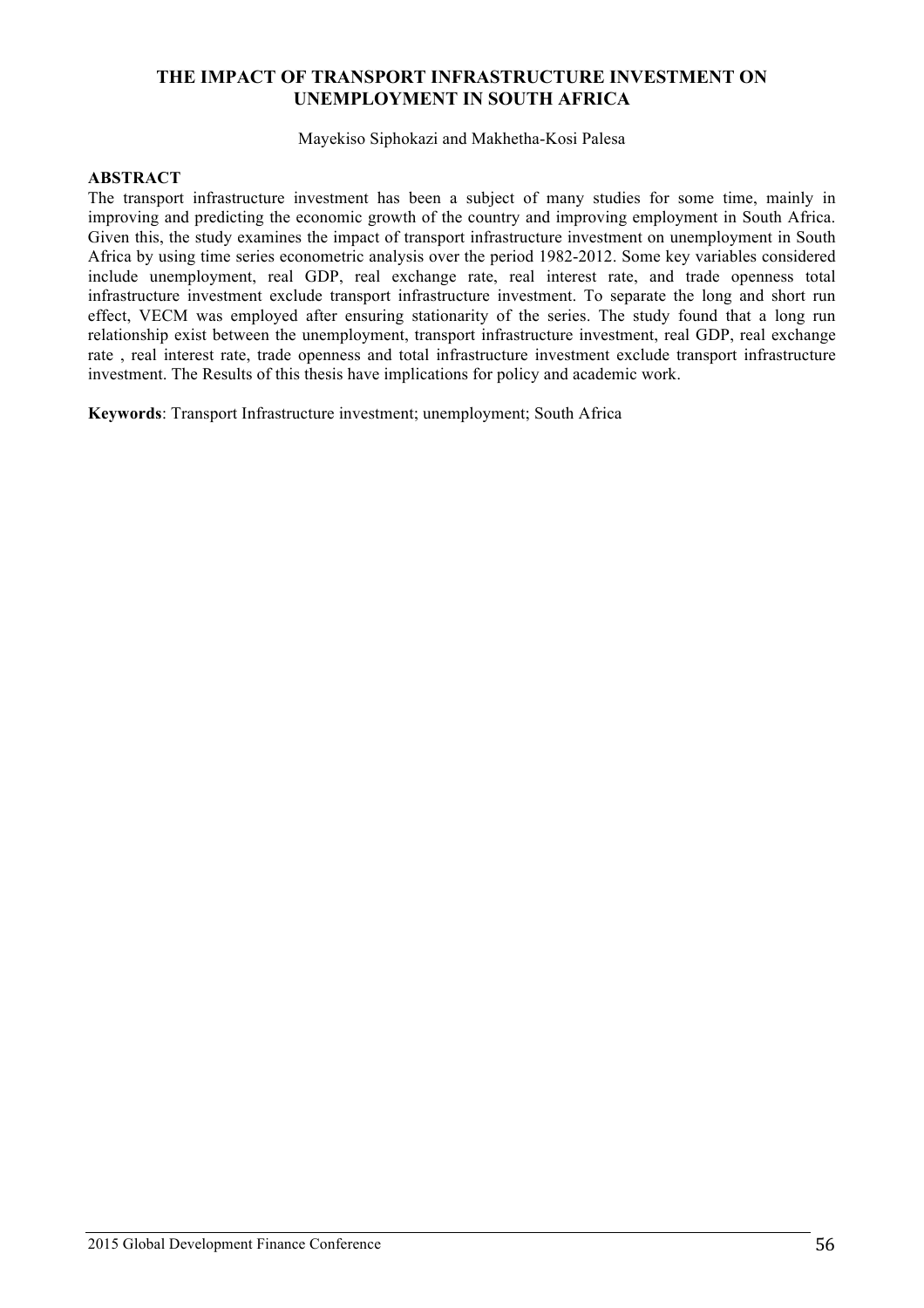# **EMPOWERING WOMEN ECONOMICALLY THE CASE OF KENYA'S WOMEN ENTERPRISE FUND (WEF)**

Esther Nkatha M'ithiria & Rose Kathambi Mugiira

### **ABSTRACT**

Empirical evidence suggests that gender equality and empowerment fuels thriving economies. Gender empowerment increases the spiritual, political, social and economic strength and level of participation of individuals and communities. It often involves the empowered developing confidence in their own capabilities as a result of the support they are accorded.

Economic empowerment for any population is the cornerstone for sustainable development, owing to its direct contribution to the economy's production systems. When women find decent jobs and acquire assets; they earn incomes and accumulate savings to help their households. The pool of human resources, talents, and economic contribution/participation expands, spurring productivity and growth. Feminized poverty declines.

This study sets to analyse various aspects of Kenya's national strategy to empower women economically namely, the Women Enterprise Fund (WEF). The fund has been identified as a flagship project under the social pillar in Kenya's Vision 2030, expected to play a catalyst role in mainstreaming women in financial services sector, in line with Millennium Development Goal 3 (now Sustainable Development Goal 5).

The study used a cross-sectional survey research design. The results show that WEF has impacted living standards of women in terms of improving their economic status by raising their personal disposable incomes; and as a result, spurring national productivity, income, employment and growth.

The WEF finances all types of women enterprises as long as the individual or group meets the loan requirements and guidelines. Although the WEF and Partner Financial Institutions offer other business support services to the women entrepreneurs, there is still room for improvement in this area so as to ensure business profitability and sustainability.

The study recommends diversification of the mode of WEF disbursement; to offer more business support service; create awareness on the Fund among women; government support through subsidies, tax rebates and licence fees; and monitoring of business performance and offer 'after loan' advice/services.

**Keywords**: women empowerment, living standards, women enterprises, business support services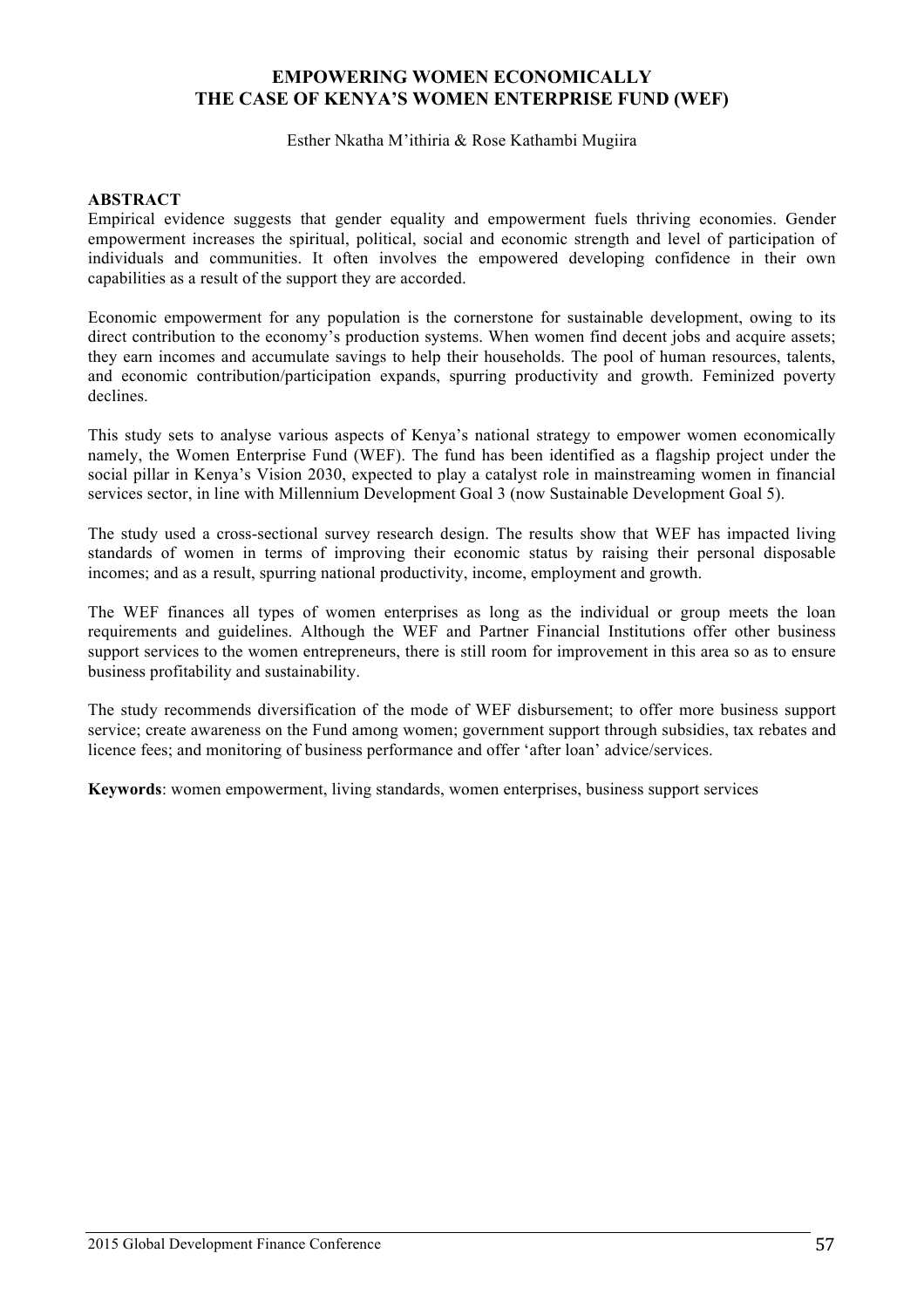### **"DILEMMAS IN DEVELOPING A DOMESTIC BOND MARKET"**

Winnie Sze University of Cape Town

#### **ABSTRACT**

There is extensive research on the role the domestic bond markets can play in economic development, but seemingly fewer papers on how the structure of the market can aid or impede development. Key structures include the relationship between the bank and bond markets, the types of debt instruments, the distribution network and regulation of investors. For instance, bond markets could be an alternative to the bank market, especially in times of banking sector stress; on the other hand, stronger borrowers may migrate out of the loan market leaving behind weaker borrowers which would undermine the banking sector. Government inflation-linked bonds may meet market demand for floating-rate investments, but may take away a key motivator for the development of interest rate swaps and other derivatives, instruments which can serve as risk management tools for the wider economy. Regulation may encourage domestic investment but risk creating a captive audience that could distort savings in the long-run.

The proposed conference paper looks at some of these dilemmas that must be negotiated in the building of a domestic bond market, with a focus on the experience of certain Latam and SE Asian countries as case studies. The paper would serve as the basis of the literature review for my thesis on the development of the South African domestic bond market.

Winnie Sze is a University of Cape Town Masters of Commerce (Development Finance) candidate. She was a former investment banker of 15+ years, originating debt financing and risk hedging strategies for global Fortune 1000 companies.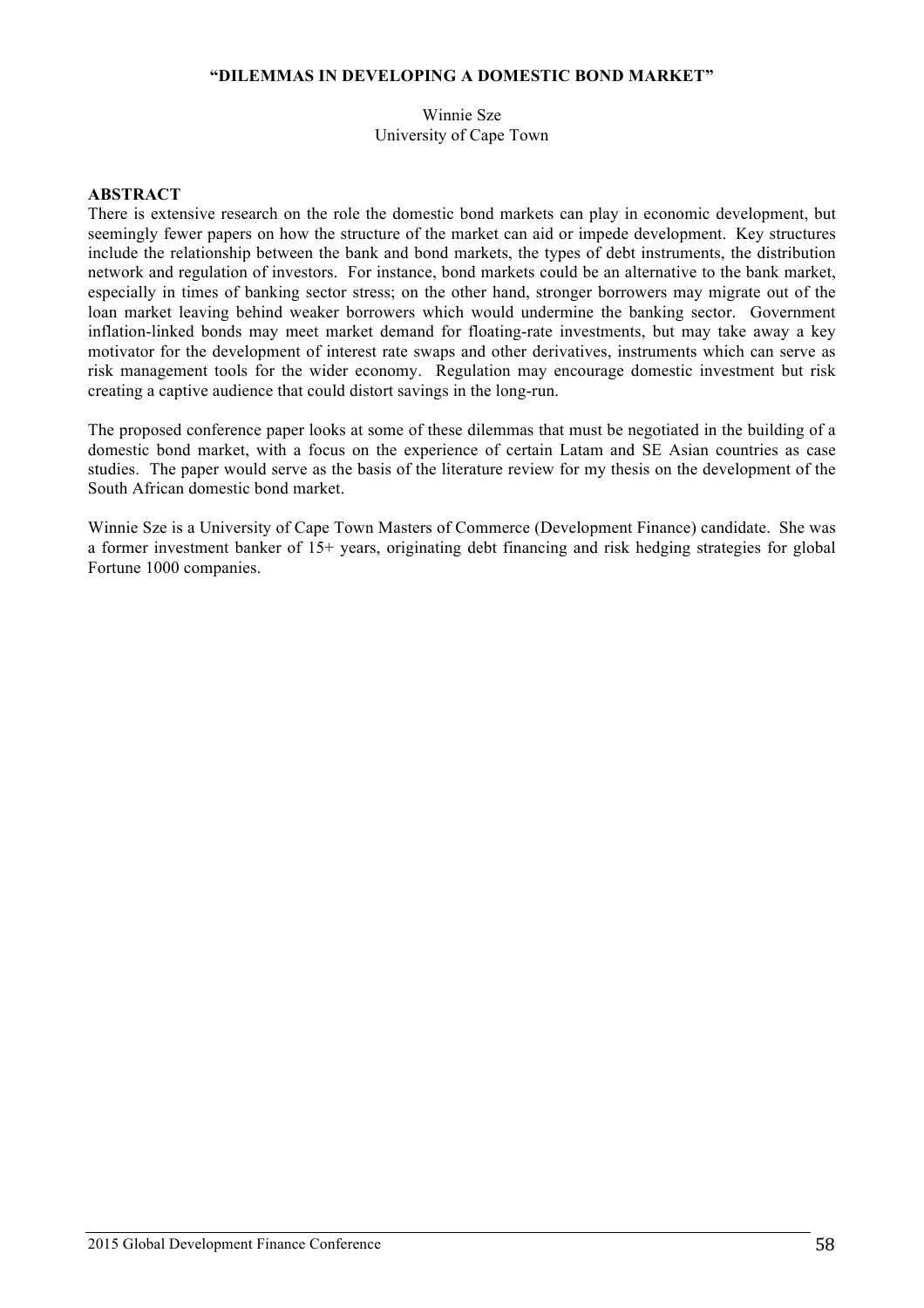## **COMPETITION AND RISK-TAKING BEHAVIOUR IN THE NON-LIFE INSURANCE MARKET IN SOUTH AFRICA**

Abdul Latif Alhassan and Nicholas Biekpe

#### **ABSTRACT**

This paper examines the non-linear effect of competition on risk-taking behaviour in an emerging insurance market. We employ annual firm level data on 79 non-life insurance firms from 2007 to 2012 to estimate the Lerner index as our proxy for competition while the z-score and underwriting risk are employed as the proxies for insurance risk. Using the seemingly unrelated regression, quantile regression and system GMM techniques, we find evidence to support the 'competition-fragility' hypothesis which suggests that competition has a negative effect on the solvency of non-life insurance firms. We also document evidence to suggest that the 'competition-fragility' effect is stronger for weaker and stronger insurers compared with moderately stronger insurers. Firm size, capitalization, reinsurance, business line diversification, and foreignownership were also identified as other significant predictors of solvency in the insurance market. Policy recommendations for improving industry stability are discussed.

**Keywords**: Risk; Z-score; Lerner Index; SUR; Quantile Regression; Insurance; South Africa.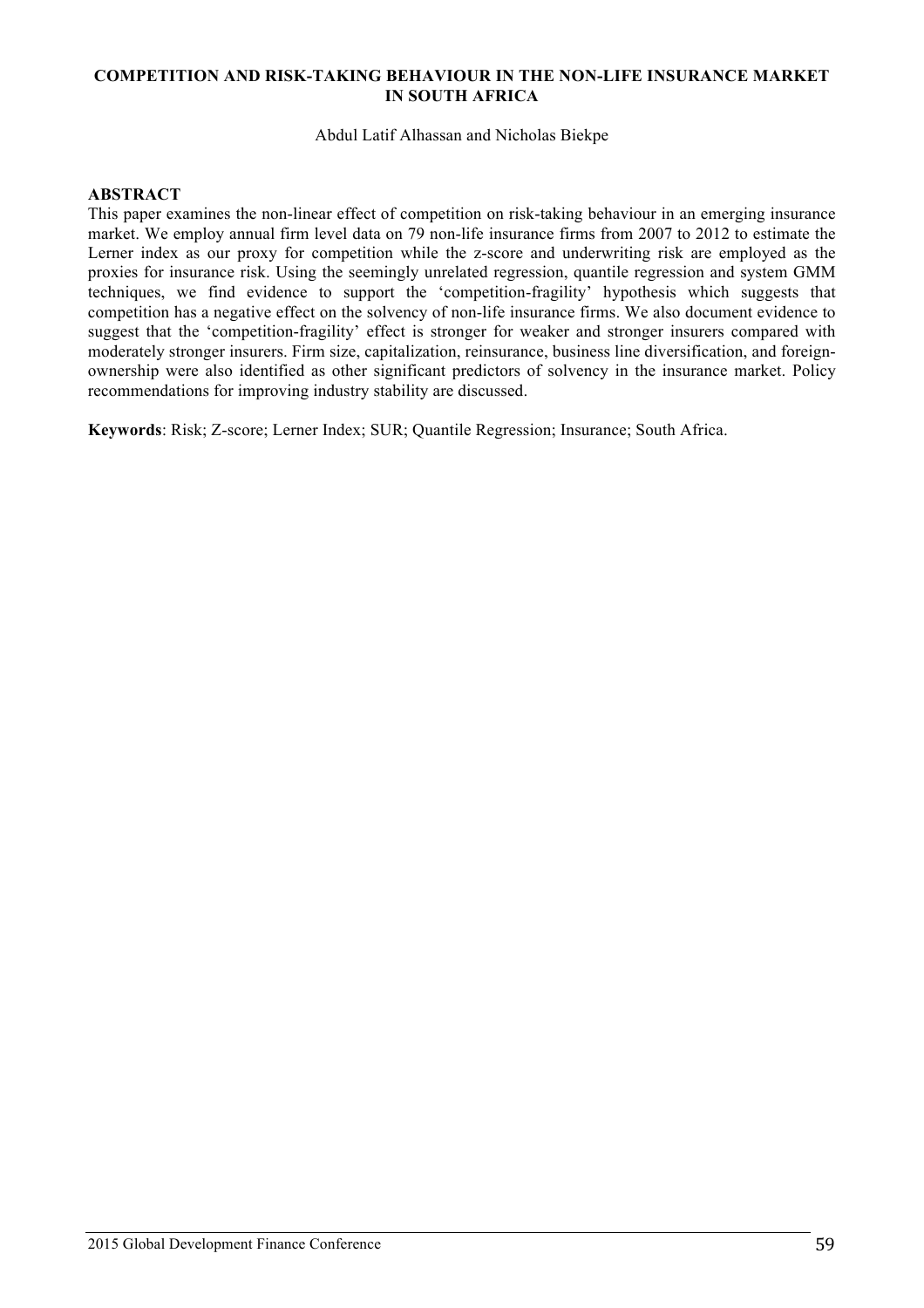### **HALF A DECADE OF CREDIT REFERENCE BUREAUS ACTIVITIES IN GHANA: A REFLECTION**

Baah Aye Kusi, Elikplimi Komla Agbloyor, Vera Ogeh Fiador and Kofi Achampong Osei

#### **ABSTRACT**

Credit Referencing Bureaus (CRBs) have become one of the credit risk management tools employed by banks in recent times especially on the African continent. Credit Referencing Bureaus are institutions that collect financial data, process the data, store it and at the request of lenders and other financial institutions, they (CRBs) share or provide the credit worthiness status or report for lending decision by the requesting institution. Both theory (Information asymmetry and information sharing theories) and empirical studies (Luoto et al., 2007, Brown and Zehnder, 2007; Brown et al., 2009) project two main benefits of information sharing through CRBs namely: improving access to finance and reducing credit risk. Ghana appears to be one of the few West African countries to adopt Information sharing (World Bank, Doing Business Indicators, 2012). Ghana introduced CRBs in 2010 to enable banks share credit information. At the time, impaired loans, bank profitability and credit growth were deteriorating before the introduction of CRBs (BoG Financial Stability, 2013; 2014). For instance, impaired loans increased slightly from 6.1% in 2007 to 7.6% in 2008. However, there was a further sharp increase from 7.6% in 2008 to 13.2% in 2009. Impaired loans further rose again from 13.2% in 2009 to 18.1% in 2010. Also, bank credit growth and profitability saw similar worrying trends. These deteriorating trends make the study of CRBs of interest in Ghana as CRBs have been proven to be effective in reducing credit risk, improving bank credit growth and profitability. We further find the introduction of CRBs in Ghana interesting to be studied as Ghana like many other developing nations is characterized with poor street naming and addressing systems, making it difficult for banks to track borrowers to recover the loans and advances. However, the tracking of bank borrowers and recovery of loans and advances could improve in the presence of information sharing through CRBs by reducing adverse selection during the lending process and reducing moral hazard after the loans are advanced to borrowers (see Pagano and Jappelli, 1993;Brown and Zehnder (2007); Brown et al., 2009;Bennardo et al., 2009;Kallberg and Udell 2003). Again, given that Ghana is rated as a lower middle income country where majority of citizens are considered poor and lack the ability to provide collateral, this collateral constraints could hinder the extension of loans to majority of Ghanaians making it nearly impossible to attain a high income level status. Hence, in the presence of information sharing collateral constraints can be reduced or at best eliminated and credit extended to the poor (see, Love and Mylenko (2003), Berger, Frame and Miller (2005), Djankov et al. (2007), Brown, Jappelli and Pagano (2009), and Behr and Sonnekalb (2012) and help alleviate poverty. We therefore take advantage of the introduction of CRBs in Ghana and project how it has influenced bank performance (Credit risk and Profitability).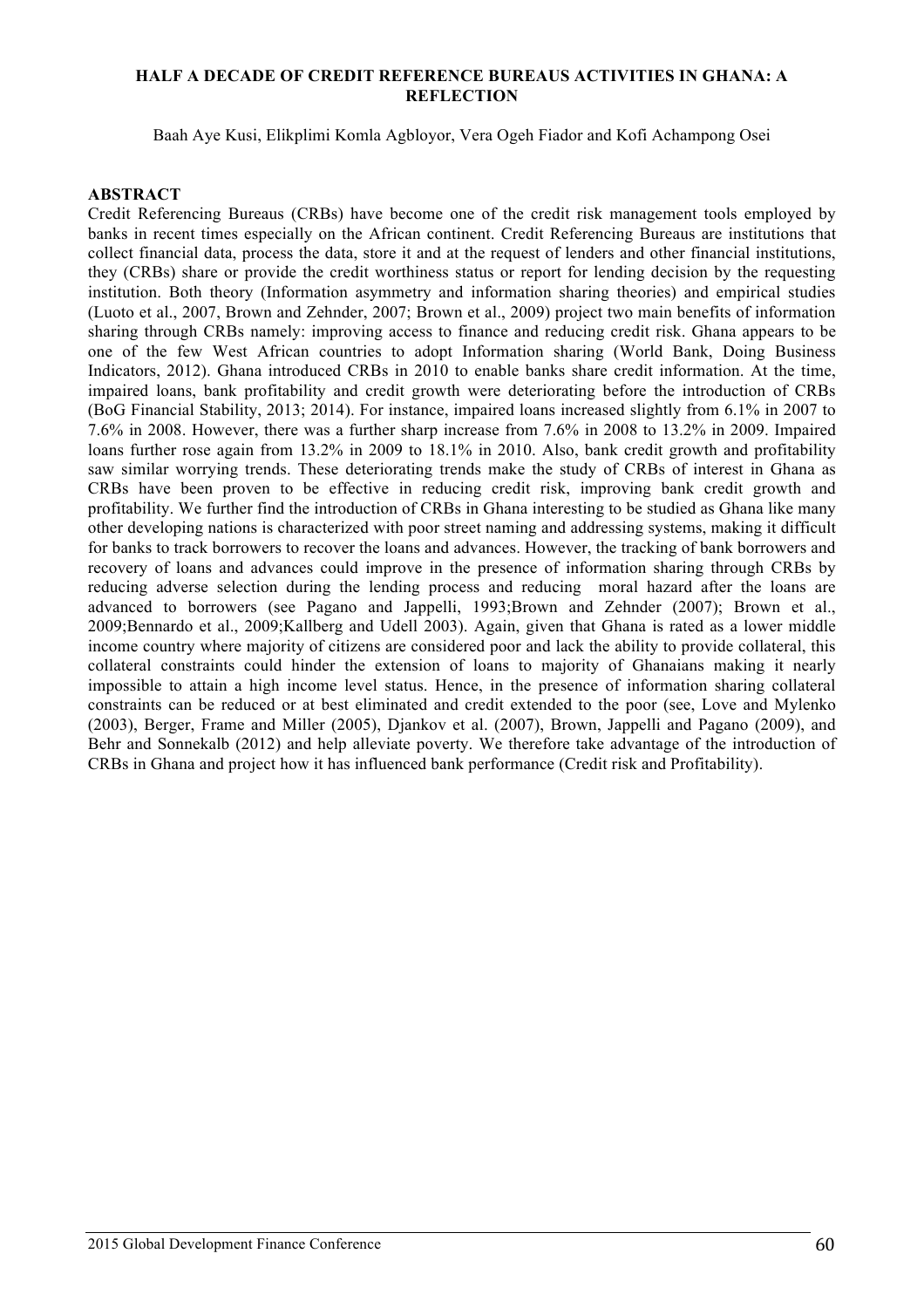### **FORECASTING FOREIGN EXCHANGE RATES IN KENYA USING STOCHASTIC MODELS**

Lucy Wainaina, Meleah Oleche and John Olukuru

#### **ABSTRACT**

The study examined the accuracy of the two stochastic models, Geometric Brownian motion and Mertondiffusion jump using Mean Absolute Percentage Error (MAPE).Using the historical foreign Exchange rates, the model parameters were calculated and used to simulate foreign Exchange rates. The accuracy of the simulated value, compared to the actual value, was determined using MAPE. This was done for each model and for different time horizons (one month, three months, six months, nine months and one year). A lower value for the MAPE indicated a better model because a smaller expected error between the forecasted (Simulated) and the actual rates was obtained. The shift from the fixed regime to the floating regime calls for the need of foreign exchange forecasting. This is especially because most countries have assumed huge positions in foreign exchange contracts hence it is prudent to forecast foreign exchange rates as risk management strategy against fluctuations. A model that provided an accurate estimation of currencies will be beneficial to current and potential investors in Foreign Exchange market especially in short time horizons as typically desired by investors.

**Keywords**: Foreign exchange, Currencies, Stochastic models, Mean Absolute Percentage Error